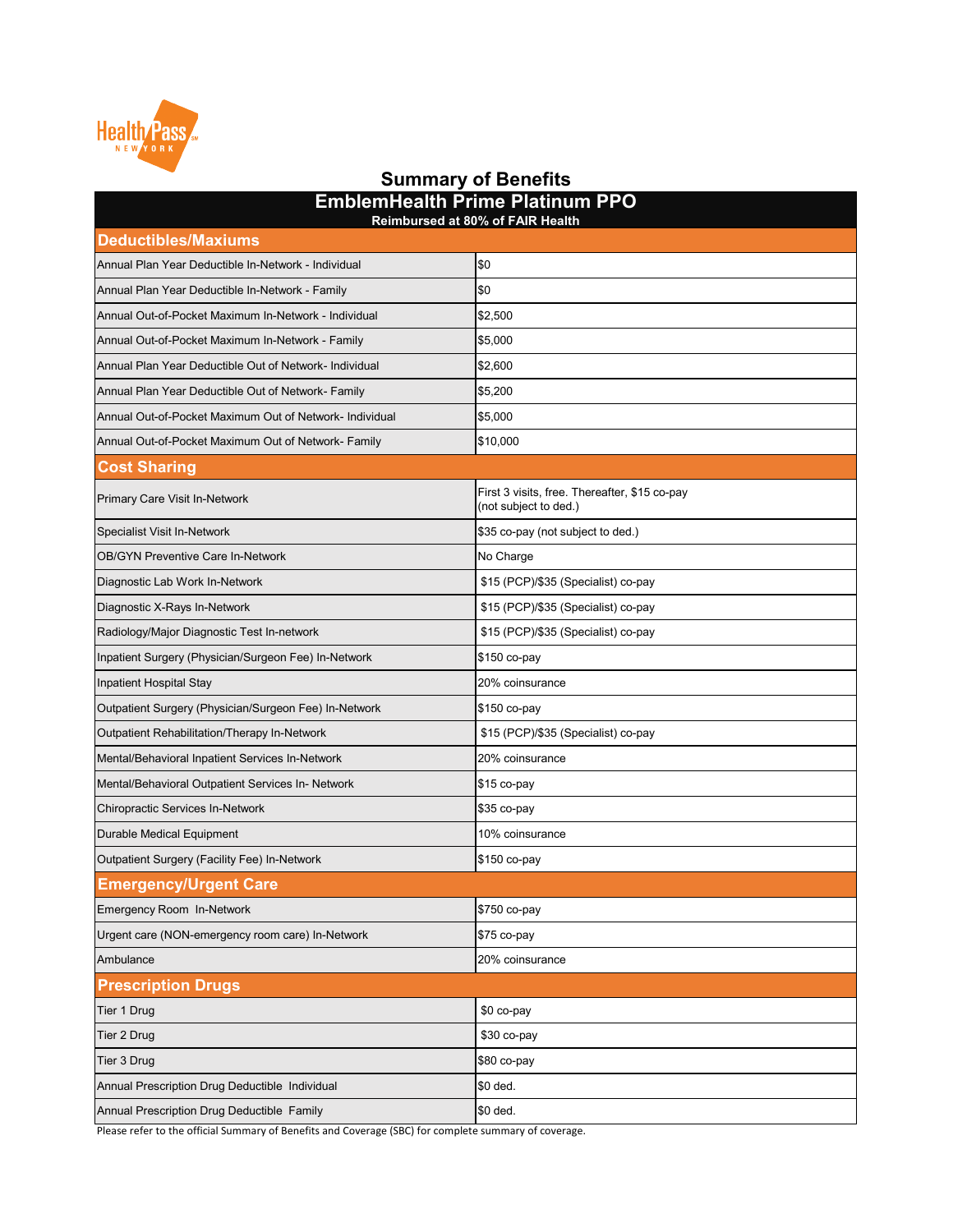| <b>Deductibles/Maxiums</b>                              |                                                                     |
|---------------------------------------------------------|---------------------------------------------------------------------|
| Annual Plan Year Deductible In-Network - Individual     | \$0                                                                 |
| Annual Plan Year Deductible In-Network - Family         | \$0                                                                 |
| Annual Out-of-Pocket Maximum In-Network - Individual    | \$2,000                                                             |
| Annual Out-of-Pocket Maximum In-Network - Family        | \$4,000                                                             |
| Annual Plan Year Deductible Out of Network- Individual  | N/A                                                                 |
| Annual Plan Year Deductible Out of Network- Family      | N/A                                                                 |
| Annual Out-of-Pocket Maximum Out of Network- Individual | N/A                                                                 |
| Annual Out-of-Pocket Maximum Out of Network- Family     | N/A                                                                 |
| <b>Cost Sharing</b>                                     |                                                                     |
| <b>Primary Care Visit In-Network</b>                    | First 3 visits, free. Thereafter, \$15 co-pay (not subject to ded.) |
| <b>Specialist Visit In-Network</b>                      | \$35 co-pay (not subject to ded.)                                   |
| <b>OB/GYN Preventive Care In-Network</b>                | No Charge                                                           |
| Diagnostic Lab Work In-Network                          | \$15 (PCP)/\$35 (Specialist) co-pay                                 |
| Diagnostic X-Rays In-Network                            | \$15 (PCP)/\$35 (Specialist) co-pay                                 |
| Radiology/Major Diagnostic Test In-network              | \$15 (PCP)/\$35 (Specialist) co-pay                                 |
| Inpatient Surgery (Physician/Surgeon Fee) In-Network    | $$250$ co-pay                                                       |
| Inpatient Hospital Stay                                 | 20% coinsurance, per admission                                      |
| Outpatient Surgery (Physician/Surgeon Fee) In-Network   | \$250 co-pay                                                        |
| <b>Outpatient Rehabilitation/Therapy In-Network</b>     | \$15 (PCP)/\$35 (Specialist) co-pay                                 |
| Mental/Behavioral Inpatient Services In-Network         | 20% coinsurance                                                     |
| Mental/Behavioral Outpatient Services In- Network       | $$15$ co-pay                                                        |
| <b>Chiropractic Services In-Network</b>                 | \$35 co-pay                                                         |
| <b>Durable Medical Equipment</b>                        | 10% coinsurance                                                     |
| <b>Outpatient Surgery (Facility Fee) In-Network</b>     | \$250 copayment                                                     |
| <b>Emergency/Urgent Care</b>                            |                                                                     |
| <b>Emergency Room In-Network</b>                        | \$400 co-pay                                                        |
| Urgent care (NON-emergency room care) In-Network        | $$75$ co-pay                                                        |
| Ambulance                                               | \$250 co-pay                                                        |
| <b>Prescription Drugs</b>                               |                                                                     |
| Tier 1 Drug                                             | \$0 co-pay                                                          |
| Tier 2 Drug                                             | \$30 co-pay                                                         |
| Tier 3 Drug                                             | $$65$ co-pay                                                        |
| Annual Prescription Drug Deductible Individual          | \$0 ded.                                                            |
| Annual Prescription Drug Deductible Family              | \$0 ded.                                                            |



**EmblemHealth Prime Platinum Premier**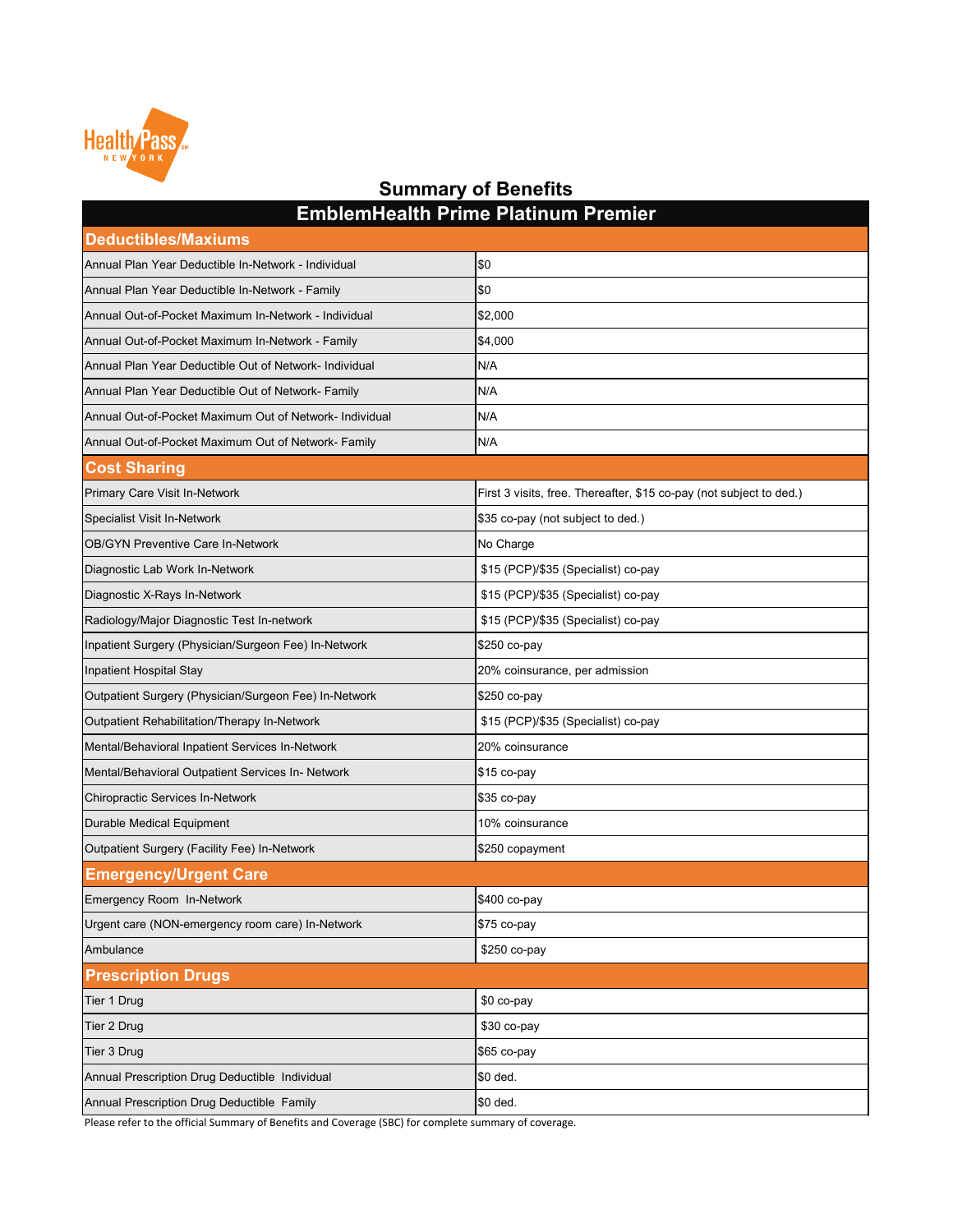| <b>Deductibles/Maxiums</b>                              |                                                     |
|---------------------------------------------------------|-----------------------------------------------------|
| Annual Plan Year Deductible In-Network - Individual     | \$0                                                 |
| Annual Plan Year Deductible In-Network - Family         | \$0                                                 |
| Annual Out-of-Pocket Maximum In-Network - Individual    | \$2,000                                             |
| Annual Out-of-Pocket Maximum In-Network - Family        | \$4,000                                             |
| Annual Plan Year Deductible Out of Network- Individual  | N/A                                                 |
| Annual Plan Year Deductible Out of Network- Family      | N/A                                                 |
| Annual Out-of-Pocket Maximum Out of Network- Individual | N/A                                                 |
| Annual Out-of-Pocket Maximum Out of Network- Family     | N/A                                                 |
| <b>Cost Sharing</b>                                     |                                                     |
| Primary Care Visit In-Network                           | First 3 visits, free (INN). Thereafter, \$15 co-pay |
| Specialist Visit In-Network                             | $$35$ co-pay                                        |
| <b>OB/GYN Preventive Care In-Network</b>                | No Charge                                           |
| Diagnostic Lab Work In-Network                          | \$15 (PCP)/\$35 (Specialist) co-pay                 |
| Diagnostic X-Rays In-Network                            | \$15 (PCP)/\$35 (Specialist) co-pay                 |
| Radiology/Major Diagnostic Test In-network              | \$15 (PCP)/\$35 (Specialist) co-pay                 |
| Inpatient Surgery (Physician/Surgeon Fee) In-Network    | \$250 co-pay                                        |
| Inpatient Hospital Stay                                 | 20% coinsurance                                     |
| Outpatient Surgery (Physician/Surgeon Fee) In-Network   | \$250 co-pay                                        |
| Outpatient Rehabilitation/Therapy In-Network            | \$15 (PCP)/\$35 (Specialist) co-pay                 |
| Mental/Behavioral Inpatient Services In-Network         | 20% coinsurance                                     |
| Mental/Behavioral Outpatient Services In- Network       | $$15$ co-pay                                        |
| Chiropractic Services In-Network                        | $$35$ co-pay                                        |
| Durable Medical Equipment                               | 10% coinsurance                                     |
| Outpatient Surgery (Facility Fee) In-Network            | \$250 co-pay                                        |
| <b>Emergency/Urgent Care</b>                            |                                                     |
| Emergency Room In-Network                               | \$400 co-pay                                        |
| Urgent care (NON-emergency room care) In-Network        | \$75 co-pay                                         |
| Ambulance                                               | $$250$ co-pay                                       |
| <b>Prescription Drugs</b>                               |                                                     |
| Tier 1 Drug                                             | \$0 co-pay                                          |
| Tier 2 Drug                                             | \$30 co-pay                                         |
| Tier 3 Drug                                             | $$65$ co-pay                                        |
| Annual Prescription Drug Deductible Individual          | \$0 ded.                                            |
| Annual Prescription Drug Deductible Family              | \$0 ded.                                            |



**EmblemHealth Select Care Platinum Premier**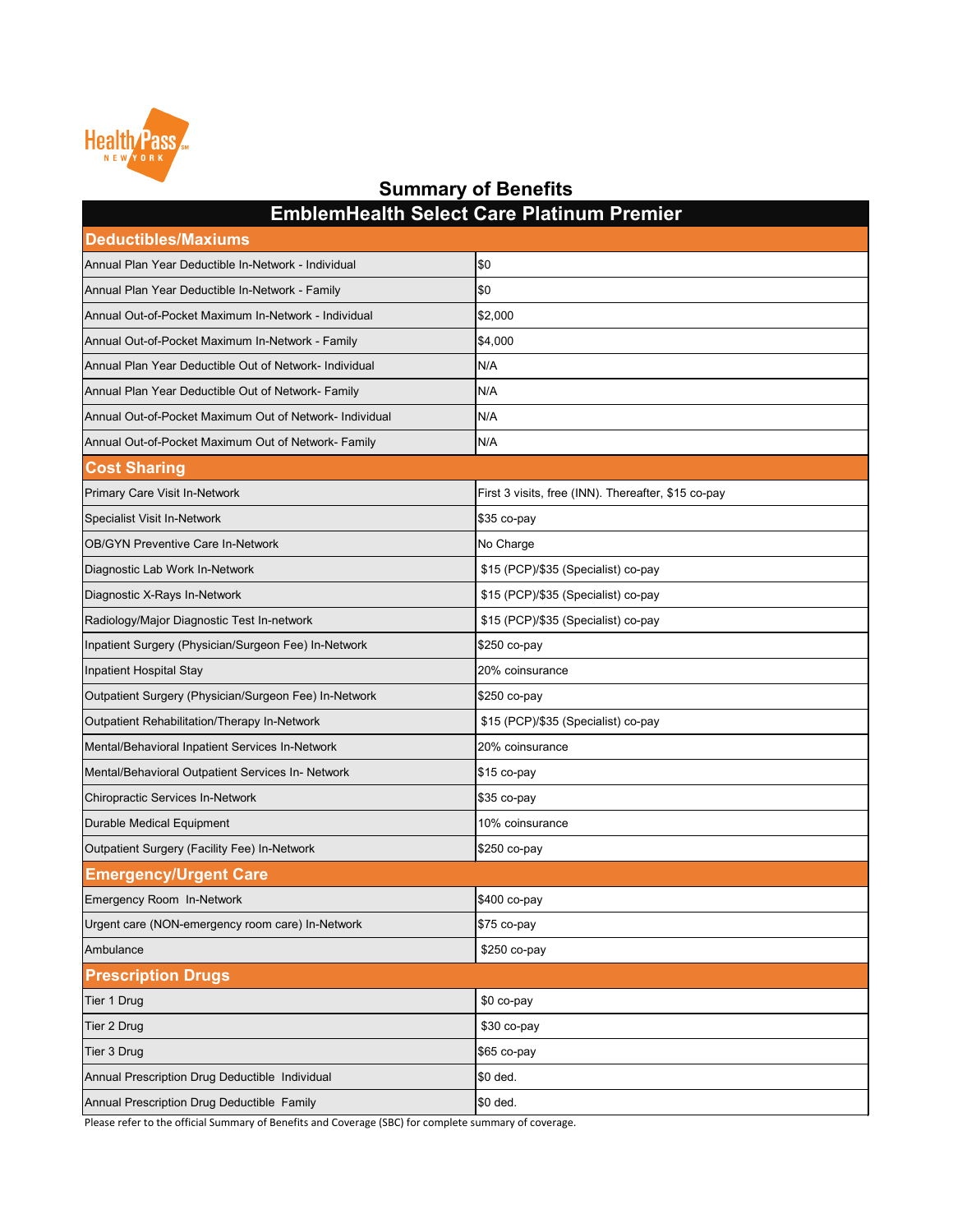**Deductibles/Maxiums** Annual Plan Year Deductible In-Network - Individual **Annual Plan Year Deductible In-Network** - Individual Annual Plan Year Deductible In-Network - Family **\$0** Annual Out-of-Pocket Maximum In-Network - Individual \$2,000 Annual Out-of-Pocket Maximum In-Network - Family  $|4,000|$ Annual Plan Year Deductible Out of Network- Individual N/A Annual Plan Year Deductible Out of Network- Family N/A Annual Out-of-Pocket Maximum Out of Network- Individual N/A Annual Out-of-Pocket Maximum Out of Network- Family N/A **Cost Sharing** Primary Care Visit In-Network \$20 co-pay Specialist Visit In-Network \$35 co-pay OB/GYN Preventive Care In-Network No Charge No Charge No Charge Diagnostic Lab Work In-Network **\$20 (PCP)/\$35** (Specialist) co-pay (not subject to ded.) Diagnostic X-Rays In-Network  $\vert$ \$20 (PCP)/\$35 (Specialist) co-pay (not subject to ded.) Radiology/Major Diagnostic Test In-network  $|$20 (PCP)/$35 (Specialist) co-pay (not subject to ded.)$ Inpatient Surgery (Physician/Surgeon Fee) In-Network  $\vert$ \$100 co-pay Inpatient Hospital Stay \$500 co-pay/admission Outpatient Surgery (Physician/Surgeon Fee) In-Network  $\vert$ \$100 co-pay Outpatient Rehabilitation/Therapy In-Network  $\vert$ \$35 co-pay Mental/Behavioral Inpatient Services In-Network **\$500 co-pay/admission** Mental/Behavioral Outpatient Services In- Network \$20 co-pay Chiropractic Services In-Network \$35 co-pay Durable Medical Equipment 10% coinsurance Outpatient Surgery (Facility Fee) In-Network  $\vert$ \$200 co-pay **Emergency/Urgent Care** Emergency Room In-Network \$250 co-pay **Healthfirst Platinum Pro EPO**

| <b>Prescription Drugs</b>                      |                 |
|------------------------------------------------|-----------------|
| Tier 1 Drug                                    | $ $10 co-pay$   |
| Tier 2 Drug                                    | $ $ \$30 co-pay |
| Tier 3 Drug                                    | $ $60 co-pay$   |
| Annual Prescription Drug Deductible Individual | \$0 ded.        |
| Annual Prescription Drug Deductible Family     | \$0 ded.        |



## **Summary of Benefits**

Please refer to the official Summary of Benefits and Coverage (SBC) for complete summary of coverage.

Urgent care (NON-emergency room care) In-Network **\$50 co-pay** 

Ambulance **1999** September 2008 September 2008 September 2008 September 2008 September 2008 September 2009 Septemb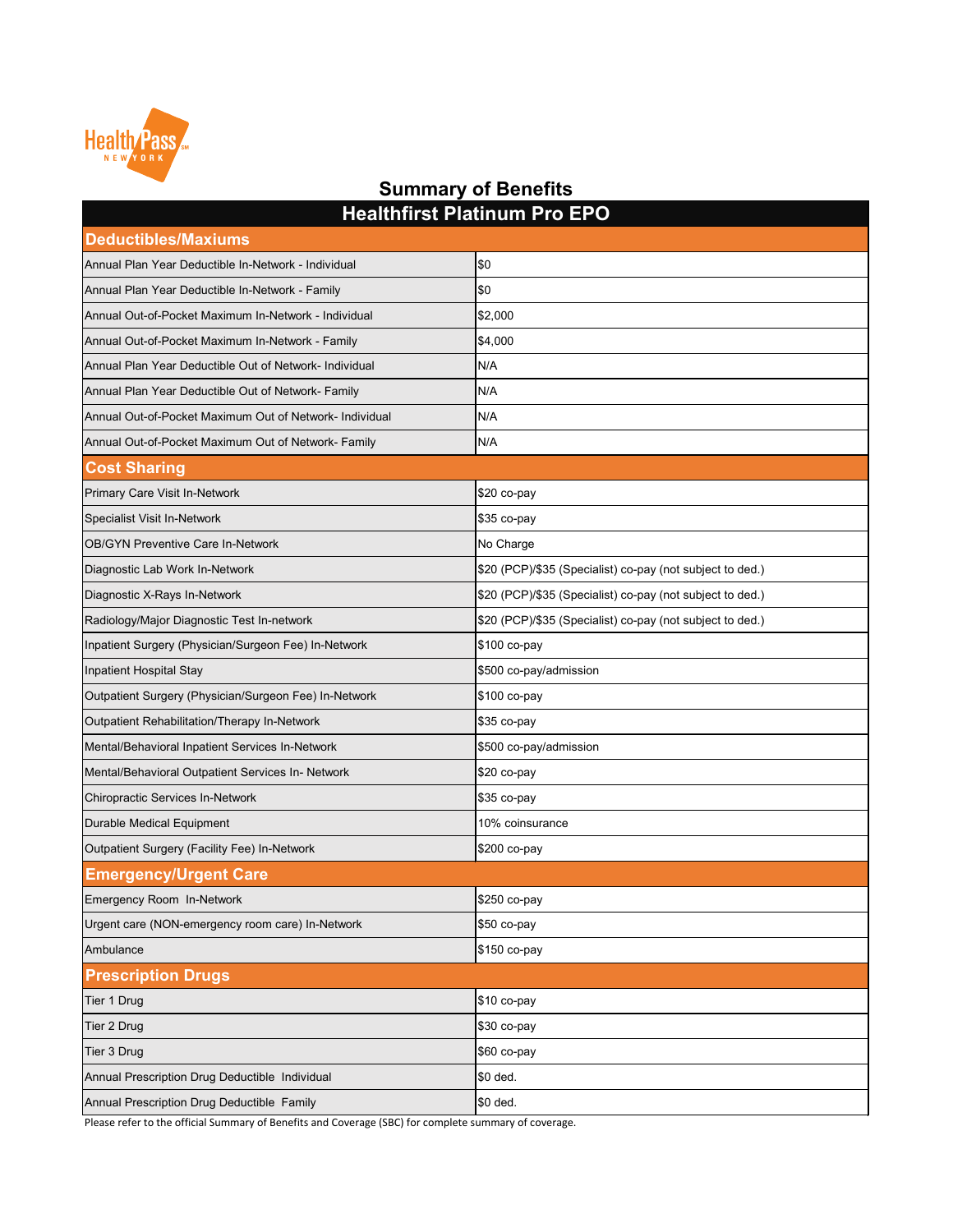| <b>Oxford Liberty Platinum EPO</b>                      |                                    |  |
|---------------------------------------------------------|------------------------------------|--|
| <b>Deductibles/Maxiums</b>                              |                                    |  |
| Annual Plan Year Deductible In-Network - Individual     | \$500                              |  |
| Annual Plan Year Deductible In-Network - Family         | \$1,000                            |  |
| Annual Out-of-Pocket Maximum In-Network - Individual    | \$2,800                            |  |
| Annual Out-of-Pocket Maximum In-Network - Family        | \$5,600                            |  |
| Annual Plan Year Deductible Out of Network- Individual  | N/A                                |  |
| Annual Plan Year Deductible Out of Network- Family      | N/A                                |  |
| Annual Out-of-Pocket Maximum Out of Network- Individual | N/A                                |  |
| Annual Out-of-Pocket Maximum Out of Network- Family     | N/A                                |  |
| <b>Cost Sharing</b>                                     |                                    |  |
| <b>Primary Care Visit In-Network</b>                    | \$5/\$25 (not subject to ded.)     |  |
| Specialist Visit In-Network                             | \$35/\$70 (not subject to ded.)    |  |
| <b>OB/GYN Preventive Care In-Network</b>                | No Charge                          |  |
| Diagnostic Lab Work In-Network                          | No Charge                          |  |
| Diagnostic X-Rays In-Network                            | 0% coinsurance (after ded.)        |  |
| Radiology/Major Diagnostic Test In-network              | 0% coinsurance (after ded.)        |  |
| Inpatient Surgery (Physician/Surgeon Fee) In-Network    | 0% coinsurance (after ded.)        |  |
| Inpatient Hospital Stay                                 | 0% coinsurance (after ded.)        |  |
| Outpatient Surgery (Physician/Surgeon Fee) In-Network   | 0% coinsurance (after ded.)        |  |
| Outpatient Rehabilitation/Therapy In-Network            | \$35 co-pay (not subject to ded.)  |  |
| Mental/Behavioral Inpatient Services In-Network         | 0% coinsurance (after ded.)        |  |
| Mental/Behavioral Outpatient Services In- Network       | \$35 co-pay (not subject to ded.)  |  |
| <b>Chiropractic Services In-Network</b>                 | \$35/\$70 (not subject to ded.)    |  |
| Durable Medical Equipment                               | 0% coinsurance (after ded.)        |  |
| Outpatient Surgery (Facility Fee) In-Network            | 0% coinsurance (after ded.)        |  |
| <b>Emergency/Urgent Care</b>                            |                                    |  |
| Emergency Room In-Network                               | \$250 co-pay (not subject to ded.) |  |
| Urgent care (NON-emergency room care) In-Network        | 75\$ co-pay (not subject to ded.)  |  |
| Ambulance                                               | No Charge                          |  |
| <b>Prescription Drugs</b>                               |                                    |  |
| Tier 1 Drug                                             | \$10 co-pay (not subject to ded.)  |  |
| Tier 2 Drug                                             | \$50 co-pay (after ded.)           |  |
| Tier 3 Drug                                             | \$90 co-pay (after ded.)           |  |
| Annual Prescription Drug Deductible Individual          | \$200 ded./member                  |  |
| Annual Prescription Drug Deductible Family              | \$200 ded./member                  |  |
|                                                         |                                    |  |

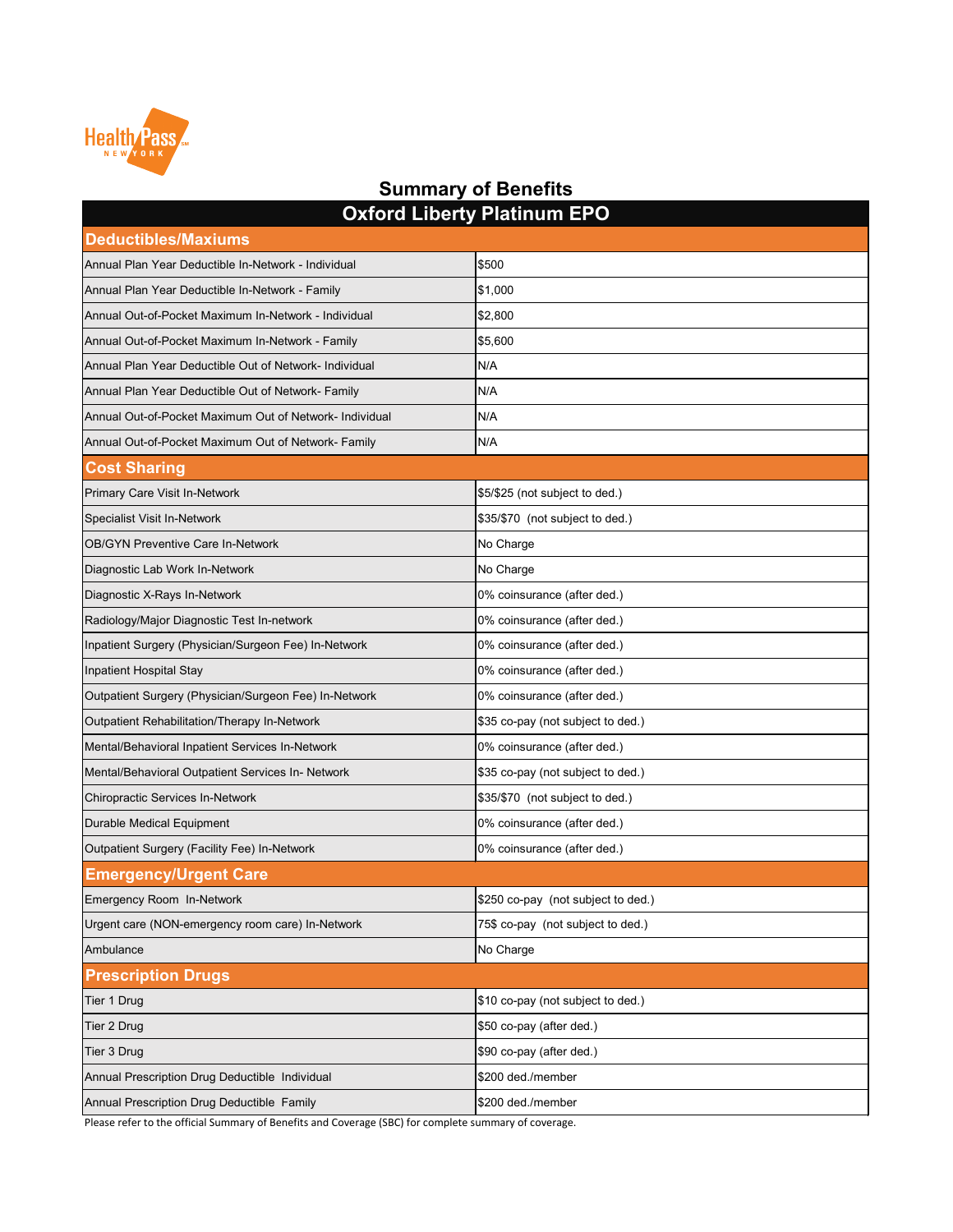| Reimbursed at 80% of FAIR Health                        |                                                                     |  |
|---------------------------------------------------------|---------------------------------------------------------------------|--|
| <b>Deductibles/Maxiums</b>                              |                                                                     |  |
| Annual Plan Year Deductible In-Network - Individual     | \$1,300                                                             |  |
| Annual Plan Year Deductible In-Network - Family         | \$2,600                                                             |  |
| Annual Out-of-Pocket Maximum In-Network - Individual    | \$5,500                                                             |  |
| Annual Out-of-Pocket Maximum In-Network - Family        | \$11,000                                                            |  |
| Annual Plan Year Deductible Out of Network- Individual  | \$3,500                                                             |  |
| Annual Plan Year Deductible Out of Network- Family      | \$7,000                                                             |  |
| Annual Out-of-Pocket Maximum Out of Network- Individual | \$7,500                                                             |  |
| Annual Out-of-Pocket Maximum Out of Network- Family     | \$15,000                                                            |  |
| <b>Cost Sharing</b>                                     |                                                                     |  |
| <b>Primary Care Visit In-Network</b>                    | First 3 visits, free. Thereafter, \$25 co-pay (not subject to ded.) |  |
| <b>Specialist Visit In-Network</b>                      | \$40 co-pay (not subject to ded.)                                   |  |
| <b>OB/GYN Preventive Care In-Network</b>                | No Charge                                                           |  |
| Diagnostic Lab Work In-Network                          | \$25 (PCP)/\$40 (Specialist) co-pay (after ded.)                    |  |
| Diagnostic X-Rays In-Network                            | \$25 (PCP)/\$40 (Specialist) co-pay (after ded.)                    |  |
| Radiology/Major Diagnostic Test In-network              | \$25 (PCP)/\$40 (Specialist) co-pay (after ded.)                    |  |
| Inpatient Surgery (Physician/Surgeon Fee) In-Network    | \$200 co-pay after deductible                                       |  |
| Inpatient Hospital Stay                                 | 30% coinsurance (after ded.)                                        |  |
| Outpatient Surgery (Physician/Surgeon Fee) In-Network   | \$200 co-pay after deductible                                       |  |
| Outpatient Rehabilitation/Therapy In-Network            | \$25 (PCP)/\$40 (Specialist) co-pay (after ded.)                    |  |
| Mental/Behavioral Inpatient Services In-Network         | 30% coinsurance (after ded.)                                        |  |
| Mental/Behavioral Outpatient Services In- Network       | \$25 co-pay (not subject to ded.)                                   |  |
| <b>Chiropractic Services In-Network</b>                 | \$40 co-pay (not subject to ded.)                                   |  |
| Durable Medical Equipment                               | 20% coinsurance (after ded.)                                        |  |
| Outpatient Surgery (Facility Fee) In-Network            | \$200 co-pay after deductible                                       |  |
| <b>Emergency/Urgent Care</b>                            |                                                                     |  |
| Emergency Room In-Network                               | $$1,000$ co-pay (after ded.)                                        |  |

| Urgent care (NON-emergency room care) In-Network | \$75 co-pay (not subject to ded.) |
|--------------------------------------------------|-----------------------------------|
| Ambulance                                        | 30% coinsurance (after ded.)      |
| <b>Prescription Drugs</b>                        |                                   |
| Tier 1 Drug                                      | \$0 co-pay                        |
| Tier 2 Drug                                      | $$35$ co-pay                      |
| Tier 3 Drug                                      | \$100 co-pay                      |
| Annual Prescription Drug Deductible Individual   | <b>SO</b> ded.                    |
| Annual Prescription Drug Deductible Family       | \$0 ded.                          |



### **Summary of Benefits EmblemHealth Prime Gold PPO**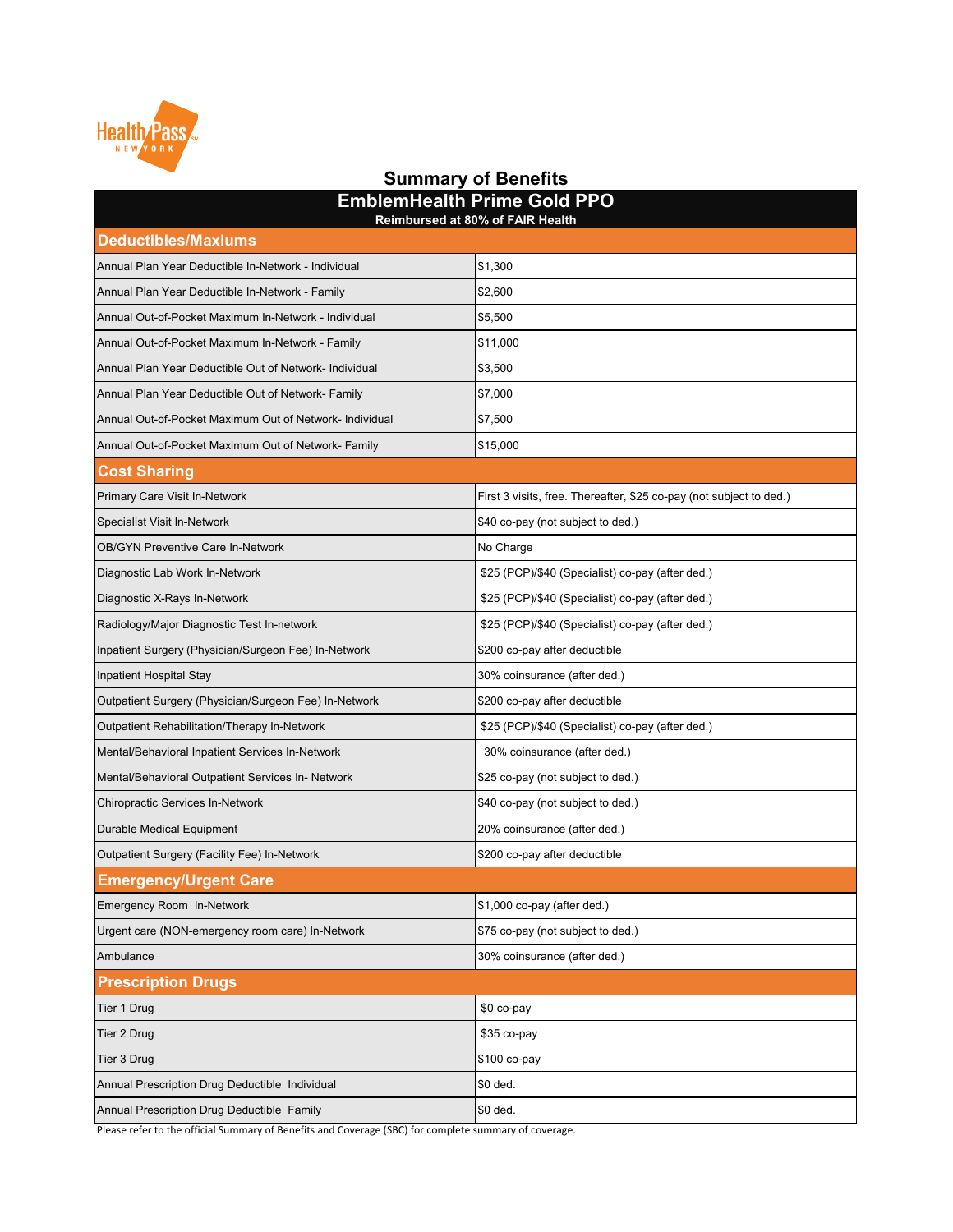| <b>Deductibles/Maxiums</b>                              |                                                                     |
|---------------------------------------------------------|---------------------------------------------------------------------|
| Annual Plan Year Deductible In-Network - Individual     | \$450                                                               |
| Annual Plan Year Deductible In-Network - Family         | \$900                                                               |
| Annual Out-of-Pocket Maximum In-Network - Individual    | \$5,600                                                             |
| Annual Out-of-Pocket Maximum In-Network - Family        | \$11,200                                                            |
| Annual Plan Year Deductible Out of Network- Individual  | N/A                                                                 |
| Annual Plan Year Deductible Out of Network- Family      | N/A                                                                 |
| Annual Out-of-Pocket Maximum Out of Network- Individual | N/A                                                                 |
| Annual Out-of-Pocket Maximum Out of Network- Family     | N/A                                                                 |
| <b>Cost Sharing</b>                                     |                                                                     |
| <b>Primary Care Visit In-Network</b>                    | First 3 visits, free. Thereafter, \$25 co-pay (not subject to ded.) |
| <b>Specialist Visit In-Network</b>                      | \$40 co-pay (not subject to ded.)                                   |
| <b>OB/GYN Preventive Care In-Network</b>                | No Charge                                                           |
| Diagnostic Lab Work In-Network                          | \$25 (PCP)/\$40 (Specialist) co-pay (not subject to ded.)           |
| Diagnostic X-Rays In-Network                            | \$25 (PCP)/\$40 (Specialist) co-pay (after ded.)                    |
| Radiology/Major Diagnostic Test In-network              | \$25 (PCP)/\$40 (Specialist) co-pay (after ded.)                    |
| Inpatient Surgery (Physician/Surgeon Fee) In-Network    | \$350 co-pay (after ded.)                                           |
| Inpatient Hospital Stay                                 | 30% coinsurance (after ded.)                                        |
| Outpatient Surgery (Physician/Surgeon Fee) In-Network   | \$350 co-pay (after ded.)                                           |
| <b>Outpatient Rehabilitation/Therapy In-Network</b>     | \$25 (PCP)/\$40 (Specialist) co-pay (after ded.)                    |
| Mental/Behavioral Inpatient Services In-Network         | 30% coinsurance (after ded.)                                        |
| Mental/Behavioral Outpatient Services In- Network       | \$25 co-pay (not subject to ded.)                                   |
| <b>Chiropractic Services In-Network</b>                 | \$40 co-pay (not subject to ded.)                                   |
| <b>Durable Medical Equipment</b>                        | 20% coinsurance (after ded.)                                        |
| <b>Outpatient Surgery (Facility Fee) In-Network</b>     | \$350 co-pay (after ded.)                                           |
| <b>Emergency/Urgent Care</b>                            |                                                                     |
| <b>Emergency Room In-Network</b>                        | \$800 co-pay (after ded.)                                           |
| Urgent care (NON-emergency room care) In-Network        | \$75 co-pay (not subject to ded.)                                   |
| Ambulance                                               | \$350 co-pay (after ded.)                                           |
| <b>Prescription Drugs</b>                               |                                                                     |
| Tier 1 Drug                                             | \$0 co-pay                                                          |
| Tier 2 Drug                                             | \$40 co-pay                                                         |
| Tier 3 Drug                                             | \$80 co-pay                                                         |
| Annual Prescription Drug Deductible Individual          | \$0 ded.                                                            |
| Annual Prescription Drug Deductible Family              | \$0 ded.                                                            |



#### **EmblemHealth Prime Gold Premier Summary of Benefits**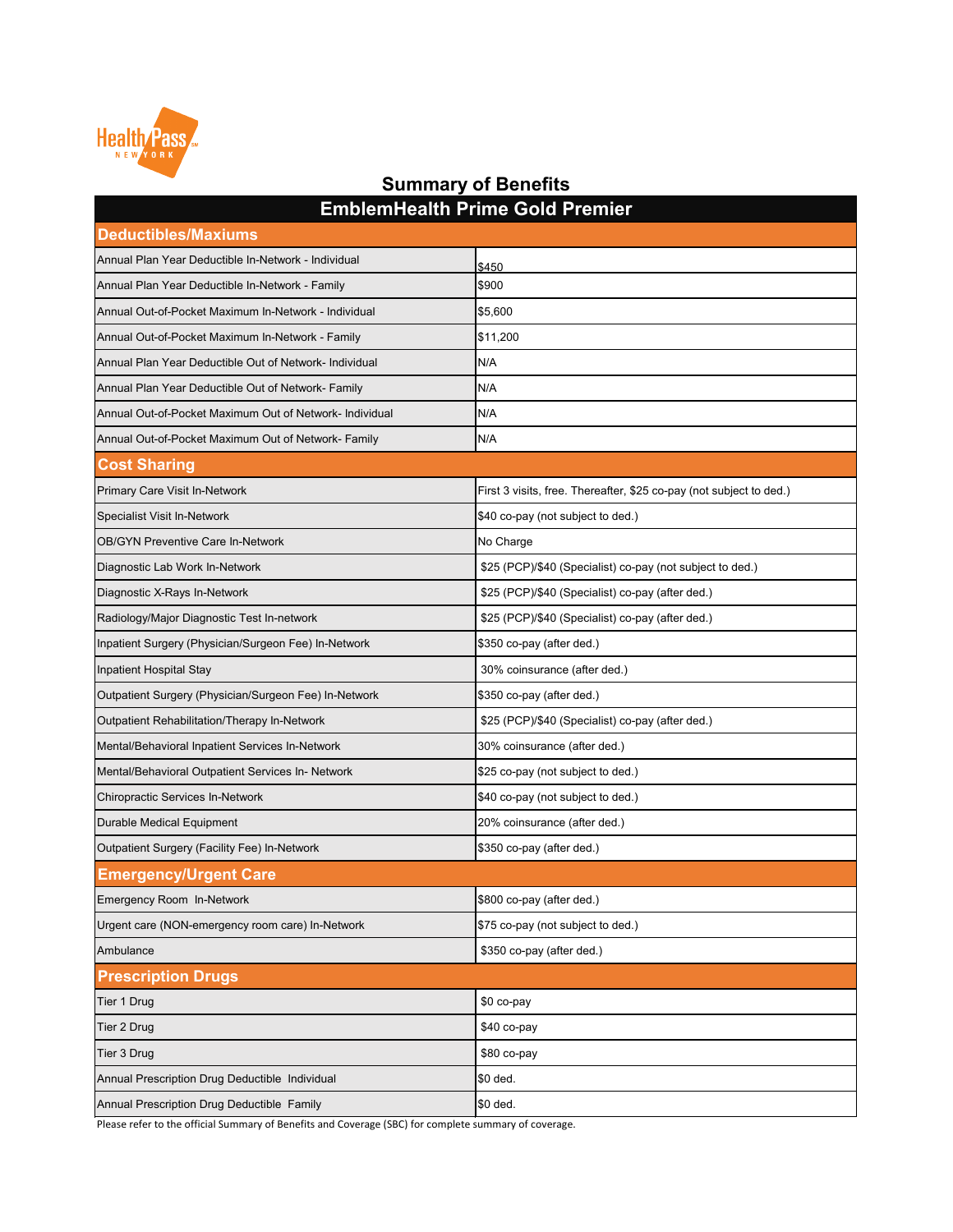| <b>Deductibles/Maxiums</b>                              |                                                          |
|---------------------------------------------------------|----------------------------------------------------------|
| Annual Plan Year Deductible In-Network - Individual     | \$500                                                    |
| Annual Plan Year Deductible In-Network - Family         | \$1,000                                                  |
| Annual Out-of-Pocket Maximum In-Network - Individual    | \$7,800                                                  |
| Annual Out-of-Pocket Maximum In-Network - Family        | \$15,600                                                 |
| Annual Plan Year Deductible Out of Network- Individual  | N/A                                                      |
| Annual Plan Year Deductible Out of Network- Family      | N/A                                                      |
| Annual Out-of-Pocket Maximum Out of Network- Individual | N/A                                                      |
| Annual Out-of-Pocket Maximum Out of Network- Family     | N/A                                                      |
| <b>Cost Sharing</b>                                     |                                                          |
| <b>Primary Care Visit In-Network</b>                    | \$40 co-pay (not subject to ded.)                        |
| <b>Specialist Visit In-Network</b>                      | \$60 co-pay (not subject to ded.)                        |
| <b>OB/GYN Preventive Care In-Network</b>                | No Charge                                                |
| Diagnostic Lab Work In-Network                          | \$0 (PCP)/\$60 (Specialist) co-pay (not subject to ded.) |
| Diagnostic X-Rays In-Network                            | \$40 (PCP)/\$60 (Specialist) co-pay (after ded.)         |
| Radiology/Major Diagnostic Test In-network              | \$40 (PCP)/\$60 (Specialist) co-pay (after ded.)         |
| Inpatient Surgery (Physician/Surgeon Fee) In-Network    | \$350 co-pay (after ded.)                                |
| Inpatient Hospital Stay                                 | 30% coinsurance (after ded.)                             |
| Outpatient Surgery (Physician/Surgeon Fee) In-Network   | \$40 (PCP)/\$60 (Specialist) co-pay (after ded.)         |
| Outpatient Rehabilitation/Therapy In-Network            | \$40 (PCP)/\$60 (Specialist) co-pay (after ded.)         |
| Mental/Behavioral Inpatient Services In-Network         | 30% coinsurance (after ded.)                             |
| Mental/Behavioral Outpatient Services In- Network       | \$40 co-pay (not subject to ded.)                        |
| <b>Chiropractic Services In-Network</b>                 | \$60 co-pay (not subject to ded.)                        |
| <b>Durable Medical Equipment</b>                        | One<br>external prosthetic device per limb per           |
| <b>Outpatient Surgery (Facility Fee) In-Network</b>     | \$350 co-pay (after ded.)                                |
| <b>Emergency/Urgent Care</b>                            |                                                          |
| <b>Emergency Room In-Network</b>                        | 40% coinsurance (after ded.)                             |
| Urgent care (NON-emergency room care) In-Network        | \$75 co-pay (not subject to ded.)                        |
| Ambulance                                               | \$350 co-pay (after ded.)                                |
| <b>Prescription Drugs</b>                               |                                                          |
| Tier 1 Drug                                             | \$0 co-pay (not subject to ded.)                         |
| Tier 2 Drug                                             | \$40 co-pay (not subject to ded.)                        |
| Tier 3 Drug                                             | \$80 co-pay (not subject to ded.)                        |
| Annual Prescription Drug Deductible Individual          | Combined w/ Medical                                      |
| Annual Prescription Drug Deductible Family              | Combined w/ Medical                                      |



### **Summary of Benefits EmblemHealth Prime Gold Virtual**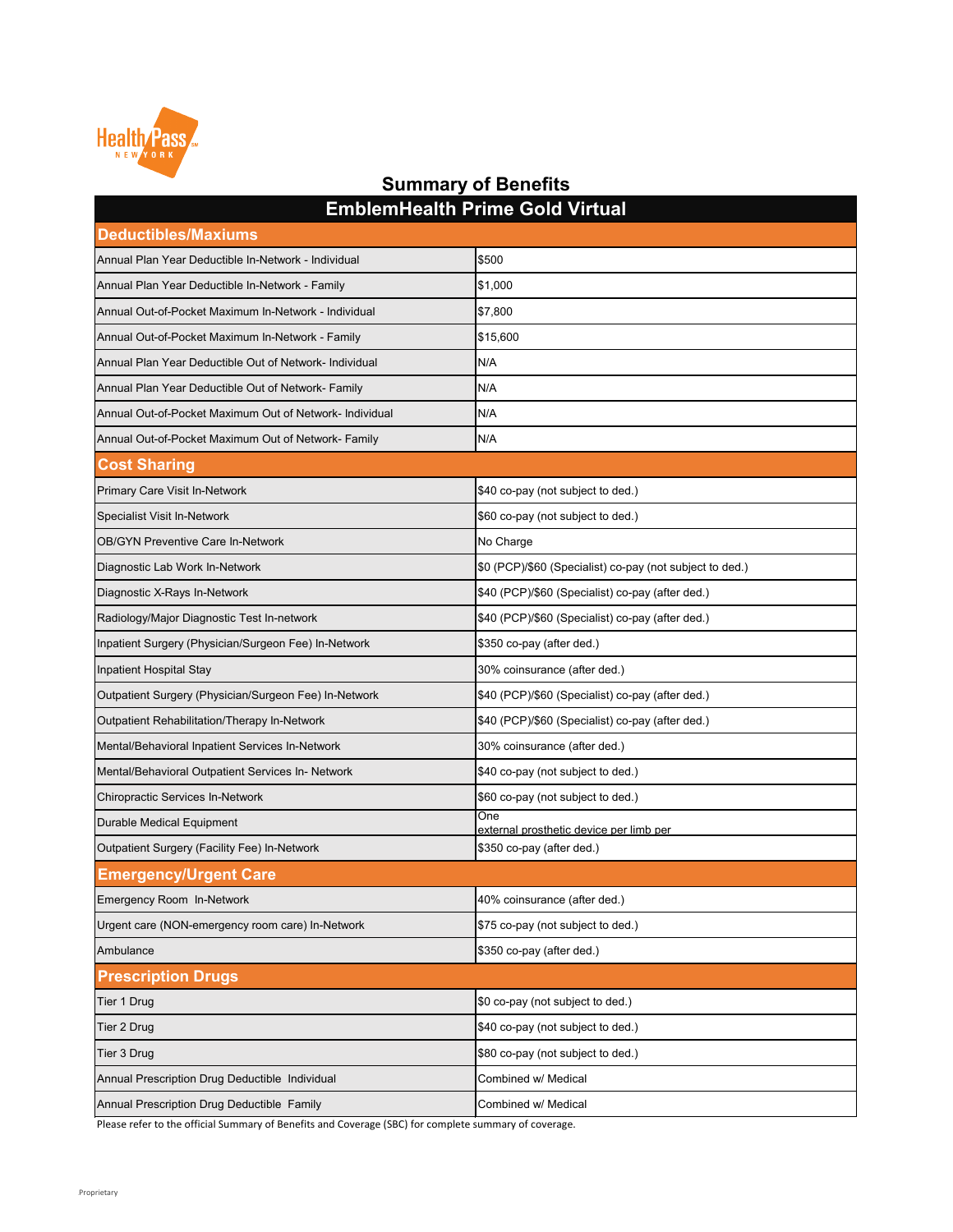| <b>Deductibles/Maxiums</b>                              |                                                                     |
|---------------------------------------------------------|---------------------------------------------------------------------|
| Annual Plan Year Deductible In-Network - Individual     | \$450                                                               |
| Annual Plan Year Deductible In-Network - Family         | \$900                                                               |
| Annual Out-of-Pocket Maximum In-Network - Individual    | \$5,600                                                             |
| Annual Out-of-Pocket Maximum In-Network - Family        | \$11,200                                                            |
| Annual Plan Year Deductible Out of Network- Individual  | N/A                                                                 |
| Annual Plan Year Deductible Out of Network- Family      | N/A                                                                 |
| Annual Out-of-Pocket Maximum Out of Network- Individual | N/A                                                                 |
| Annual Out-of-Pocket Maximum Out of Network- Family     | N/A                                                                 |
| <b>Cost Sharing</b>                                     |                                                                     |
| <b>Primary Care Visit In-Network</b>                    | First 3 visits, free. Thereafter, \$25 co-pay (not subject to ded.) |
| <b>Specialist Visit In-Network</b>                      | \$40 co-pay (not subject to ded.)                                   |
| <b>OB/GYN Preventive Care In-Network</b>                | No Charge                                                           |
| Diagnostic Lab Work In-Network                          | \$25 (PCP)/\$40 (Specialist) co-pay (not subject to ded.)           |
| Diagnostic X-Rays In-Network                            | \$25 (PCP)/\$40 (Specialist) co-pay (after ded.)                    |
| Radiology/Major Diagnostic Test In-network              | \$25 (PCP)/\$40 (Specialist) co-pay (after ded.)                    |
| Inpatient Surgery (Physician/Surgeon Fee) In-Network    | \$350 co-pay (after ded.)                                           |
| Inpatient Hospital Stay                                 | 30% coinsurance (after ded.)                                        |
| Outpatient Surgery (Physician/Surgeon Fee) In-Network   | \$350 co-pay (after ded.)                                           |
| <b>Outpatient Rehabilitation/Therapy In-Network</b>     | \$25 (PCP)/\$40 (Specialist) co-pay (after ded.)                    |
| Mental/Behavioral Inpatient Services In-Network         | 30% coinsurance (after ded.)                                        |
| Mental/Behavioral Outpatient Services In- Network       | \$25 co-pay (not subject to ded.)                                   |
| <b>Chiropractic Services In-Network</b>                 | \$40 co-pay (not subject to ded.)                                   |
| <b>Durable Medical Equipment</b>                        | 20% coinsurance (after ded.)                                        |
| <b>Outpatient Surgery (Facility Fee) In-Network</b>     | \$350 co-pay (after ded.)                                           |
| <b>Emergency/Urgent Care</b>                            |                                                                     |
| <b>Emergency Room In-Network</b>                        | \$800 co-pay (after ded.)                                           |
| Urgent care (NON-emergency room care) In-Network        | \$75 co-pay (not subject to ded.)                                   |
| Ambulance                                               | \$350 co-pay (after ded.)                                           |
| <b>Prescription Drugs</b>                               |                                                                     |
| Tier 1 Drug                                             | \$0 co-pay                                                          |
| Tier 2 Drug                                             | \$40 co-pay                                                         |
| Tier 3 Drug                                             | \$80 co-pay                                                         |
| Annual Prescription Drug Deductible Individual          | \$0 ded.                                                            |
| Annual Prescription Drug Deductible Family              | \$0 ded.                                                            |



### **Summary of Benefits EmblemHealth Select Care Gold Premier**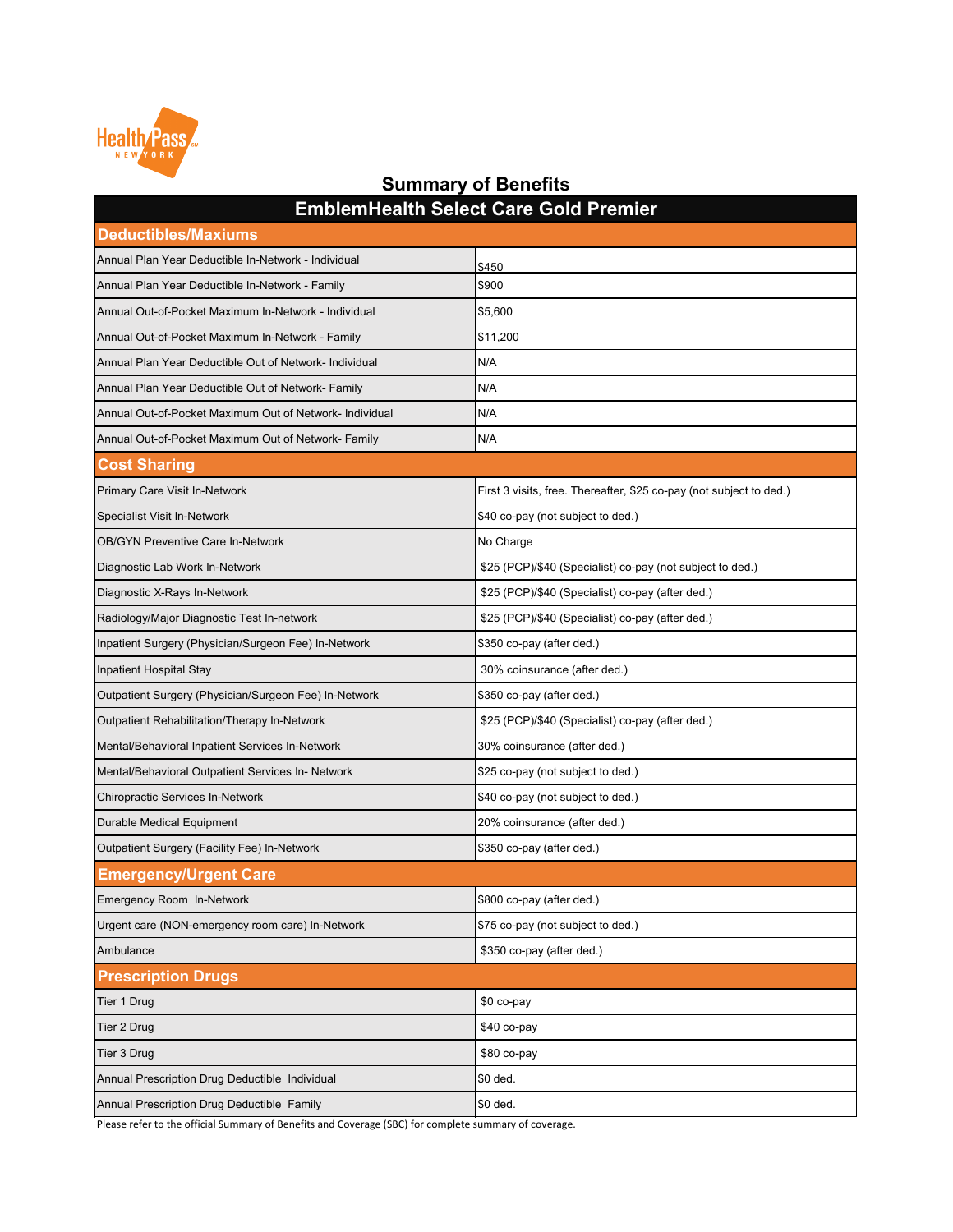| <b>Deductibles/Maxiums</b>                              | EIIINICIIII ICAILII OCICCL OAI C OOIU VAIUC                                  |
|---------------------------------------------------------|------------------------------------------------------------------------------|
| Annual Plan Year Deductible In-Network - Individual     | \$2,300                                                                      |
| Annual Plan Year Deductible In-Network - Family         | \$4,600                                                                      |
| Annual Out-of-Pocket Maximum In-Network - Individual    | \$5,300                                                                      |
| Annual Out-of-Pocket Maximum In-Network - Family        | \$10,600                                                                     |
| Annual Plan Year Deductible Out of Network- Individual  | N/A                                                                          |
| Annual Plan Year Deductible Out of Network- Family      | N/A                                                                          |
| Annual Out-of-Pocket Maximum Out of Network- Individual | N/A                                                                          |
| Annual Out-of-Pocket Maximum Out of Network- Family     | N/A                                                                          |
| <b>Cost Sharing</b>                                     |                                                                              |
| <b>Primary Care Visit In-Network</b>                    | First 3 visits, \$0 co-pay.<br>Thereafter, \$25 co-pay (not subject to ded.) |
| <b>Specialist Visit In-Network</b>                      | \$40 co-pay (not subject to ded.)                                            |
| <b>OB/GYN Preventive Care In-Network</b>                | No Charge                                                                    |
| Diagnostic Lab Work In-Network                          | \$25 (PCP)/\$40 (Specialist) co-pay (not subject to ded.)                    |
| Diagnostic X-Rays In-Network                            | \$25 (PCP)/\$40 (Specialist) co-pay (after ded.)                             |
| Radiology/Major Diagnostic Test In-network              | \$25 (PCP)/\$40 (Specialist) co-pay (after ded.)                             |
| Inpatient Surgery (Physician/Surgeon Fee) In-Network    | \$350 co-pay (after ded.)                                                    |
| Inpatient Hospital Stay                                 | 30% coinsurance (after ded.)                                                 |
| Outpatient Surgery (Physician/Surgeon Fee) In-Network   | \$25 (PCP)/\$40 (Specialist) co-pay (after ded.)                             |
| Outpatient Rehabilitation/Therapy In-Network            | \$25 (PCP)/\$40 (Specialist) co-pay/visit (after ded.)                       |
| Mental/Behavioral Inpatient Services In-Network         | 30% coinsurance (after ded.)                                                 |
| Mental/Behavioral Outpatient Services In- Network       | \$25 co-pay (not subject to ded.)                                            |
| Chiropractic Services In-Network                        | \$40 co-pay (not subject to ded.)                                            |
| Durable Medical Equipment                               | 20% coinsurance (after ded.)                                                 |
| Outpatient Surgery (Facility Fee) In-Network            | \$350 co-pay (after ded.)                                                    |
| <b>Emergency/Urgent Care</b>                            |                                                                              |
| Emergency Room In-Network                               | \$800 co-pay (after ded.)                                                    |
| Urgent care (NON-emergency room care) In-Network        | \$75 co-pay (not subject to ded.)                                            |
| Ambulance                                               | \$350 co-pay (after ded.)                                                    |
| <b>Prescription Drugs</b>                               |                                                                              |
| Tier 1 Drug                                             | \$0 co-pay (not subject to ded.)                                             |
| Tier 2 Drug                                             | \$40 co-pay (after ded.)                                                     |
| Tier 3 Drug                                             | \$80 co-pay (after ded.)                                                     |
| Annual Prescription Drug Deductible Individual          | Combined w/ Medical                                                          |
| Annual Prescription Drug Deductible Family              | Combined w/ Medical                                                          |

**EmblemHealth Select Care Gold Value**

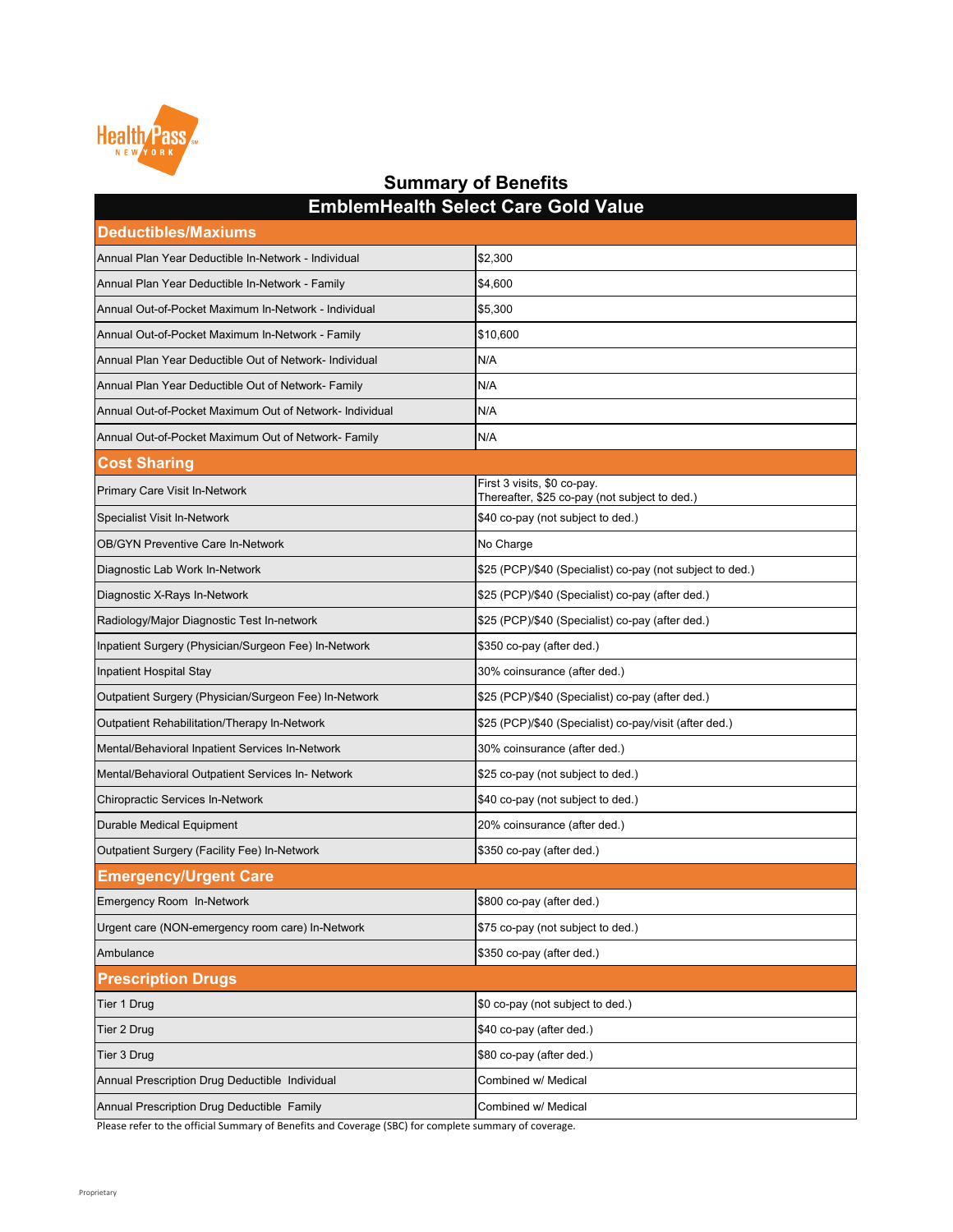| EIIINIVIIII IVAILII IIIIIIVIIIIIUIII VUU VII LUUI<br><b>Deductibles/Maxiums</b> |                                                                                                                  |  |
|---------------------------------------------------------------------------------|------------------------------------------------------------------------------------------------------------------|--|
| Annual Plan Year Deductible In-Network - Individual                             | \$1,700                                                                                                          |  |
| Annual Plan Year Deductible In-Network - Family                                 | \$3,400                                                                                                          |  |
| Annual Out-of-Pocket Maximum In-Network - Individual                            | \$8,200                                                                                                          |  |
| Annual Out-of-Pocket Maximum In-Network - Family                                | \$16,400                                                                                                         |  |
| Annual Plan Year Deductible Out of Network- Individual                          | N/A                                                                                                              |  |
| Annual Plan Year Deductible Out of Network- Family                              | N/A                                                                                                              |  |
| Annual Out-of-Pocket Maximum Out of Network- Individual                         | N/A                                                                                                              |  |
| Annual Out-of-Pocket Maximum Out of Network- Family                             | N/A                                                                                                              |  |
| <b>Cost Sharing</b>                                                             |                                                                                                                  |  |
| <b>Primary Care Visit In-Network</b>                                            | \$40 co-pay (not subject to ded.)                                                                                |  |
| <b>Specialist Visit In-Network</b>                                              | \$60 co-pay (not subject to ded.)                                                                                |  |
| <b>OB/GYN Preventive Care In-Network</b>                                        | No Charge                                                                                                        |  |
| Diagnostic Lab Work In-Network                                                  | \$0 (PCP)/\$60 (Specialist) co-pay (not subject to ded.)                                                         |  |
| Diagnostic X-Rays In-Network                                                    | \$40 (PCP)/\$60 (Specialist) co-pay (after ded.)                                                                 |  |
| Radiology/Major Diagnostic Test In-network                                      | \$40 (PCP)/\$60 (Specialist) co-pay (after ded.)                                                                 |  |
| Inpatient Surgery (Physician/Surgeon Fee) In-Network                            | \$350 co-pay (after ded.)                                                                                        |  |
| Inpatient Hospital Stay                                                         | 30% coinsurance (after ded.)                                                                                     |  |
| Outpatient Surgery (Physician/Surgeon Fee) In-Network                           | \$40 (PCP)/\$60 (Specialist) co-pay/visit (after ded.)                                                           |  |
| <b>Outpatient Rehabilitation/Therapy In-Network</b>                             | \$40 (PCP)/\$60 (Specialist) co-pay/visit (after ded.)                                                           |  |
| Mental/Behavioral Inpatient Services In-Network                                 | 30% coinsurance (after ded.)                                                                                     |  |
| Mental/Behavioral Outpatient Services In- Network                               | \$40 co-pay (not subject to ded.)                                                                                |  |
| <b>Chiropractic Services In-Network</b>                                         | \$60 co-pay (not subject to ded.)                                                                                |  |
| <b>Durable Medical Equipment</b>                                                | One external prosthetic device per limb per lifetime with coverage for<br>repairs and replacement. No orthotics. |  |
| <b>Outpatient Surgery (Facility Fee) In-Network</b>                             | \$350 co-pay (after ded.)                                                                                        |  |
| <b>Emergency/Urgent Care</b>                                                    |                                                                                                                  |  |
| <b>Emergency Room In-Network</b>                                                | 40% coinsurance (after ded.)                                                                                     |  |
| Urgent care (NON-emergency room care) In-Network                                | \$75 co-pay (not subject to ded.)                                                                                |  |
| Ambulance                                                                       | \$350 co-pay (after ded.)                                                                                        |  |
| <b>Prescription Drugs</b>                                                       |                                                                                                                  |  |
| Tier 1 Drug                                                                     | \$0 co-pay (not subject to ded.)                                                                                 |  |
| Tier 2 Drug                                                                     | \$40 co-pay (not subject to ded.)                                                                                |  |
| Tier 3 Drug                                                                     | \$80 co-pay (not subject to ded.)                                                                                |  |
| Annual Prescription Drug Deductible Individual                                  | Combined w/ Medical                                                                                              |  |
| Annual Prescription Drug Deductible Family                                      | Combined w/ Medical                                                                                              |  |

**EmblemHealth Millennium Gold Virtual**

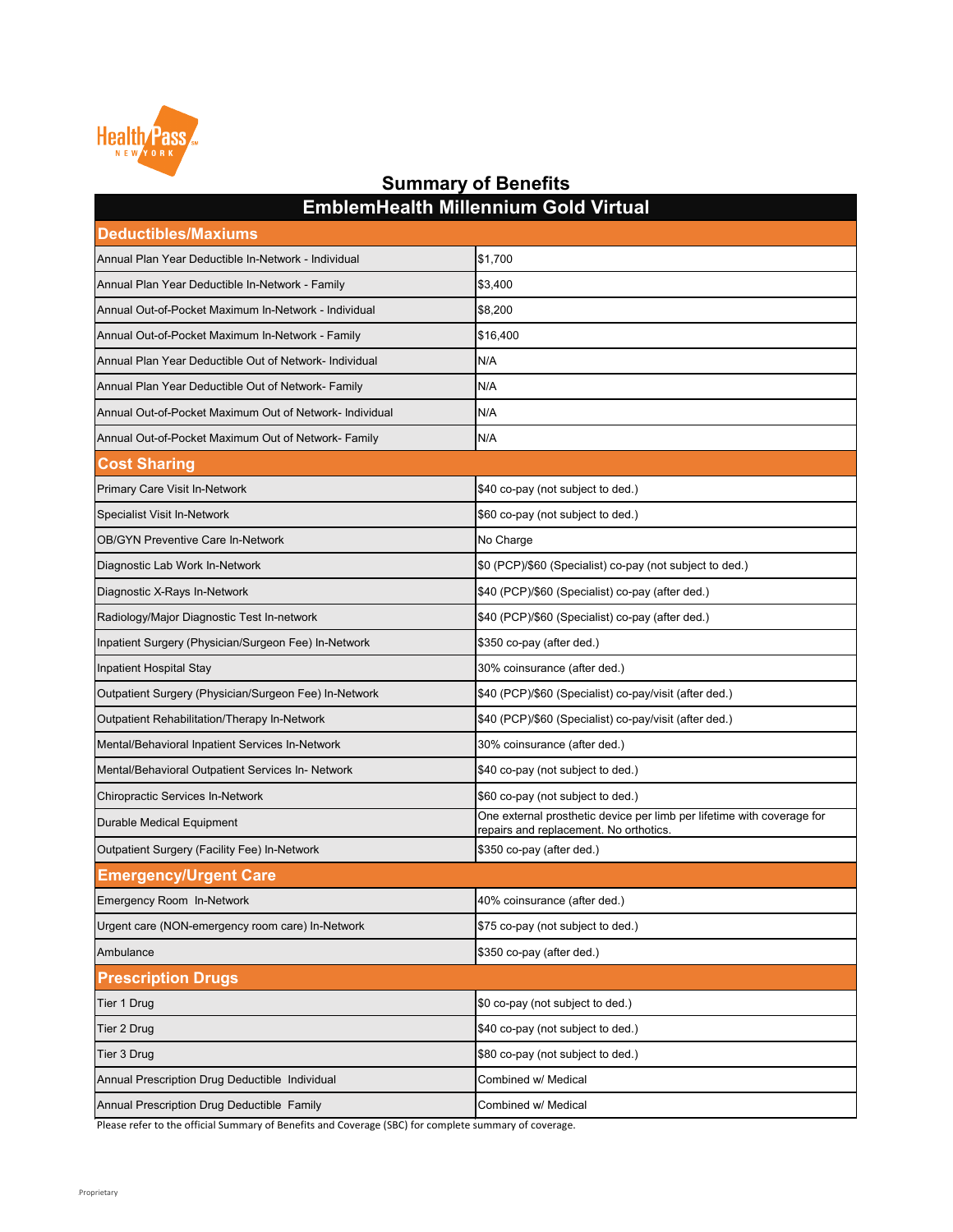| <b>Healthfirst Gold Pro EPO</b>                         |                                      |  |
|---------------------------------------------------------|--------------------------------------|--|
| <b>Deductibles/Maxiums</b>                              |                                      |  |
| Annual Plan Year Deductible In-Network - Individual     | \$0                                  |  |
| Annual Plan Year Deductible In-Network - Family         | \$0                                  |  |
| Annual Out-of-Pocket Maximum In-Network - Individual    | \$5,250                              |  |
| Annual Out-of-Pocket Maximum In-Network - Family        | \$10,500                             |  |
| Annual Plan Year Deductible Out of Network- Individual  | N/A                                  |  |
| Annual Plan Year Deductible Out of Network- Family      | N/A                                  |  |
| Annual Out-of-Pocket Maximum Out of Network- Individual | N/A                                  |  |
| Annual Out-of-Pocket Maximum Out of Network- Family     | N/A                                  |  |
| <b>Cost Sharing</b>                                     |                                      |  |
| <b>Primary Care Visit In-Network</b>                    | $$25$ co-pay                         |  |
| <b>Specialist Visit In-Network</b>                      | \$40 co-pay                          |  |
| <b>OB/GYN Preventive Care In-Network</b>                | No Charge                            |  |
| Diagnostic Lab Work In-Network                          | \$25 (PCP)/ \$40 (Specialist) co-pay |  |
| Diagnostic X-Rays In-Network                            | \$25 (PCP)/ \$40 (Specialist) co-pay |  |
| Radiology/Major Diagnostic Test In-network              | \$25 (PCP)/ \$40 (Specialist) co-pay |  |
| Inpatient Surgery (Physician/Surgeon Fee) In-Network    | \$100 co-pay                         |  |
| Inpatient Hospital Stay                                 | \$500 co-pay                         |  |
| Outpatient Surgery (Physician/Surgeon Fee) In-Network   | \$100 co-pay                         |  |
| Outpatient Rehabilitation/Therapy In-Network            | $$40$ co-pay                         |  |
| Mental/Behavioral Inpatient Services In-Network         | \$500 co-pay                         |  |
| Mental/Behavioral Outpatient Services In- Network       | \$25 co-pay                          |  |
| Chiropractic Services In-Network                        | $$40$ co-pay                         |  |
| <b>Durable Medical Equipment</b>                        | 15% coinsurance                      |  |
| Outpatient Surgery (Facility Fee) In-Network            | $$100$ co-pay                        |  |
| <b>Emergency/Urgent Care</b>                            |                                      |  |
| Emergency Room In-Network                               | \$350 co-pay                         |  |
| Urgent care (NON-emergency room care) In-Network        | $$60$ co-pay                         |  |
| Ambulance                                               | \$150 co-pay                         |  |
| <b>Prescription Drugs</b>                               |                                      |  |
| Tier 1 Drug                                             | $$10$ co-pay                         |  |
| Tier 2 Drug                                             | $$50$ co-pay                         |  |
| Tier 3 Drug                                             | \$85 co-pay                          |  |
| Annual Prescription Drug Deductible Individual          | \$0 ded.                             |  |
| Annual Prescription Drug Deductible Family              | \$0 ded.                             |  |

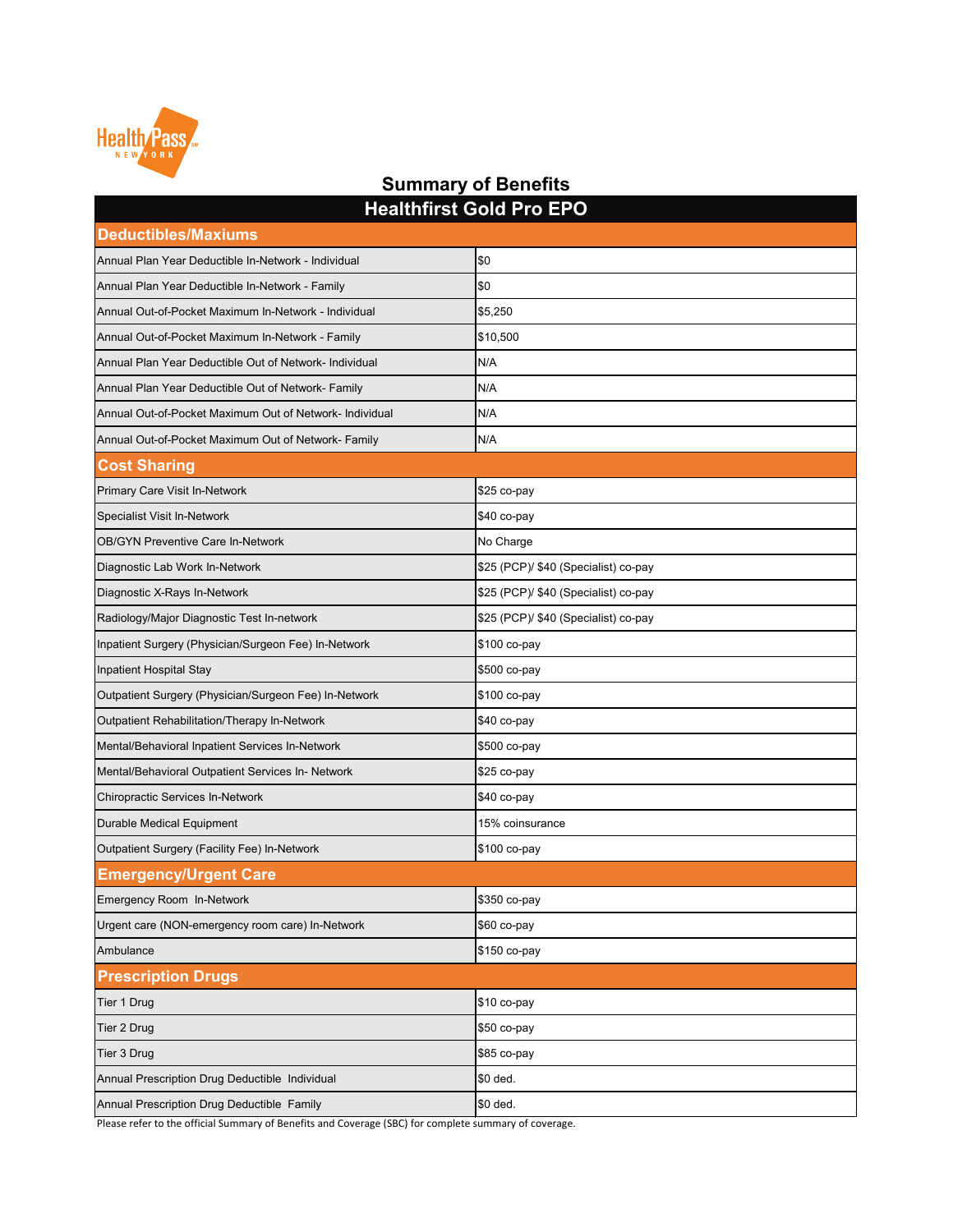| <u>Healthinst Gold Zalavid Film EPO</u>                 |                                      |  |
|---------------------------------------------------------|--------------------------------------|--|
| <b>Deductibles/Maxiums</b>                              |                                      |  |
| Annual Plan Year Deductible In-Network - Individual     | \$0                                  |  |
| Annual Plan Year Deductible In-Network - Family         | \$0                                  |  |
| Annual Out-of-Pocket Maximum In-Network - Individual    | \$7,000                              |  |
| Annual Out-of-Pocket Maximum In-Network - Family        | \$14,000                             |  |
| Annual Plan Year Deductible Out of Network- Individual  | N/A                                  |  |
| Annual Plan Year Deductible Out of Network- Family      | N/A                                  |  |
| Annual Out-of-Pocket Maximum Out of Network- Individual | N/A                                  |  |
| Annual Out-of-Pocket Maximum Out of Network- Family     | N/A                                  |  |
| <b>Cost Sharing</b>                                     |                                      |  |
| <b>Primary Care Visit In-Network</b>                    | $$25$ co-pay                         |  |
| <b>Specialist Visit In-Network</b>                      | $$50$ co-pay                         |  |
| <b>OB/GYN Preventive Care In-Network</b>                | No Charge                            |  |
| Diagnostic Lab Work In-Network                          | \$25 (PCP)/ \$50 (Specialist) co-pay |  |
| Diagnostic X-Rays In-Network                            | \$25 (PCP)/ \$50 (Specialist) co-pay |  |
| Radiology/Major Diagnostic Test In-network              | \$25 (PCP)/ \$50 (Specialist) co-pay |  |
| Inpatient Surgery (Physician/Surgeon Fee) In-Network    | \$100 co-pay                         |  |
| Inpatient Hospital Stay                                 | \$500 co-pay                         |  |
| Outpatient Surgery (Physician/Surgeon Fee) In-Network   | \$100 co-pay                         |  |
| Outpatient Rehabilitation/Therapy In-Network            | \$50 co-pay                          |  |
| Mental/Behavioral Inpatient Services In-Network         | \$500 co-pay                         |  |
| Mental/Behavioral Outpatient Services In- Network       | \$25 co-pay                          |  |
| <b>Chiropractic Services In-Network</b>                 | $$50$ co-pay                         |  |
| Durable Medical Equipment                               | 15% coinsurance                      |  |
| Outpatient Surgery (Facility Fee) In-Network            | \$300 co-pay                         |  |
| <b>Emergency/Urgent Care</b>                            |                                      |  |
| Emergency Room In-Network                               | \$350 co-pay                         |  |
| Urgent care (NON-emergency room care) In-Network        | $$60$ co-pay                         |  |
| Ambulance                                               | \$150 co-pay                         |  |
| <b>Prescription Drugs</b>                               |                                      |  |
| Tier 1 Drug                                             | \$10 co-pay                          |  |
| Tier 2 Drug                                             | \$50 co-pay                          |  |
| Tier 3 Drug                                             | \$85 co-pay                          |  |
| Annual Prescription Drug Deductible Individual          | \$0 ded.                             |  |
| Annual Prescription Drug Deductible Family              | \$0 ded.                             |  |



#### **Summary of Benefits Healthfirst Gold 25/50/0 Pro EPO**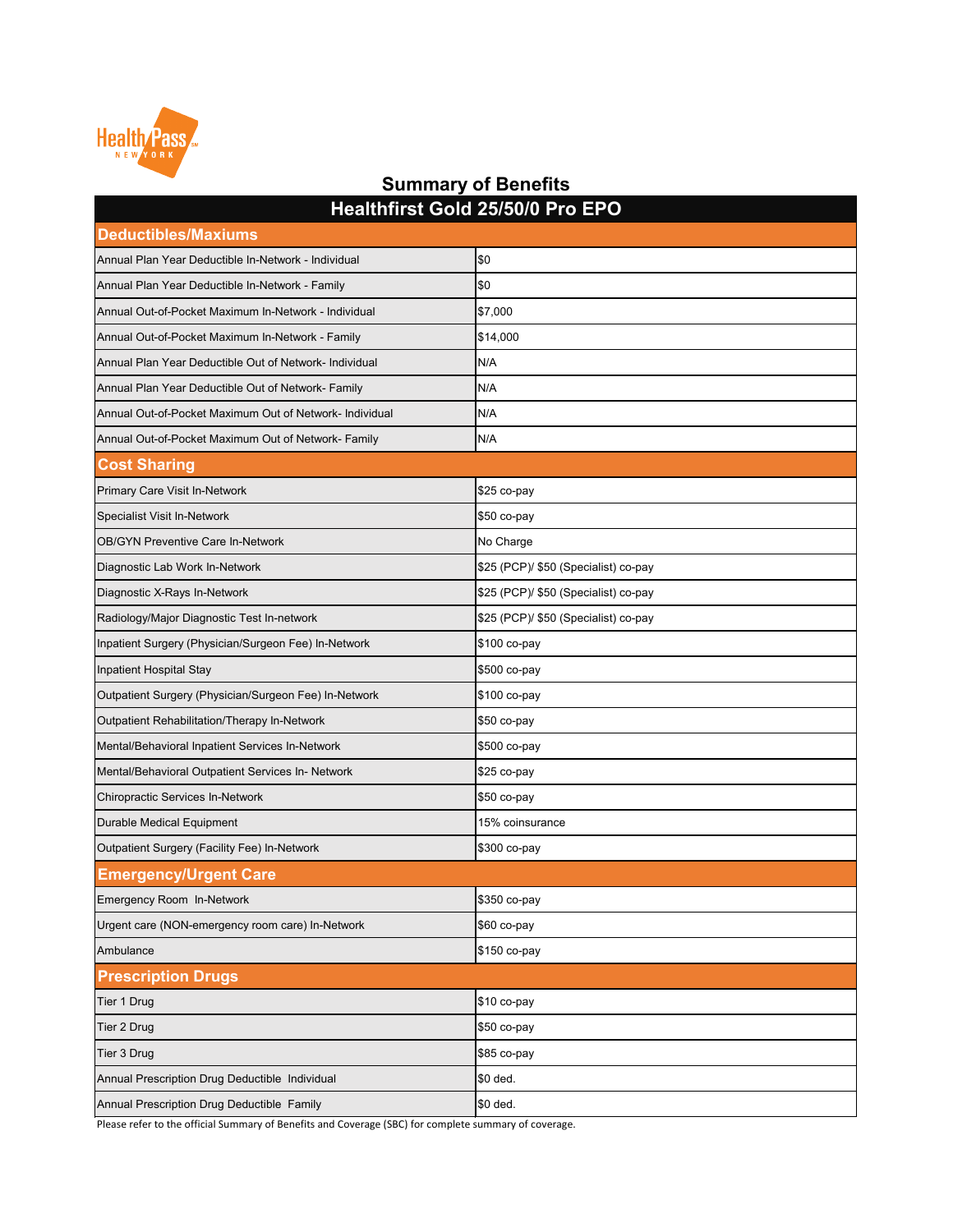| <b>Oscar Circle Gold 2000</b>                           |                                   |  |
|---------------------------------------------------------|-----------------------------------|--|
| <b>Deductibles/Maxiums</b>                              |                                   |  |
| Annual Plan Year Deductible In-Network - Individual     | \$2,000                           |  |
| Annual Plan Year Deductible In-Network - Family         | \$4,000                           |  |
| Annual Out-of-Pocket Maximum In-Network - Individual    | \$6,000                           |  |
| Annual Out-of-Pocket Maximum In-Network - Family        | \$12,000                          |  |
| Annual Plan Year Deductible Out of Network- Individual  | N/A                               |  |
| Annual Plan Year Deductible Out of Network- Family      | N/A                               |  |
| Annual Out-of-Pocket Maximum Out of Network- Individual | N/A                               |  |
| Annual Out-of-Pocket Maximum Out of Network- Family     | N/A                               |  |
| <b>Cost Sharing</b>                                     |                                   |  |
| <b>Primary Care Visit In-Network</b>                    | \$25 co-pay                       |  |
| <b>Specialist Visit In-Network</b>                      | $$50$ co-pay                      |  |
| <b>OB/GYN Preventive Care In-Network</b>                | No Charge                         |  |
| Diagnostic Lab Work In-Network                          | $$50$ co-pay                      |  |
| Diagnostic X-Rays In-Network                            | \$100 co-pay                      |  |
| Radiology/Major Diagnostic Test In-network              | \$200 co-pay                      |  |
| Inpatient Surgery (Physician/Surgeon Fee) In-Network    | \$150 co-pay (after ded.)         |  |
| Inpatient Hospital Stay                                 | 20% coinsurance (after ded.)      |  |
| Outpatient Surgery (Physician/Surgeon Fee) In-Network   | \$200 co-pay                      |  |
| <b>Outpatient Rehabilitation/Therapy In-Network</b>     | $$25$ co-pay                      |  |
| Mental/Behavioral Inpatient Services In-Network         | \$25 co-pay                       |  |
| Mental/Behavioral Outpatient Services In- Network       | $$25$ co-pay                      |  |
| <b>Chiropractic Services In-Network</b>                 | $$50$ co-pay                      |  |
| <b>Durable Medical Equipment</b>                        | 20% coinsurance (after ded.)      |  |
| <b>Outpatient Surgery (Facility Fee) In-Network</b>     | \$300 co-pay (after ded.)         |  |
| <b>Emergency/Urgent Care</b>                            |                                   |  |
| <b>Emergency Room In-Network</b>                        | \$350 co-pay                      |  |
| Urgent care (NON-emergency room care) In-Network        | $$75$ co-pay                      |  |
| Ambulance                                               | \$650 co-pay                      |  |
| <b>Prescription Drugs</b>                               |                                   |  |
| Tier 1 Drug                                             | \$10 co-pay (not subject to ded.) |  |
| Tier 2 Drug                                             | \$50 co-pay (after ded.)          |  |
| Tier 3 Drug                                             | \$100 co-pay (after ded.)         |  |
| Annual Prescription Drug Deductible Individual          | 150                               |  |
| Annual Prescription Drug Deductible Family              | 300                               |  |

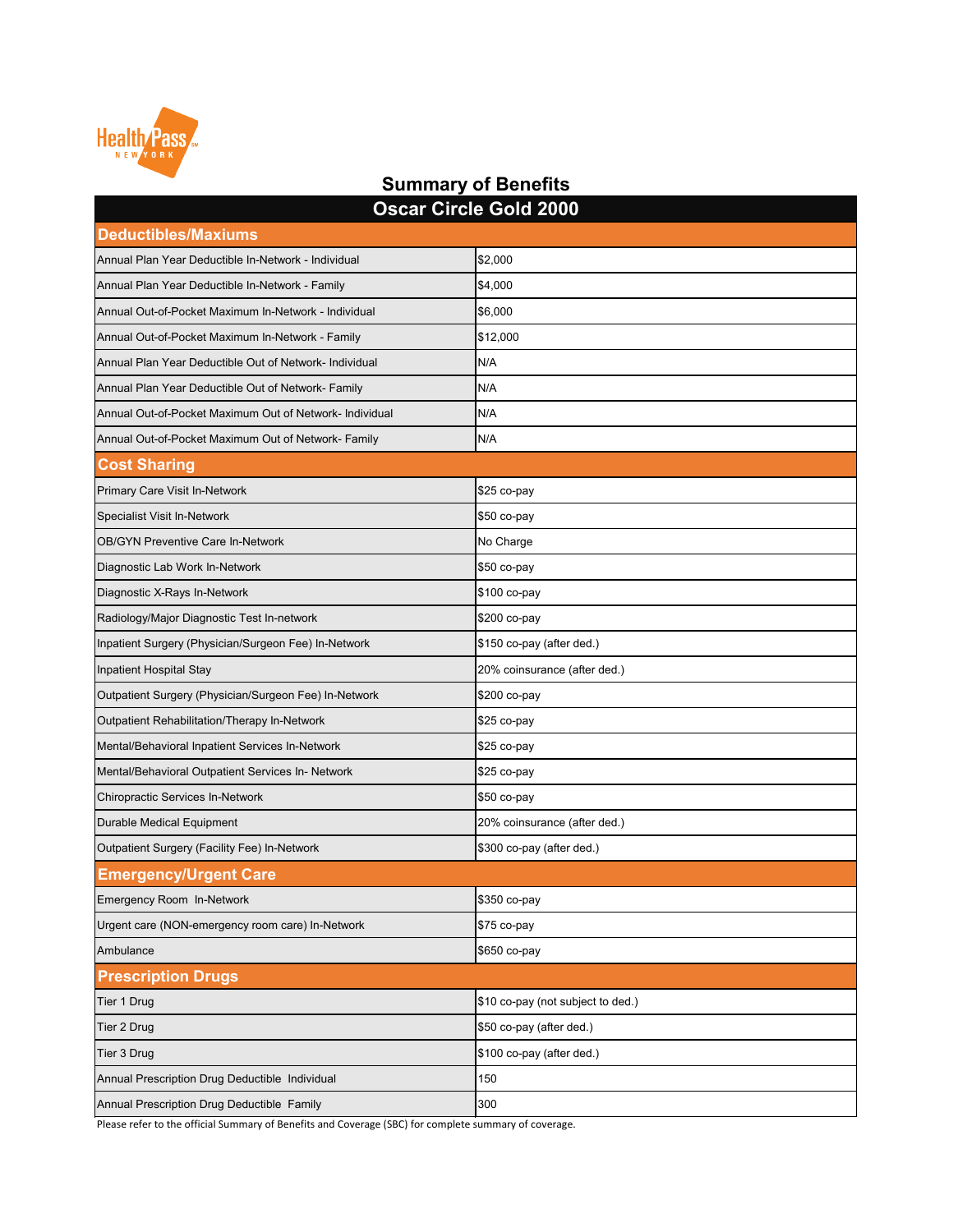| UAIUI U IJIU U UU U LI U LUTU<br><b>Deductibles/Maxiums</b> |                                                                                          |  |
|-------------------------------------------------------------|------------------------------------------------------------------------------------------|--|
| Annual Plan Year Deductible In-Network - Individual         | \$1,250                                                                                  |  |
| Annual Plan Year Deductible In-Network - Family             | \$2,500                                                                                  |  |
| Annual Out-of-Pocket Maximum In-Network - Individual        | \$5,500                                                                                  |  |
| Annual Out-of-Pocket Maximum In-Network - Family            | \$11,000                                                                                 |  |
| Annual Plan Year Deductible Out of Network- Individual      | N/A                                                                                      |  |
| Annual Plan Year Deductible Out of Network- Family          | N/A                                                                                      |  |
| Annual Out-of-Pocket Maximum Out of Network- Individual     | N/A                                                                                      |  |
| Annual Out-of-Pocket Maximum Out of Network- Family         | N/A                                                                                      |  |
| <b>Cost Sharing</b>                                         |                                                                                          |  |
| <b>Primary Care Visit In-Network</b>                        | \$25 co-pay (not subject to ded.)                                                        |  |
| <b>Specialist Visit In-Network</b>                          | \$40 co-pay (not subject to ded.)                                                        |  |
| <b>OB/GYN Preventive Care In-Network</b>                    | No Charge                                                                                |  |
| Diagnostic Lab Work In-Network                              | \$15 co-pay (not subject to ded.)                                                        |  |
| Diagnostic X-Rays In-Network                                | \$50 co-pay (not subject to ded.)                                                        |  |
| Radiology/Major Diagnostic Test In-network                  | \$150 co-pay (after ded.)                                                                |  |
| Inpatient Surgery (Physician/Surgeon Fee) In-Network        | 20% coinsurance (after ded.)                                                             |  |
| Inpatient Hospital Stay                                     | 20% coinsurance (after ded.)                                                             |  |
| Outpatient Surgery (Physician/Surgeon Fee) In-Network       | 20% coinsurance (after ded.)                                                             |  |
| Outpatient Rehabilitation/Therapy In-Network                | \$40 co-pay (not subject to ded.)                                                        |  |
| Mental/Behavioral Inpatient Services In-Network             | 20% coinsurance (after ded.)                                                             |  |
| Mental/Behavioral Outpatient Services In- Network           | \$40 co-pay (not subject to ded.)                                                        |  |
| <b>Chiropractic Services In-Network</b>                     | \$40 co-pay (not subject to ded.)                                                        |  |
| Durable Medical Equipment                                   | 20% coinsurance (after ded.)                                                             |  |
| Outpatient Surgery (Facility Fee) In-Network                | \$200 co-pay at Physicians Office (after ded.), \$500 co-pay at Hospital<br>(after ded.) |  |
| <b>Emergency/Urgent Care</b>                                |                                                                                          |  |
| Emergency Room In-Network                                   | \$500 co-pay (not subject to ded.)                                                       |  |
| Urgent care (NON-emergency room care) In-Network            | \$65 co-pay (not subject to ded.)                                                        |  |
| Ambulance                                                   | No Charge                                                                                |  |
| <b>Prescription Drugs</b>                                   |                                                                                          |  |
| Tier 1 Drug                                                 | \$10 co-pay (not subject to ded.)                                                        |  |
| Tier 2 Drug                                                 | \$65 co-pay (after ded.)                                                                 |  |
| Tier 3 Drug                                                 | \$95 co-pay (after ded.)                                                                 |  |
| Annual Prescription Drug Deductible Individual              | \$150 ded./member                                                                        |  |
| Annual Prescription Drug Deductible Family                  | \$150 ded./member                                                                        |  |



#### **Summary of Benefits Oxford Metro Gold EPO 25/40 G**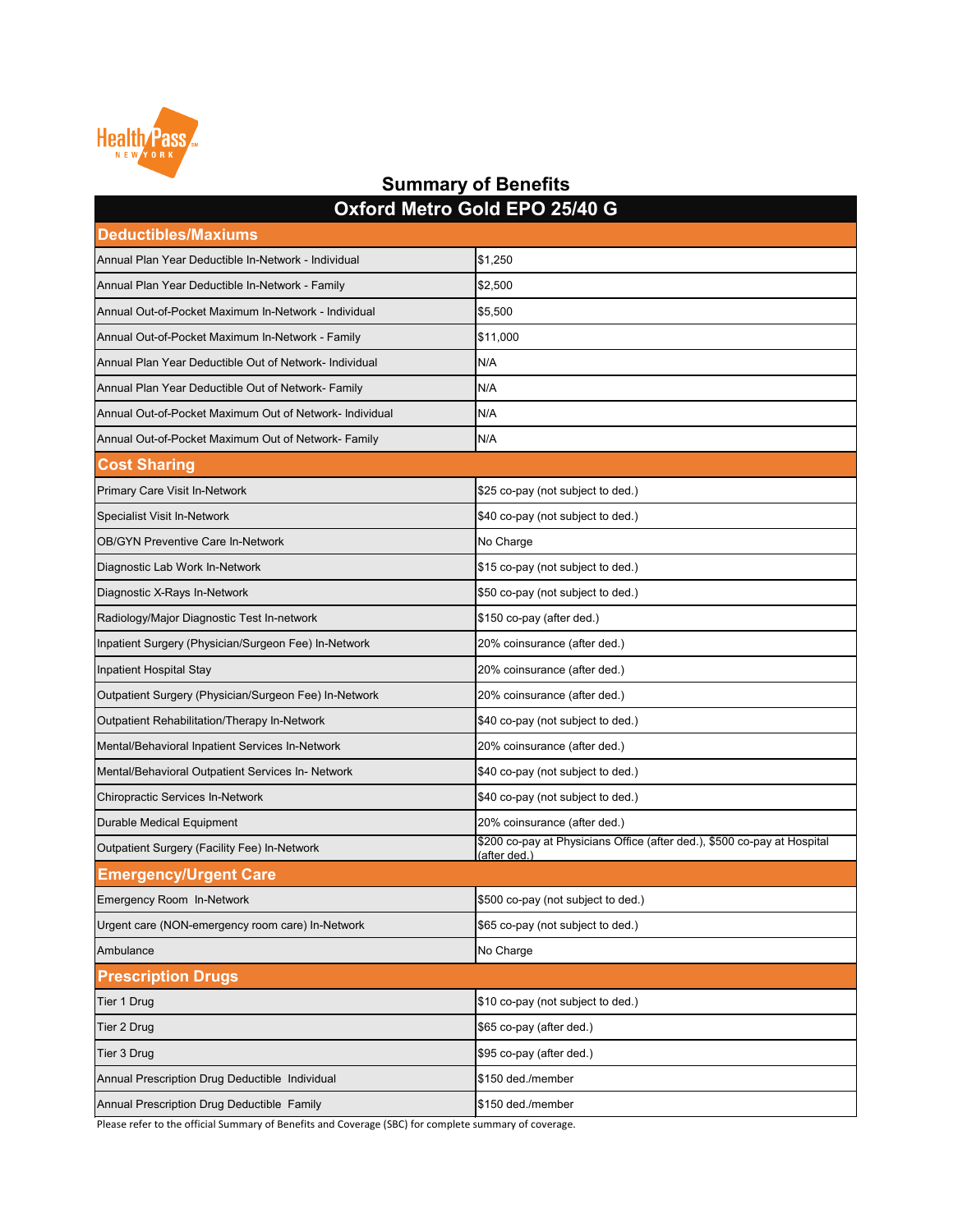| OXIUIU MELIO GOIU EFO Z3/40                             |                                                                                          |  |
|---------------------------------------------------------|------------------------------------------------------------------------------------------|--|
| <b>Deductibles/Maxiums</b>                              |                                                                                          |  |
| Annual Plan Year Deductible In-Network - Individual     | \$1,250                                                                                  |  |
| Annual Plan Year Deductible In-Network - Family         | \$2,500                                                                                  |  |
| Annual Out-of-Pocket Maximum In-Network - Individual    | \$5,500                                                                                  |  |
| Annual Out-of-Pocket Maximum In-Network - Family        | \$11,000                                                                                 |  |
| Annual Plan Year Deductible Out of Network- Individual  | N/A                                                                                      |  |
| Annual Plan Year Deductible Out of Network- Family      | N/A                                                                                      |  |
| Annual Out-of-Pocket Maximum Out of Network- Individual | N/A                                                                                      |  |
| Annual Out-of-Pocket Maximum Out of Network- Family     | N/A                                                                                      |  |
| <b>Cost Sharing</b>                                     |                                                                                          |  |
| <b>Primary Care Visit In-Network</b>                    | \$25 co-pay (not subject to ded.)                                                        |  |
| <b>Specialist Visit In-Network</b>                      | \$40 co-pay (not subject to ded.)                                                        |  |
| <b>OB/GYN Preventive Care In-Network</b>                | No Charge                                                                                |  |
| Diagnostic Lab Work In-Network                          | \$15 co-pay (not subject to ded.)                                                        |  |
| Diagnostic X-Rays In-Network                            | \$50 co-pay (after ded.)                                                                 |  |
| Radiology/Major Diagnostic Test In-network              | \$150 co-pay (after ded.)                                                                |  |
| Inpatient Surgery (Physician/Surgeon Fee) In-Network    | 20% coinsurance (after ded.)                                                             |  |
| <b>Inpatient Hospital Stay</b>                          | 20% coinsurance (after ded.)                                                             |  |
| Outpatient Surgery (Physician/Surgeon Fee) In-Network   | 20% coinsurance (after ded.)                                                             |  |
| <b>Outpatient Rehabilitation/Therapy In-Network</b>     | \$40 co-pay/visit (not subject to ded.)                                                  |  |
| Mental/Behavioral Inpatient Services In-Network         | 20% coinsurance (after ded.)                                                             |  |
| Mental/Behavioral Outpatient Services In- Network       | \$40 co-pay/visit (not subject to ded.)                                                  |  |
| <b>Chiropractic Services In-Network</b>                 | \$40 co-pay (not subject to ded.)                                                        |  |
| <b>Durable Medical Equipment</b>                        | 20% coinsurance (after ded.)                                                             |  |
| <b>Outpatient Surgery (Facility Fee) In-Network</b>     | \$200 co-pay at Physicians Office (after ded.), \$500 co-pay at Hospital<br>(after ded.) |  |
| <b>Emergency/Urgent Care</b>                            |                                                                                          |  |
| <b>Emergency Room In-Network</b>                        | \$500 co-pay (not subject to ded.)                                                       |  |
| Urgent care (NON-emergency room care) In-Network        | \$65 co-pay (not subject to ded.)                                                        |  |
| Ambulance                                               | No Charge                                                                                |  |
| <b>Prescription Drugs</b>                               |                                                                                          |  |
| Tier 1 Drug                                             | \$10 co-pay (not subject to ded.)                                                        |  |
| Tier 2 Drug                                             | \$65 co-pay (after ded.)                                                                 |  |
| Tier 3 Drug                                             | \$95 co-pay (after ded.)                                                                 |  |
| Annual Prescription Drug Deductible Individual          | \$150 ded./member                                                                        |  |
| Annual Prescription Drug Deductible Family              | \$150 ded./member                                                                        |  |



#### **Summary of Benefits Oxford Metro Gold EPO 25/40**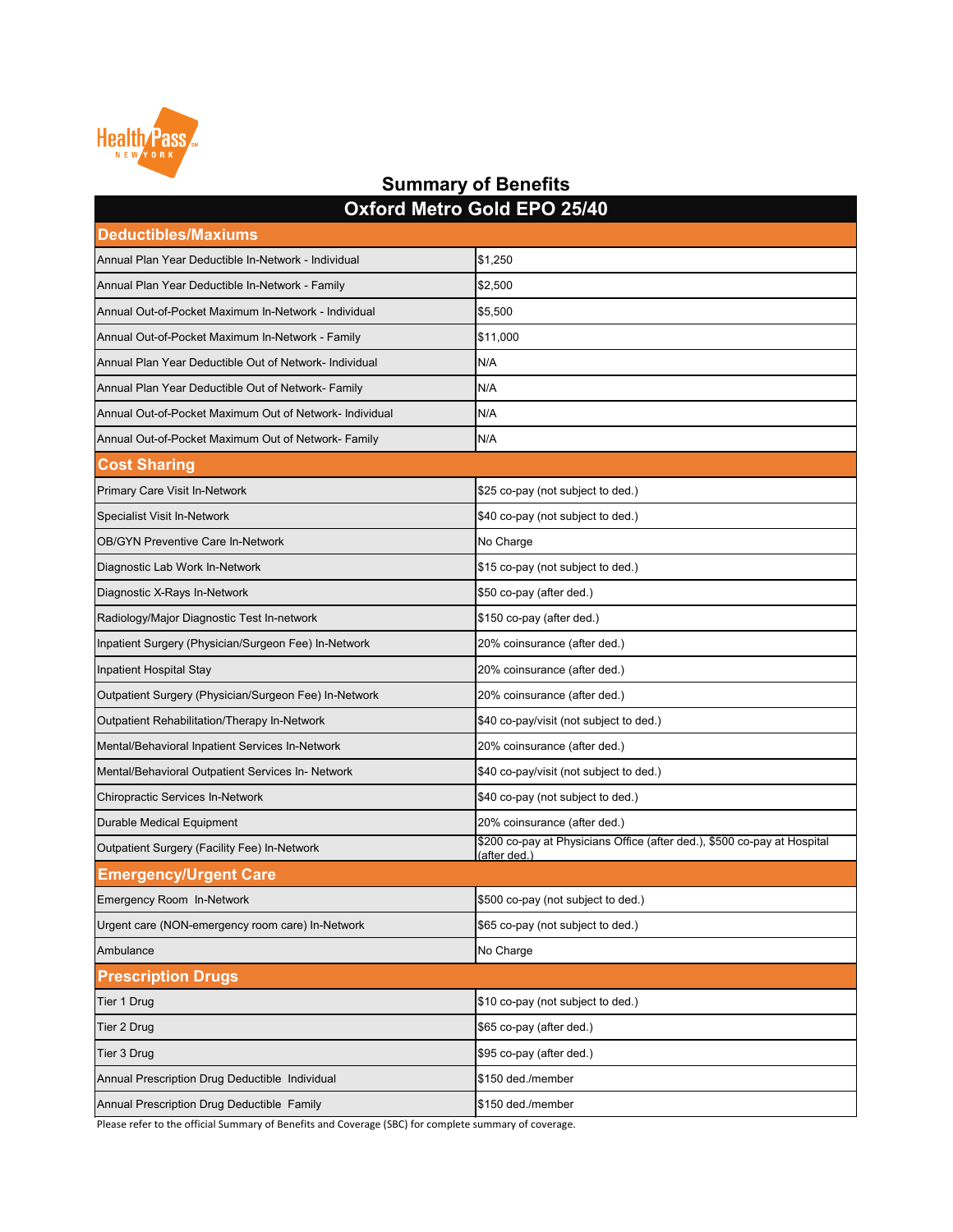|                                                         | <b>OXIDIU LIDEITY OUIU LI O JUIUU</b> |  |
|---------------------------------------------------------|---------------------------------------|--|
| <b>Deductibles/Maxiums</b>                              |                                       |  |
| Annual Plan Year Deductible In-Network - Individual     | \$2,000                               |  |
| Annual Plan Year Deductible In-Network - Family         | \$4,000                               |  |
| Annual Out-of-Pocket Maximum In-Network - Individual    | \$7,900                               |  |
| Annual Out-of-Pocket Maximum In-Network - Family        | \$15,800                              |  |
| Annual Plan Year Deductible Out of Network- Individual  | N/A                                   |  |
| Annual Plan Year Deductible Out of Network- Family      | N/A                                   |  |
| Annual Out-of-Pocket Maximum Out of Network- Individual | N/A                                   |  |
| Annual Out-of-Pocket Maximum Out of Network- Family     | N/A                                   |  |
| <b>Cost Sharing</b>                                     |                                       |  |
| <b>Primary Care Visit In-Network</b>                    | \$30 co-pay (not subject to ded.)     |  |
| <b>Specialist Visit In-Network</b>                      | \$60 co-pay (not subject to ded.)     |  |
| <b>OB/GYN Preventive Care In-Network</b>                | No Charge (not subjecr to ded.)       |  |
| Diagnostic Lab Work In-Network                          | No Charge (after ded.)                |  |
| Diagnostic X-Rays In-Network                            | 30% coinsurance (after ded.)          |  |
| Radiology/Major Diagnostic Test In-network              | 30% coinsurance (after ded.)          |  |
| Inpatient Surgery (Physician/Surgeon Fee) In-Network    | 30% coinsurance (after ded.)          |  |
| Inpatient Hospital Stay                                 | 30% coinsurance (after ded.)          |  |
| Outpatient Surgery (Physician/Surgeon Fee) In-Network   | 30% coinsurance (after ded.)          |  |
| Outpatient Rehabilitation/Therapy In-Network            | \$60 co-pay (not subject to ded.)     |  |
| Mental/Behavioral Inpatient Services In-Network         | 30% coinsurance (after ded.)          |  |
| Mental/Behavioral Outpatient Services In- Network       | \$60 co-pay (not subject to ded.)     |  |
| <b>Chiropractic Services In-Network</b>                 | \$60 co-pay (not subject to ded.)     |  |
| <b>Durable Medical Equipment</b>                        | 30% coinsurance (after ded.)          |  |
| Outpatient Surgery (Facility Fee) In-Network            | 30% coinsurance (after ded.)          |  |
| <b>Emergency/Urgent Care</b>                            |                                       |  |
| Emergency Room In-Network                               | \$500 co-pay (not subject to ded.)    |  |
| Urgent care (NON-emergency room care) In-Network        | \$75 co-pay (not subject to ded.)     |  |
| Ambulance                                               | No Charge                             |  |
| <b>Prescription Drugs</b>                               |                                       |  |
| Tier 1 Drug                                             | \$15 co-pay (not subject to ded.)     |  |
| Tier 2 Drug                                             | \$50 co-pay (after ded.)              |  |
| Tier 3 Drug                                             | \$90 co-pay (after ded.)              |  |
| Annual Prescription Drug Deductible Individual          | \$200 ded./member                     |  |
| Annual Prescription Drug Deductible Family              | \$200 ded./member                     |  |



#### **Summary of Benefits Oxford Liberty Gold EPO 30/60**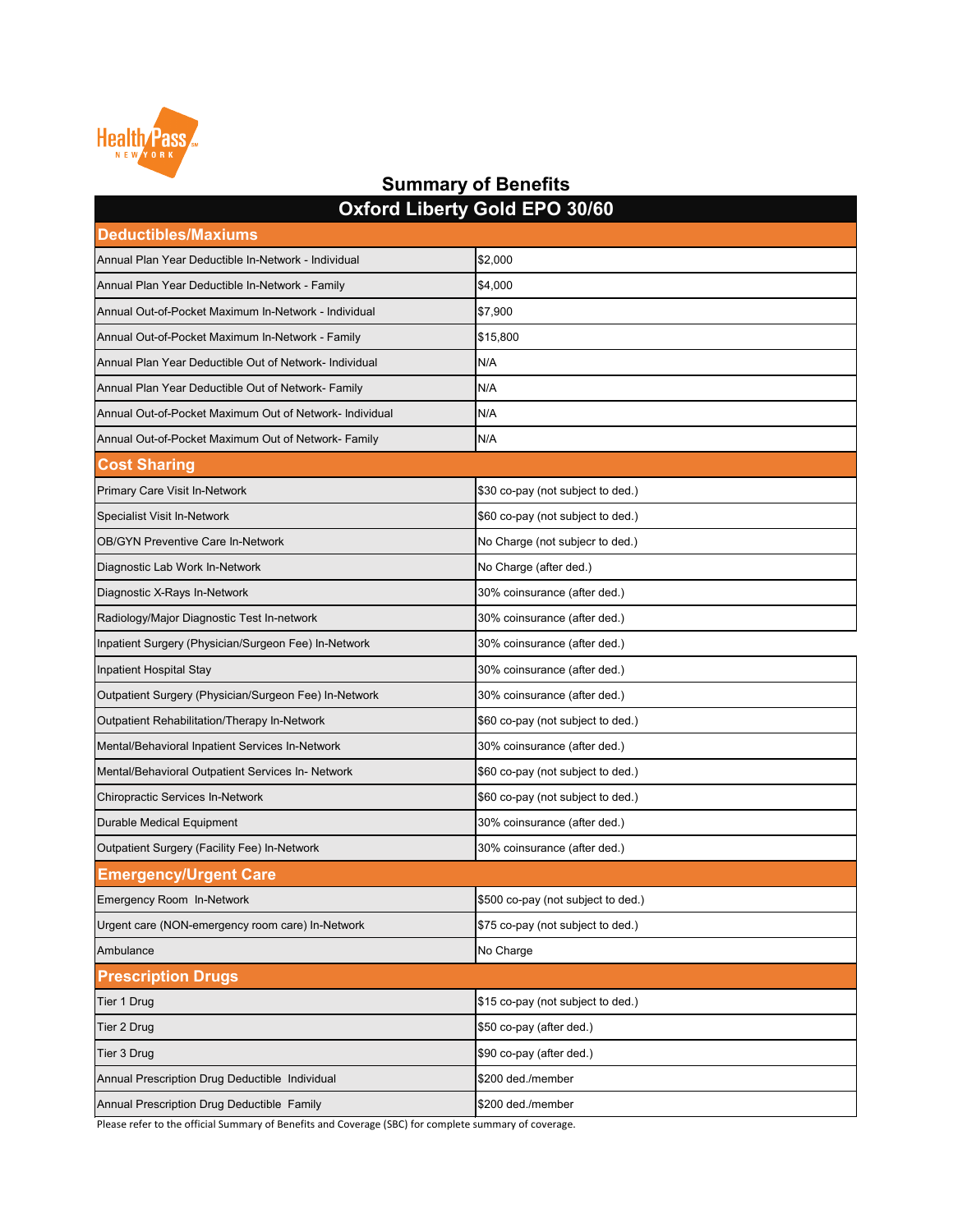

### **Deductibles/Maxiums** Annual Plan Year Deductible In-Network - Individual **Annual Plan Year Deductible In-Network - Individual \$1,250** Annual Plan Year Deductible In-Network - Family **\$2,500 \$2,500** Annual Out-of-Pocket Maximum In-Network - Individual **\$5,900** \$5,900 Annual Out-of-Pocket Maximum In-Network - Family **\$11,800** Annual Plan Year Deductible Out of Network- Individual Network and N/A Annual Plan Year Deductible Out of Network- Family Network and Nicolas Network Nicolas Network and Nicolas Nicolas Annual Out-of-Pocket Maximum Out of Network- Individual Network 100 N/A Annual Out-of-Pocket Maximum Out of Network- Family Network and NIA **Cost Sharing** Primary Care Visit In-Network  $\ket{\$30\text{ co-pay}}$  (not subject to ded.) Specialist Visit In-Network **\$60 co-pay (not subject to ded.)** \$60 co-pay (not subject to ded.) OB/GYN Preventive Care In-Network No Charge No Charge No Charge Diagnostic Lab Work In-Network No Charge No Charge No Charge No Charge No Charge Diagnostic X-Rays In-Network **\$35 co-pay (after ded.)**  $\frac{1}{335}$  co-pay (after ded.) Radiology/Major Diagnostic Test In-network **\$100 co-pay (after ded.)** \$100 co-pay (after ded.) Inpatient Surgery (Physician/Surgeon Fee) In-Network **1990 Community 1996** coinsurance (after ded.) Inpatient Hospital Stay \$500 co-pay/day (\$2000 max) (after ded.) Outpatient Surgery (Physician/Surgeon Fee) In-Network **0% consurance (after ded.)** O% coinsurance (after ded.) Outpatient Rehabilitation/Therapy In-Network  $\sim$  860 co-pay/visit (not subject to ded.) Mental/Behavioral Inpatient Services In-Network **\$500 co-pay/day (\$2000 max)** (after ded.) Mental/Behavioral Outpatient Services In- Network  $\sim$  860 co-pay (not subject to ded.) Chiropractic Services In-Network **\$60 co-pay (after ded.)**  $\sim$  \$60 co-pay (after ded.) Durable Medical Equipment 0% coinsurance (after ded.) **Summary of Benefits Oxford Liberty Gold EPO 30/60 G**

| Outpatient Surgery (Facility Fee) In-Network     | \$150 co-pay at Physician Office (after ded.), \$250 co-pay at Hospital (after ded.) |  |
|--------------------------------------------------|--------------------------------------------------------------------------------------|--|
| <b>Emergency/Urgent Care</b>                     |                                                                                      |  |
| Emergency Room In-Network                        | \$500 co-pay (not subject to ded.)                                                   |  |
| Urgent care (NON-emergency room care) In-Network | \$75 co-pay (not subjet to ded.)                                                     |  |
| Ambulance                                        | No Charge                                                                            |  |
| <b>Prescription Drugs</b>                        |                                                                                      |  |
| Tier 1 Drug                                      | \$15 co-pay (not subject to ded.)                                                    |  |
| Tier 2 Drug                                      | \$50 co-pay (after ded.)                                                             |  |
| Tier 3 Drug                                      | \$90 co-pay (after ded.)                                                             |  |
| Annual Prescription Drug Deductible Individual   | \$200 ded./member                                                                    |  |
| Annual Prescription Drug Deductible Family       | \$200 ded./member                                                                    |  |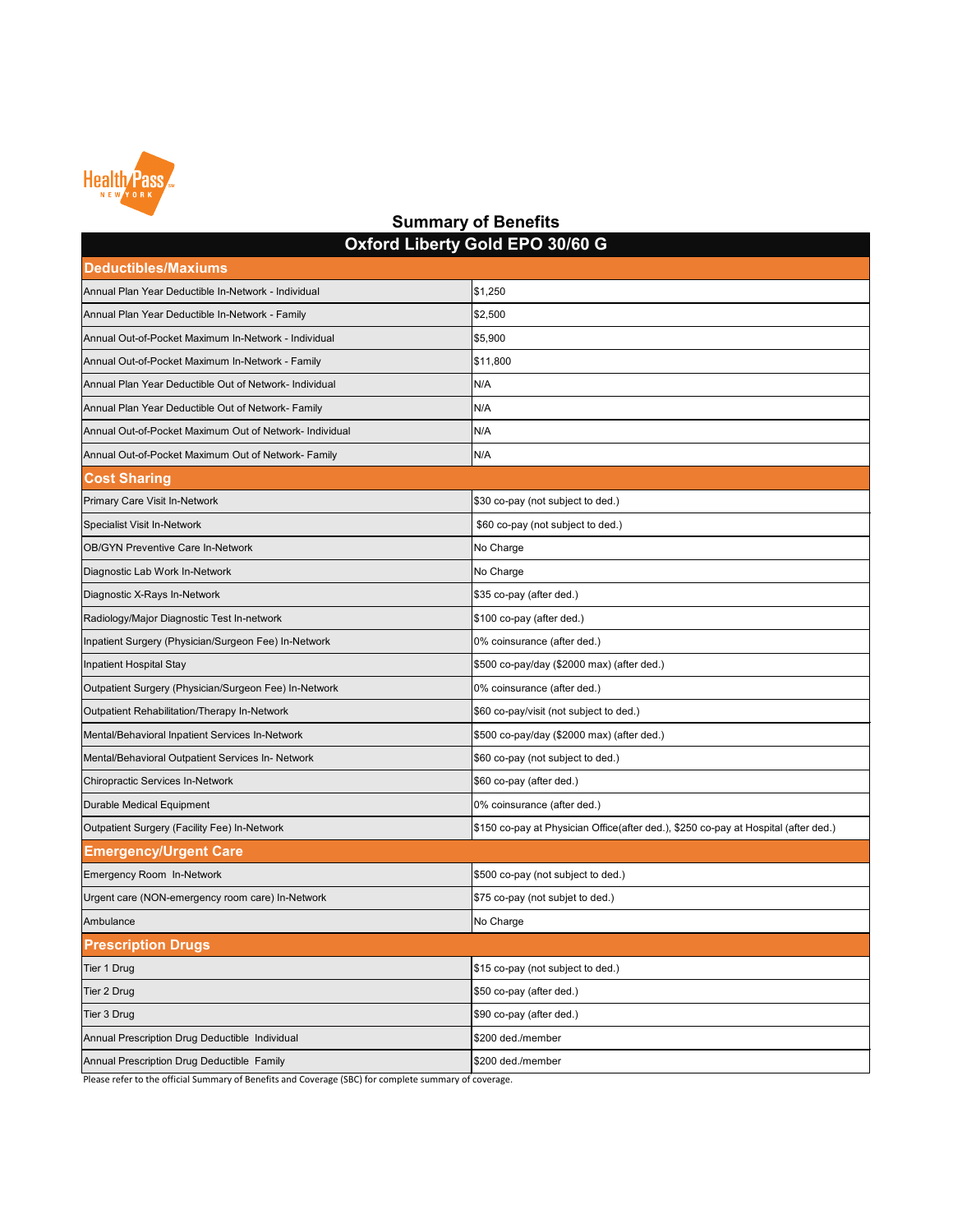| $\sim$ Arora Ensury Obia Er o Euros Eb<br><b>Deductibles/Maxiums</b> |                                                             |  |
|----------------------------------------------------------------------|-------------------------------------------------------------|--|
| Annual Plan Year Deductible In-Network - Individual                  | \$0                                                         |  |
| Annual Plan Year Deductible In-Network - Family                      | \$0                                                         |  |
| Annual Out-of-Pocket Maximum In-Network - Individual                 | \$5,500                                                     |  |
| Annual Out-of-Pocket Maximum In-Network - Family                     | \$11,000                                                    |  |
| Annual Plan Year Deductible Out of Network- Individual               | N/A                                                         |  |
| Annual Plan Year Deductible Out of Network- Family                   | N/A                                                         |  |
| Annual Out-of-Pocket Maximum Out of Network- Individual              | N/A                                                         |  |
| Annual Out-of-Pocket Maximum Out of Network- Family                  | N/A                                                         |  |
| <b>Cost Sharing</b>                                                  |                                                             |  |
| <b>Primary Care Visit In-Network</b>                                 | $$25$ co-pay                                                |  |
| <b>Specialist Visit In-Network</b>                                   | $$50$ co-pay                                                |  |
| <b>OB/GYN Preventive Care In-Network</b>                             | No Charge                                                   |  |
| Diagnostic Lab Work In-Network                                       | \$20 co-pay                                                 |  |
| Diagnostic X-Rays In-Network                                         | $$50$ co-pay                                                |  |
| Radiology/Major Diagnostic Test In-network                           | \$150 co-pay                                                |  |
| Inpatient Surgery (Physician/Surgeon Fee) In-Network                 | \$500 co-pay                                                |  |
| Inpatient Hospital Stay                                              | \$500 co-pay                                                |  |
| Outpatient Surgery (Physician/Surgeon Fee) In-Network                | \$75 co-pay at Physicians Office, \$250 co-pay at Hospital  |  |
| <b>Outpatient Rehabilitation/Therapy In-Network</b>                  | \$80 co-pay                                                 |  |
| Mental/Behavioral Inpatient Services In-Network                      | \$500 co-pay                                                |  |
| Mental/Behavioral Outpatient Services In- Network                    | $$50$ co-pay                                                |  |
| <b>Chiropractic Services In-Network</b>                              | $$50$ co-pay                                                |  |
| <b>Durable Medical Equipment</b>                                     | No Charge                                                   |  |
| <b>Outpatient Surgery (Facility Fee) In-Network</b>                  | \$150 co-pay at Physicians Office, \$500 co-pay at Hospital |  |
| <b>Emergency/Urgent Care</b>                                         |                                                             |  |
| <b>Emergency Room In-Network</b>                                     | \$750 co-pay                                                |  |
| Urgent care (NON-emergency room care) In-Network                     | $$50$ co-pay                                                |  |
| Ambulance                                                            | No Charge                                                   |  |
| <b>Prescription Drugs</b>                                            |                                                             |  |
| Tier 1 Drug                                                          | \$10 co-pay (not subject to ded.)                           |  |
| Tier 2 Drug                                                          | \$65 co-pay (after ded.)                                    |  |
| Tier 3 Drug                                                          | \$90 co-pay (after ded.)                                    |  |
| Annual Prescription Drug Deductible Individual                       | \$200 ded./member                                           |  |
| Annual Prescription Drug Deductible Family                           | \$200 ded./member                                           |  |



#### **Summary of Benefits Oxford Liberty Gold EPO 25/50 ZD**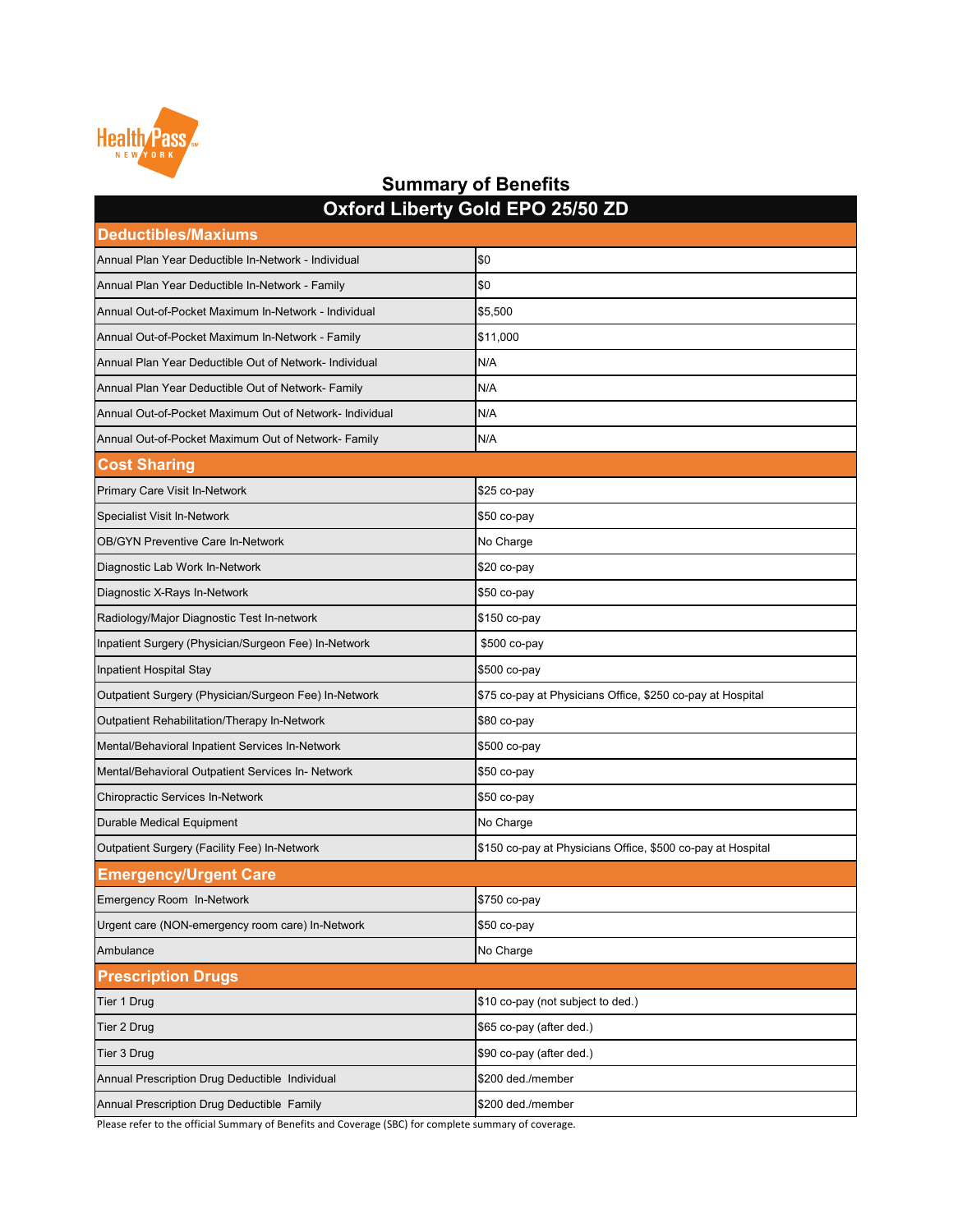| <b>Deductibles/Maxiums</b>                              |                              |  |
|---------------------------------------------------------|------------------------------|--|
| Annual Plan Year Deductible In-Network - Individual     | \$1,500                      |  |
| Annual Plan Year Deductible In-Network - Family         | \$3,000                      |  |
| Annual Out-of-Pocket Maximum In-Network - Individual    | \$5,000                      |  |
| Annual Out-of-Pocket Maximum In-Network - Family        | \$10,000                     |  |
| Annual Plan Year Deductible Out of Network- Individual  | N/A                          |  |
| Annual Plan Year Deductible Out of Network- Family      | N/A                          |  |
| Annual Out-of-Pocket Maximum Out of Network- Individual | N/A                          |  |
| Annual Out-of-Pocket Maximum Out of Network- Family     | N/A                          |  |
| <b>Cost Sharing</b>                                     |                              |  |
| <b>Primary Care Visit In-Network</b>                    | 10% coinsurance (after ded.) |  |
| <b>Specialist Visit In-Network</b>                      | 10% coinsurance (after ded.) |  |
| <b>OB/GYN Preventive Care In-Network</b>                | No Charge                    |  |
| Diagnostic Lab Work In-Network                          | 10% coinsurance (after ded.) |  |
| Diagnostic X-Rays In-Network                            | 10% coinsurance (after ded.) |  |
| Radiology/Major Diagnostic Test In-network              | 10% coinsurance (after ded.) |  |
| Inpatient Surgery (Physician/Surgeon Fee) In-Network    | 10% coinsurance (after ded.) |  |
| Inpatient Hospital Stay                                 | 10% coinsurance (after ded.) |  |
| Outpatient Surgery (Physician/Surgeon Fee) In-Network   | 10% coinsurance (after ded.) |  |
| <b>Outpatient Rehabilitation/Therapy In-Network</b>     | 10% coinsurance (after ded.) |  |
| Mental/Behavioral Inpatient Services In-Network         | 10% coinsurance (after ded.) |  |
| Mental/Behavioral Outpatient Services In- Network       | 10% coinsurance (after ded.) |  |
| <b>Chiropractic Services In-Network</b>                 | 10% coinsurance (after ded.) |  |
| <b>Durable Medical Equipment</b>                        | 10% coinsurance (after ded.) |  |
| <b>Outpatient Surgery (Facility Fee) In-Network</b>     | 10% coinsurance (after ded.) |  |
| <b>Emergency/Urgent Care</b>                            |                              |  |
| Emergency Room In-Network                               | 50% coinsurance (after ded.) |  |
| Urgent care (NON-emergency room care) In-Network        | 0% coinsurance (after ded.)  |  |
| Ambulance                                               | No Charge                    |  |
| <b>Prescription Drugs</b>                               |                              |  |
| Tier 1 Drug                                             | \$10 co-pay (after ded.)     |  |
| <b>Tier 2 Drug</b>                                      | \$50 co-pay (after ded.)     |  |
| Tier 3 Drug                                             | \$90 co-pay (after ded.)     |  |
| Annual Prescription Drug Deductible Individual          | Combined w/Medical           |  |
| Annual Prescription Drug Deductible Family              | <b>Combined w/Medical</b>    |  |



### **Summary of Benefits Oxford Liberty Gold HSA 1500 Motion**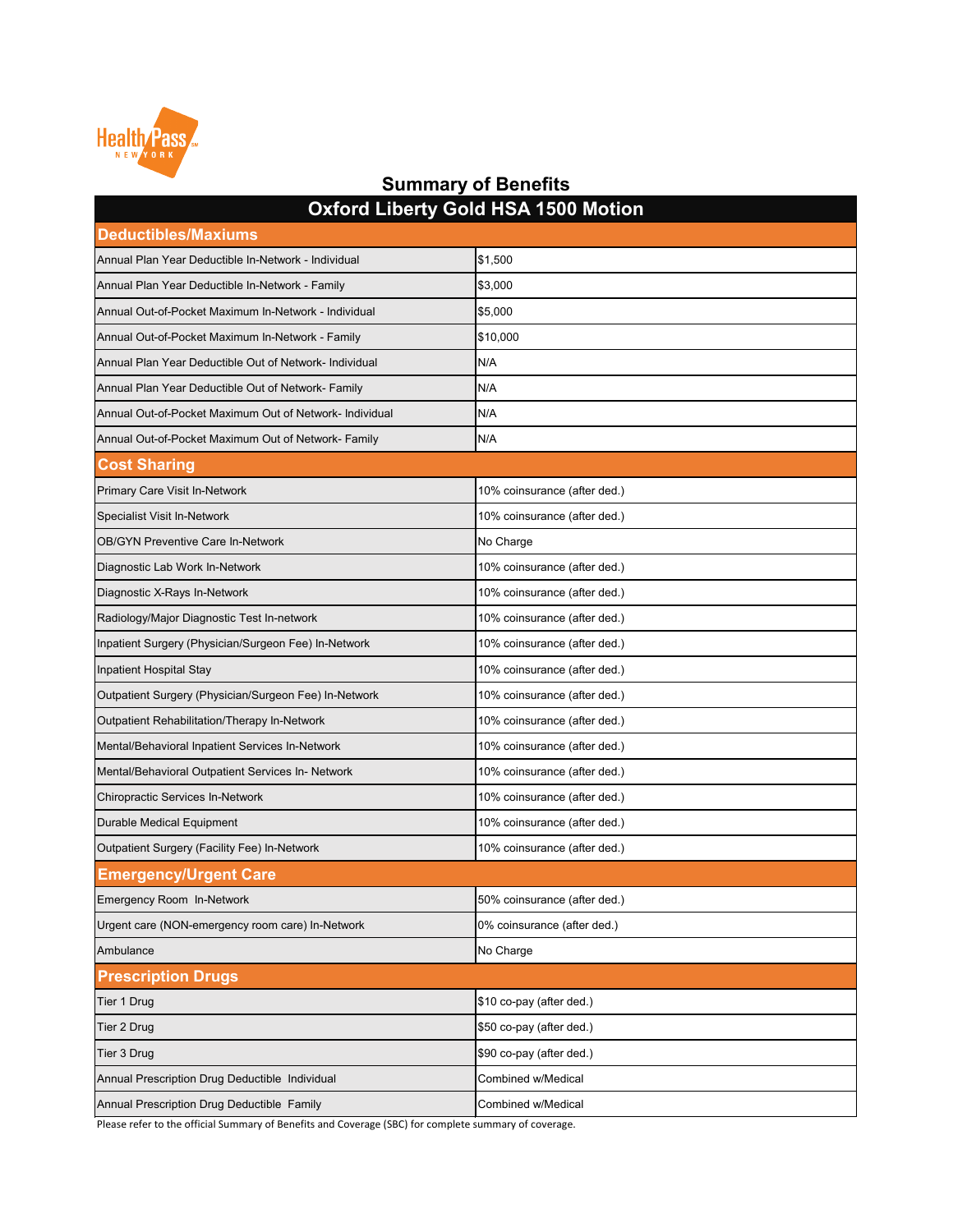| <b>Deductibles/Maxiums</b>                              |                                                                     |  |
|---------------------------------------------------------|---------------------------------------------------------------------|--|
| Annual Plan Year Deductible In-Network - Individual     | \$3600                                                              |  |
| Annual Plan Year Deductible In-Network - Family         | \$7,200                                                             |  |
| Annual Out-of-Pocket Maximum In-Network - Individual    | \$7,800                                                             |  |
| Annual Out-of-Pocket Maximum In-Network - Family        | \$15,600                                                            |  |
| Annual Plan Year Deductible Out of Network- Individual  | N/A                                                                 |  |
| Annual Plan Year Deductible Out of Network- Family      | N/A                                                                 |  |
| Annual Out-of-Pocket Maximum Out of Network- Individual | N/A                                                                 |  |
| Annual Out-of-Pocket Maximum Out of Network- Family     | N/A                                                                 |  |
| <b>Cost Sharing</b>                                     |                                                                     |  |
| <b>Primary Care Visit In-Network</b>                    | First 3 visits, free. Thereafter, \$35 co-pay (not subject to ded.) |  |
| <b>Specialist Visit In-Network</b>                      | \$65 co-pay (not subject to ded.)                                   |  |
| <b>OB/GYN Preventive Care In-Network</b>                | No Charge                                                           |  |
| Diagnostic Lab Work In-Network                          | \$35 (PCP)/\$65 (Specialist) co-pay (not subject to ded.)           |  |
| Diagnostic X-Rays In-Network                            | \$35 (PCP)/\$65 (Specialist) co-pay (after ded.)                    |  |
| Radiology/Major Diagnostic Test In-network              | \$35 (PCP)/\$65 (Specialist) co-pay (after ded.)                    |  |
| Inpatient Surgery (Physician/Surgeon Fee) In-Network    | \$350 co-pay (after ded.)                                           |  |
| Inpatient Hospital Stay                                 | 40% coinsurance (after ded.)                                        |  |
| Outpatient Surgery (Physician/Surgeon Fee) In-Network   | \$35 (PCP)/\$65 (Specialist) co-pay (after ded.)                    |  |
| <b>Outpatient Rehabilitation/Therapy In-Network</b>     | \$35 (PCP)/\$65 (Specialist) co-pay (after ded.)                    |  |
| Mental/Behavioral Inpatient Services In-Network         | 40% coinsurance (after ded.)                                        |  |
| Mental/Behavioral Outpatient Services In- Network       | \$35 co-pay (not subject to ded.)                                   |  |
| <b>Chiropractic Services In-Network</b>                 | \$65 co-pay (not subject to ded.)                                   |  |
| <b>Durable Medical Equipment</b>                        | 30% coinsurance (after ded.)                                        |  |
| <b>Outpatient Surgery (Facility Fee) In-Network</b>     | \$350 co-pay (after ded.)                                           |  |
| <b>Emergency/Urgent Care</b>                            |                                                                     |  |
| <b>Emergency Room In-Network</b>                        | 40% coinsurance (after ded.)                                        |  |
| Urgent care (NON-emergency room care) In-Network        | \$75 co-pay (not subject to ded.)                                   |  |
| Ambulance                                               | \$350 co-pay (after ded.)                                           |  |
| <b>Prescription Drugs</b>                               |                                                                     |  |
| Tier 1 Drug                                             | \$0 co-pay                                                          |  |
| Tier 2 Drug                                             | $$40$ co-pay                                                        |  |
| Tier 3 Drug                                             | \$80 co-pay                                                         |  |
| Annual Prescription Drug Deductible Individual          | \$0 ded.                                                            |  |
| Annual Prescription Drug Deductible Family              | \$0 ded.                                                            |  |



### **Summary of Benefits EmblemHealth Prime Silver Premier**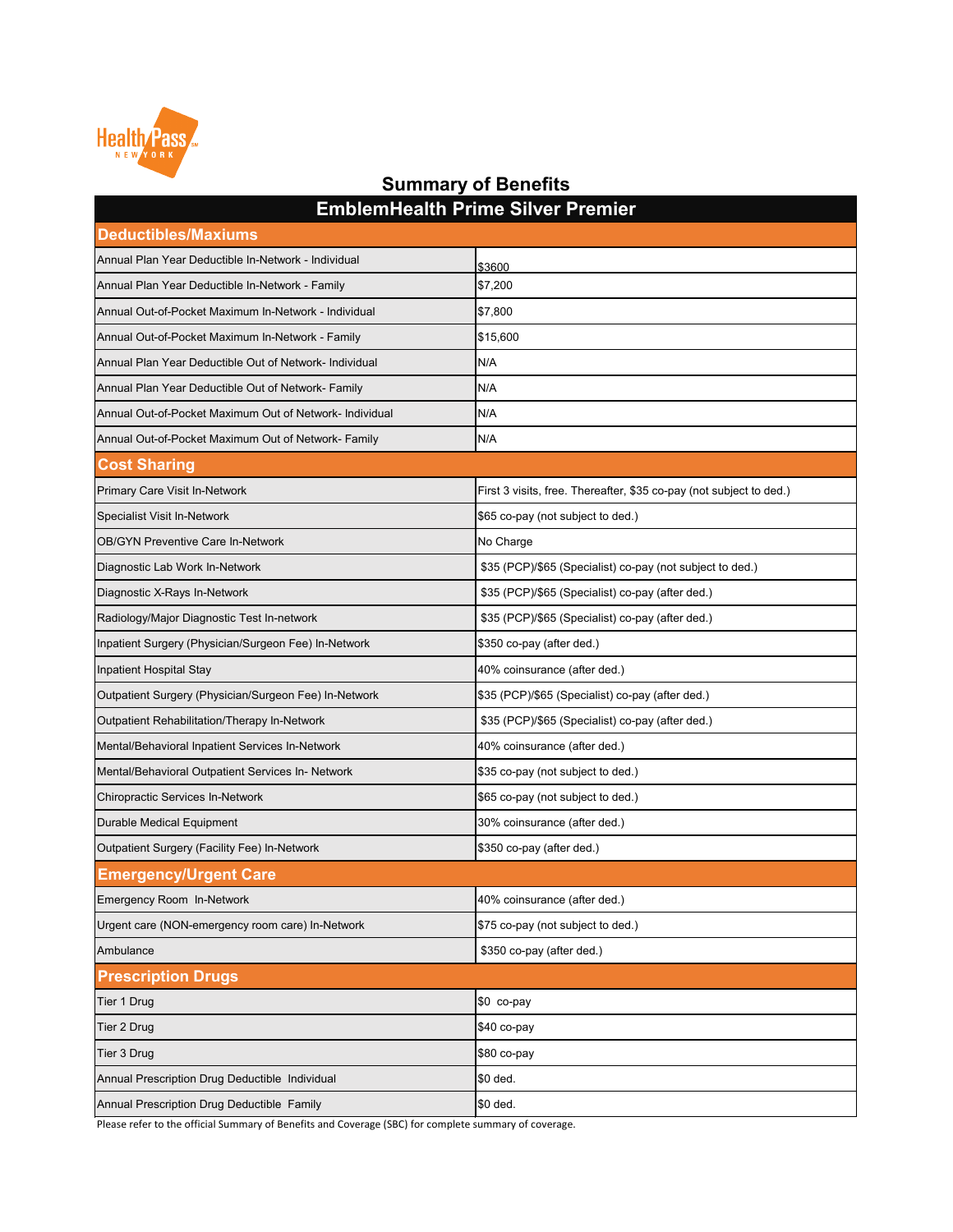| <b>Deductibles/Maxiums</b>                              |                                                                     |  |
|---------------------------------------------------------|---------------------------------------------------------------------|--|
| Annual Plan Year Deductible In-Network - Individual     | \$3600                                                              |  |
| Annual Plan Year Deductible In-Network - Family         | \$7,200                                                             |  |
| Annual Out-of-Pocket Maximum In-Network - Individual    | \$7,800                                                             |  |
| Annual Out-of-Pocket Maximum In-Network - Family        | \$15,600                                                            |  |
| Annual Plan Year Deductible Out of Network- Individual  | N/A                                                                 |  |
| Annual Plan Year Deductible Out of Network- Family      | N/A                                                                 |  |
| Annual Out-of-Pocket Maximum Out of Network- Individual | N/A                                                                 |  |
| Annual Out-of-Pocket Maximum Out of Network- Family     | N/A                                                                 |  |
| <b>Cost Sharing</b>                                     |                                                                     |  |
| <b>Primary Care Visit In-Network</b>                    | First 3 visits, free. Thereafter, \$35 co-pay (not subject to ded.) |  |
| <b>Specialist Visit In-Network</b>                      | \$65 co-pay (not subject to ded.)                                   |  |
| <b>OB/GYN Preventive Care In-Network</b>                | No Charge                                                           |  |
| Diagnostic Lab Work In-Network                          | \$35 (PCP)/\$65 (Specialist) co-pay (not subject to ded.)           |  |
| Diagnostic X-Rays In-Network                            | \$35 (PCP)/\$65 (Specialist) co-pay (after ded.)                    |  |
| Radiology/Major Diagnostic Test In-network              | \$35 (PCP)/\$65 (Specialist) co-pay (after ded.)                    |  |
| Inpatient Surgery (Physician/Surgeon Fee) In-Network    | \$350 co-pay (after ded.)                                           |  |
| <b>Inpatient Hospital Stay</b>                          | 40% coinsurance (after ded.)                                        |  |
| Outpatient Surgery (Physician/Surgeon Fee) In-Network   | \$35 (PCP)/\$65 (Specialist) co-pay (after ded.)                    |  |
| <b>Outpatient Rehabilitation/Therapy In-Network</b>     | \$35 (PCP)/\$65 (Specialist) co-pay (after ded.)                    |  |
| Mental/Behavioral Inpatient Services In-Network         | 40% coinsurance (after ded.)                                        |  |
| Mental/Behavioral Outpatient Services In- Network       | \$35 co-pay (not subject to ded.)                                   |  |
| <b>Chiropractic Services In-Network</b>                 | \$65 co-pay (not subject to ded.)                                   |  |
| <b>Durable Medical Equipment</b>                        | 30% coinsurance (after ded.)                                        |  |
| Outpatient Surgery (Facility Fee) In-Network            | \$350 co-pay (after ded.)                                           |  |
| <b>Emergency/Urgent Care</b>                            |                                                                     |  |
| <b>Emergency Room In-Network</b>                        | 40% coinsurance (after ded.)                                        |  |
| Urgent care (NON-emergency room care) In-Network        | \$75 co-pay (not subject to ded.)                                   |  |
| Ambulance                                               | \$350 co-pay (after ded.)                                           |  |
| <b>Prescription Drugs</b>                               |                                                                     |  |
| Tier 1 Drug                                             | \$0 co-pay                                                          |  |
| Tier 2 Drug                                             | $$40$ co-pay                                                        |  |
| Tier 3 Drug                                             | \$80 co-pay                                                         |  |
| Annual Prescription Drug Deductible Individual          | \$0 ded.                                                            |  |
| Annual Prescription Drug Deductible Family              | \$0 ded.                                                            |  |



### **Summary of Benefits EmblemHealth Select Care Silver Premier**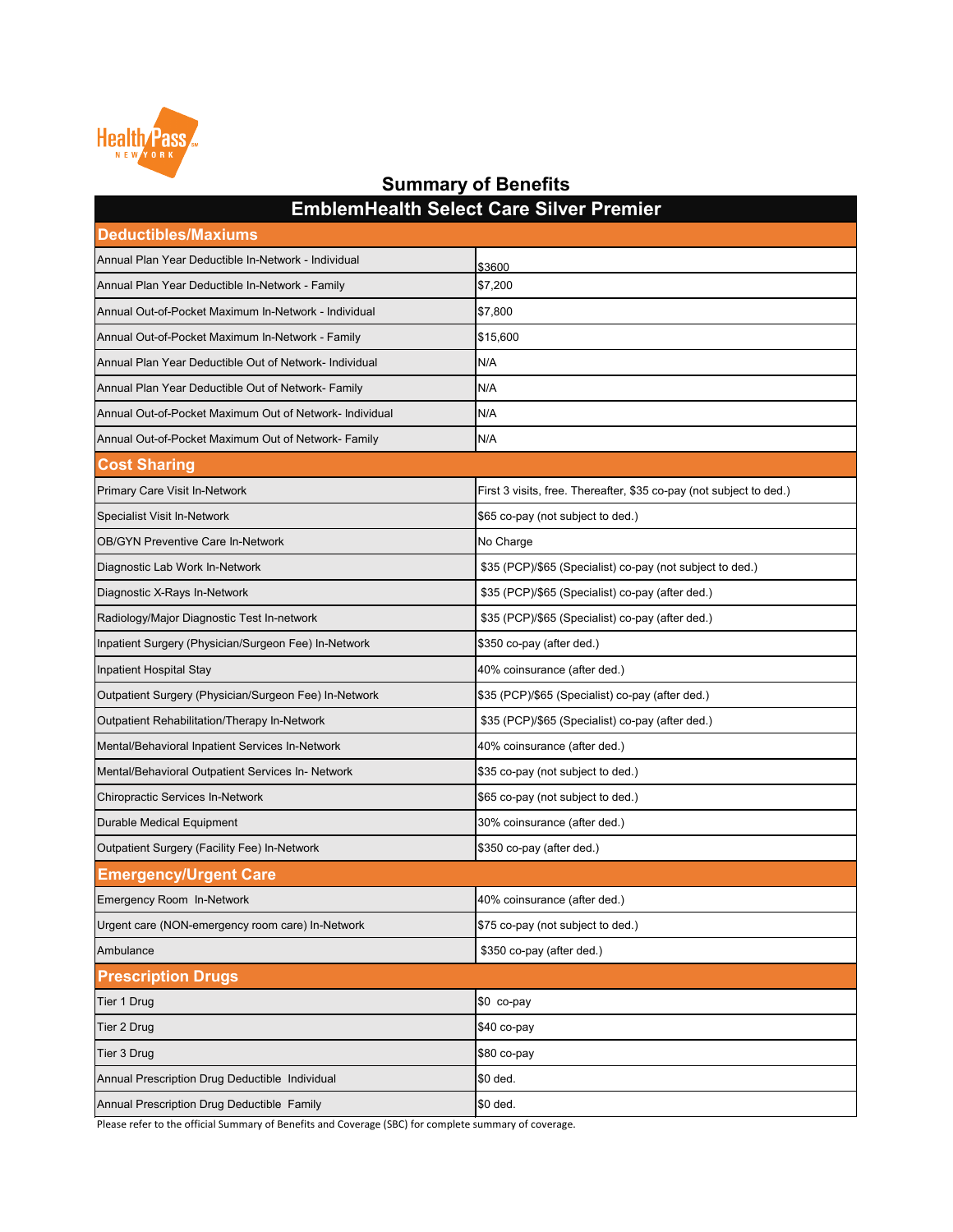| <b>Deductibles/Maxiums</b>                              |                                                                     |
|---------------------------------------------------------|---------------------------------------------------------------------|
| Annual Plan Year Deductible In-Network - Individual     | \$6,700                                                             |
| Annual Plan Year Deductible In-Network - Family         | \$13,400                                                            |
| Annual Out-of-Pocket Maximum In-Network - Individual    | \$6,700                                                             |
| Annual Out-of-Pocket Maximum In-Network - Family        | \$13,400                                                            |
| Annual Plan Year Deductible Out of Network- Individual  | N/A                                                                 |
| Annual Plan Year Deductible Out of Network- Family      | N/A                                                                 |
| Annual Out-of-Pocket Maximum Out of Network- Individual | N/A                                                                 |
| Annual Out-of-Pocket Maximum Out of Network- Family     | N/A                                                                 |
| <b>Cost Sharing</b>                                     |                                                                     |
| Primary Care Visit In-Network                           | First 3 visits, free. Thereafter, \$10 co-pay (not subject to ded.) |
| <b>Specialist Visit In-Network</b>                      | \$55 co-pay (not subject to ded.)                                   |
| <b>OB/GYN Preventive Care In-Network</b>                | No Charge                                                           |
| Diagnostic Lab Work In-Network                          | \$10 (PCP)/\$55 (Specialist) co-pay (not subject to ded.)           |
| Diagnostic X-Rays In-Network                            | 0% coinsurance (after ded.)                                         |
| Radiology/Major Diagnostic Test In-network              | 0% coinsurance (after ded.)                                         |
| Inpatient Surgery (Physician/Surgeon Fee) In-Network    | 0% coinsurance (after ded.)                                         |
| Inpatient Hospital Stay                                 | 0% coinsurance (after ded.)                                         |
| Outpatient Surgery (Physician/Surgeon Fee) In-Network   | 0% coinsurance (after ded.)                                         |
| Outpatient Rehabilitation/Therapy In-Network            | 0% coinsurance (after ded.)                                         |
| Mental/Behavioral Inpatient Services In-Network         | 0% coinsurance (after ded.)                                         |
| Mental/Behavioral Outpatient Services In- Network       | \$10 co-pay (not subject to ded.)                                   |
| <b>Chiropractic Services In-Network</b>                 | \$55 co-pay (not subject to ded.)                                   |
| <b>Durable Medical Equipment</b>                        | 0% coinsurance (after ded.)                                         |
| <b>Outpatient Surgery (Facility Fee) In-Network</b>     | 0% coinsurance (after ded.)                                         |
| <b>Emergency/Urgent Care</b>                            |                                                                     |
| <b>Emergency Room In-Network</b>                        | 0% coinsurance (after ded.)                                         |
| Urgent care (NON-emergency room care) In-Network        | \$75 co-pay (not subject to ded.)                                   |
| Ambulance                                               | 0% coinsurance (after ded.)                                         |
| <b>Prescription Drugs</b>                               |                                                                     |
| Tier 1 Drug                                             | \$0 co-pay (not subject to ded.)                                    |
| Tier 2 Drug                                             | \$0 co-pay (after ded.)                                             |
| Tier 3 Drug                                             | \$0 co-pay (after ded.)                                             |
| Annual Prescription Drug Deductible Individual          | Combined w/ Medical                                                 |
| Annual Prescription Drug Deductible Family              | Combined w/ Medical                                                 |

**EmblemHealth Select Care Silver Value**

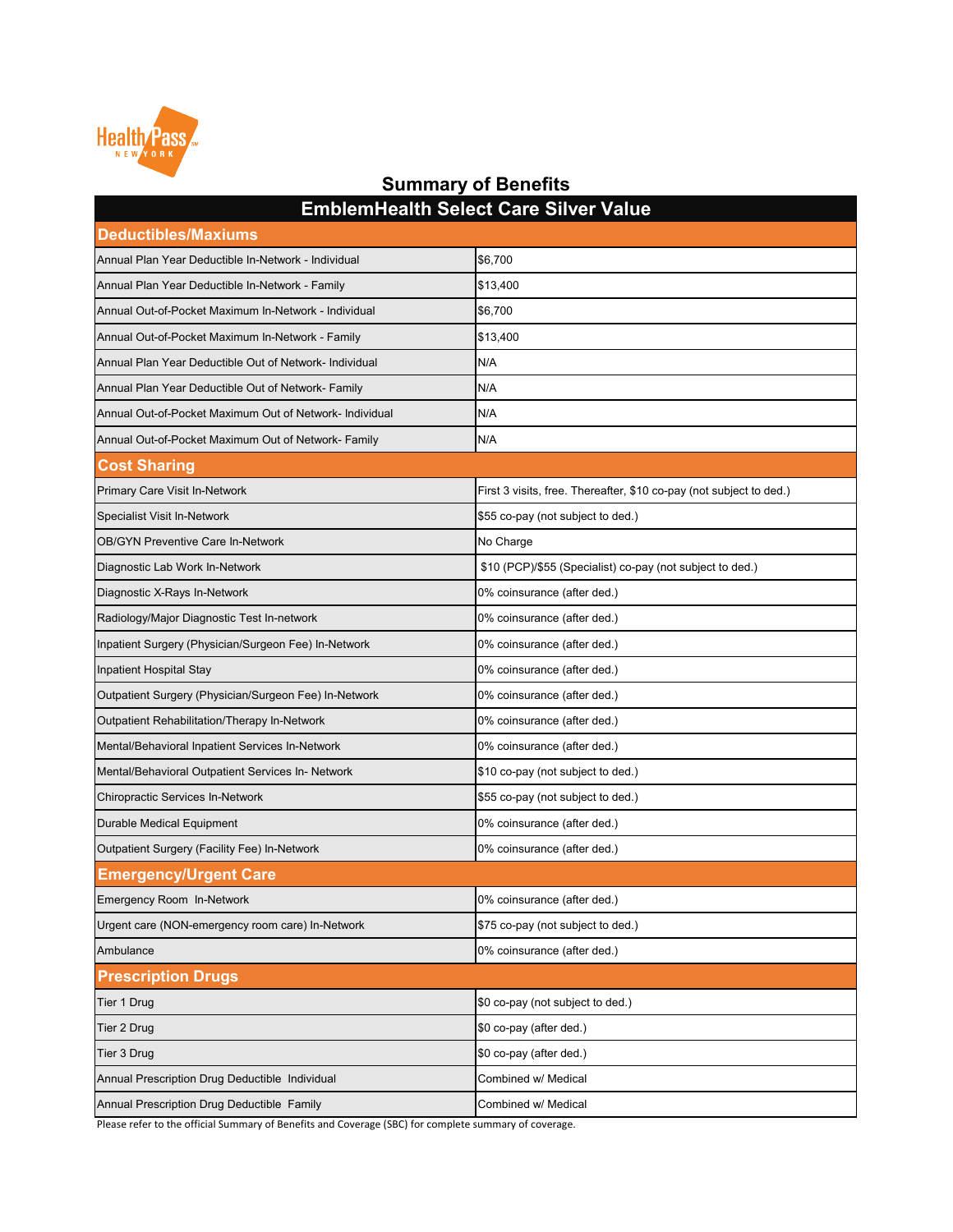| <b>Deductibles/Maxiums</b>                              |                                                                     |
|---------------------------------------------------------|---------------------------------------------------------------------|
| Annual Plan Year Deductible In-Network - Individual     | \$6,700                                                             |
| Annual Plan Year Deductible In-Network - Family         | \$13,400                                                            |
| Annual Out-of-Pocket Maximum In-Network - Individual    | \$6,700                                                             |
| Annual Out-of-Pocket Maximum In-Network - Family        | \$13,400                                                            |
| Annual Plan Year Deductible Out of Network- Individual  | N/A                                                                 |
| Annual Plan Year Deductible Out of Network- Family      | N/A                                                                 |
| Annual Out-of-Pocket Maximum Out of Network- Individual | N/A                                                                 |
| Annual Out-of-Pocket Maximum Out of Network- Family     | N/A                                                                 |
| <b>Cost Sharing</b>                                     |                                                                     |
| <b>Primary Care Visit In-Network</b>                    | First 3 visits, free. Thereafter, \$10 co-pay (not subject to ded.) |
| <b>Specialist Visit In-Network</b>                      | \$55 co-pay (not subject to ded.)                                   |
| <b>OB/GYN Preventive Care In-Network</b>                | No Charge                                                           |
| Diagnostic Lab Work In-Network                          | \$10 (PCP)/\$55 (Specialist) co-pay (not subject to ded.)           |
| Diagnostic X-Rays In-Network                            | 0% coinsurance (after ded.)                                         |
| Radiology/Major Diagnostic Test In-network              | 0% coinsurance (after ded.)                                         |
| Inpatient Surgery (Physician/Surgeon Fee) In-Network    | 0% coinsurance (after ded.)                                         |
| <b>Inpatient Hospital Stay</b>                          | 0% coinsurance (after ded.)                                         |
| Outpatient Surgery (Physician/Surgeon Fee) In-Network   | 0% coinsurance (after ded.)                                         |
| <b>Outpatient Rehabilitation/Therapy In-Network</b>     | 0% coinsurance (after ded.)                                         |
| Mental/Behavioral Inpatient Services In-Network         | 0% coinsurance (after ded.)                                         |
| Mental/Behavioral Outpatient Services In- Network       | \$10 co-pay (not subject to ded.)                                   |
| <b>Chiropractic Services In-Network</b>                 | \$55 co-pay (not subject to ded.)                                   |
| <b>Durable Medical Equipment</b>                        | 0% coinsurance (after ded.)                                         |
| <b>Outpatient Surgery (Facility Fee) In-Network</b>     | 0% coinsurance (after ded.)                                         |
| <b>Emergency/Urgent Care</b>                            |                                                                     |
| <b>Emergency Room In-Network</b>                        | 0% coinsurance (after ded.)                                         |
| Urgent care (NON-emergency room care) In-Network        | \$75 co-pay (not subject to ded.)                                   |
| Ambulance                                               | 0% coinsurance (after ded.)                                         |
| <b>Prescription Drugs</b>                               |                                                                     |
| Tier 1 Drug                                             | \$0 co-pay (not subject to ded.)                                    |
| Tier 2 Drug                                             | \$0 co-pay (after ded.)                                             |
| Tier 3 Drug                                             | \$0 co-pay (after ded.)                                             |
| Annual Prescription Drug Deductible Individual          | Combined w/ Medical                                                 |
| Annual Prescription Drug Deductible Family              | Combined w/ Medical                                                 |



### **Summary of Benefits EmblemHealth Millennium Silver Value G**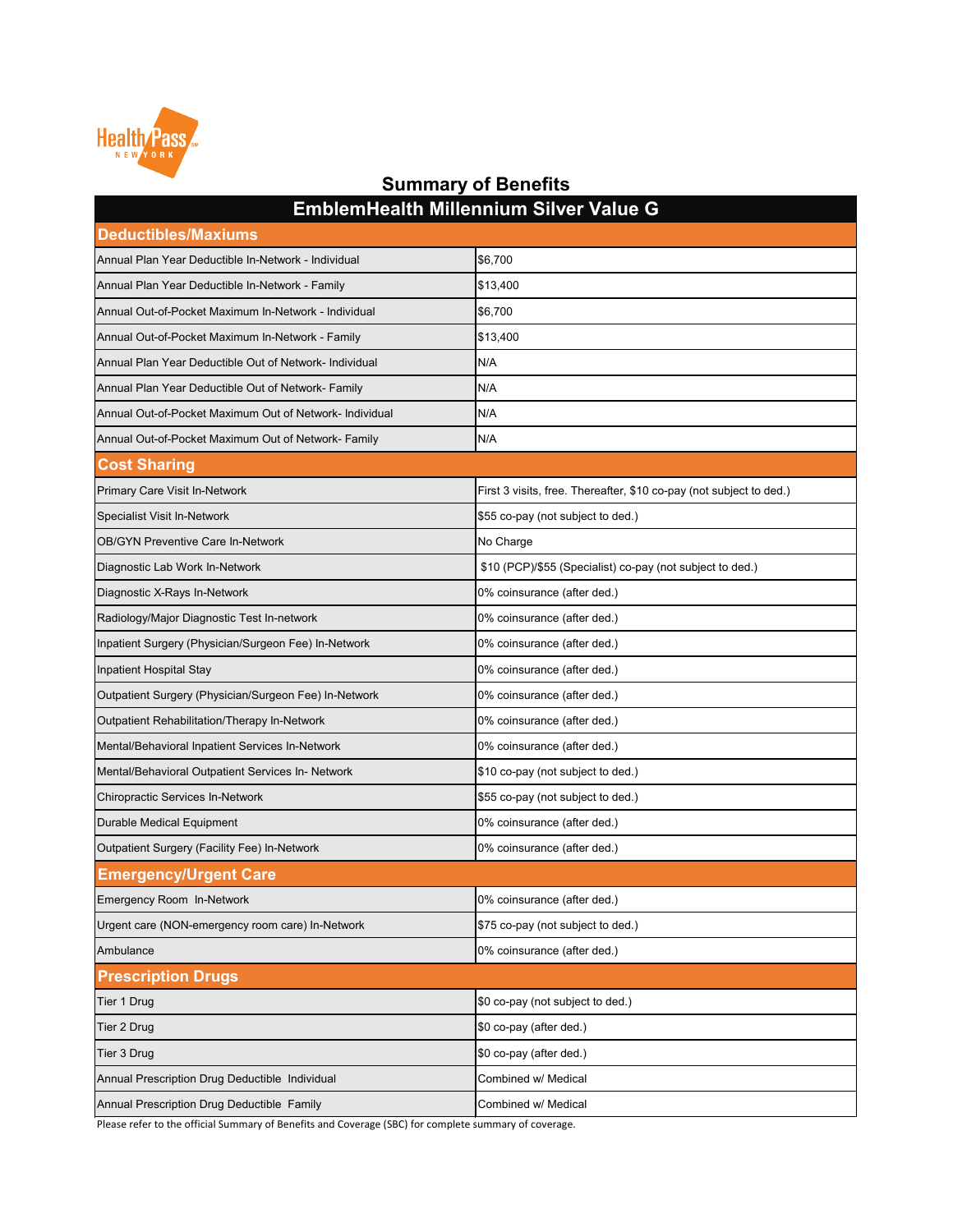| <b>Deductibles/Maxiums</b>                              |                                                           |
|---------------------------------------------------------|-----------------------------------------------------------|
| Annual Plan Year Deductible In-Network - Individual     | \$3,000                                                   |
| Annual Plan Year Deductible In-Network - Family         | \$6,000                                                   |
| Annual Out-of-Pocket Maximum In-Network - Individual    | \$6,000                                                   |
| Annual Out-of-Pocket Maximum In-Network - Family        | \$12,000                                                  |
| Annual Plan Year Deductible Out of Network- Individual  | N/A                                                       |
| Annual Plan Year Deductible Out of Network- Family      | N/A                                                       |
| Annual Out-of-Pocket Maximum Out of Network- Individual | N/A                                                       |
| Annual Out-of-Pocket Maximum Out of Network- Family     | N/A                                                       |
| <b>Cost Sharing</b>                                     |                                                           |
| <b>Primary Care Visit In-Network</b>                    | \$30 co-pay (after ded.)                                  |
| <b>Specialist Visit In-Network</b>                      | \$50 co-pay (after ded.)                                  |
| <b>OB/GYN Preventive Care In-Network</b>                | No Charge                                                 |
| Diagnostic Lab Work In-Network                          | \$30 (PCP)/\$50 (Specialist) co-pay (not subject to ded.) |
| Diagnostic X-Rays In-Network                            | \$30 (PCP)/\$50 (Specialist) co-pay (after ded.)          |
| Radiology/Major Diagnostic Test In-network              | \$50 co-pay (after ded.)                                  |
| Inpatient Surgery (Physician/Surgeon Fee) In-Network    | \$350 co-pay (after ded.)                                 |
| Inpatient Hospital Stay                                 | 40% coinsurance (after ded.)                              |
| Outpatient Surgery (Physician/Surgeon Fee) In-Network   | \$350 co-pay (after ded.)                                 |
| Outpatient Rehabilitation/Therapy In-Network            | \$30 (PCP)/\$50 (Specialist) co-pay/visit (after ded.)    |
| Mental/Behavioral Inpatient Services In-Network         | 40% coinsurance (after ded.)                              |
| Mental/Behavioral Outpatient Services In- Network       | \$30 co-pay (after ded.)                                  |
| <b>Chiropractic Services In-Network</b>                 | \$50 co-pay (after ded.)                                  |
| <b>Durable Medical Equipment</b>                        | 30% coinsurance (after ded.)                              |
| <b>Outpatient Surgery (Facility Fee) In-Network</b>     | \$350 co-pay (after ded.)                                 |
| <b>Emergency/Urgent Care</b>                            |                                                           |
| <b>Emergency Room In-Network</b>                        | 40% coinsurance (after ded.)                              |
| Urgent care (NON-emergency room care) In-Network        | \$100 co-pay (after ded.)                                 |
| Ambulance                                               | \$350 co-pay (after ded.)                                 |
| <b>Prescription Drugs</b>                               |                                                           |
| Tier 1 Drug                                             | \$15 co-pay (after ded.)                                  |
| Tier 2 Drug                                             | \$45 co-pay (after ded.)                                  |
| Tier 3 Drug                                             | \$80 co-pay (after ded.)                                  |
| Annual Prescription Drug Deductible Individual          | Combined w/ Medical                                       |
| Annual Prescription Drug Deductible Family              | Combined w/ Medical                                       |



### **Summary of Benefits EmblemHealth Prime Silver HSA**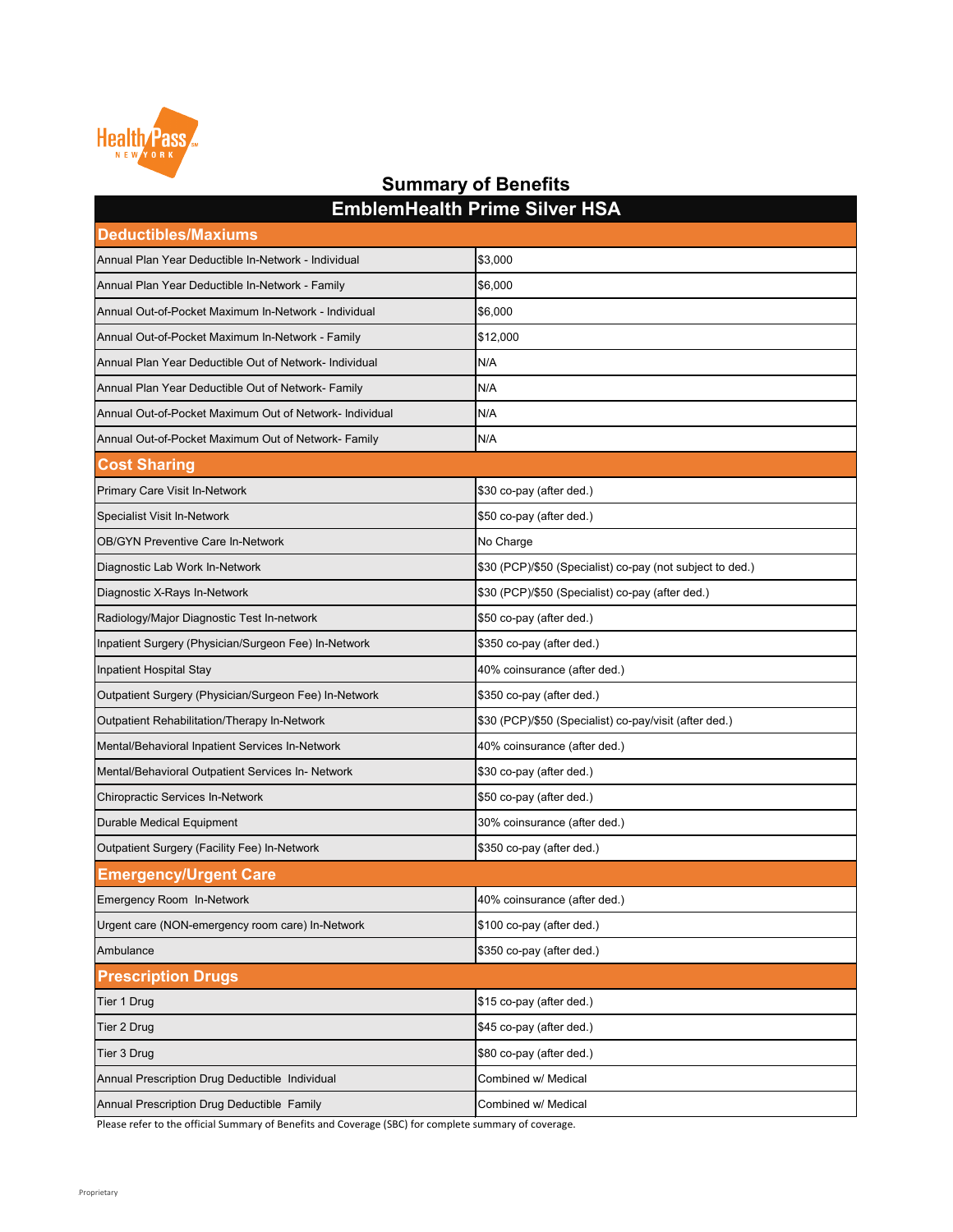| <b><i><u>ELAIREL OIIVEL LINELATIONS IN ELAIR CONTROL COMMENTS IN ELAIR</u></i></b> |                                                            |  |
|------------------------------------------------------------------------------------|------------------------------------------------------------|--|
| <b>Deductibles/Maxiums</b>                                                         |                                                            |  |
| Annual Plan Year Deductible In-Network - Individual                                | \$4,300                                                    |  |
| Annual Plan Year Deductible In-Network - Family                                    | \$8,600                                                    |  |
| Annual Out-of-Pocket Maximum In-Network - Individual                               | \$8,150                                                    |  |
| Annual Out-of-Pocket Maximum In-Network - Family                                   | \$16,300                                                   |  |
| Annual Plan Year Deductible Out of Network- Individual                             | N/A                                                        |  |
| Annual Plan Year Deductible Out of Network- Family                                 | N/A                                                        |  |
| Annual Out-of-Pocket Maximum Out of Network- Individual                            | N/A                                                        |  |
| Annual Out-of-Pocket Maximum Out of Network- Family                                | N/A                                                        |  |
| <b>Cost Sharing</b>                                                                |                                                            |  |
| <b>Primary Care Visit In-Network</b>                                               | \$35 co-pay (not subject to ded.)                          |  |
| <b>Specialist Visit In-Network</b>                                                 | \$70 co-pay (not subject to ded.)                          |  |
| <b>OB/GYN Preventive Care In-Network</b>                                           | No Charge (not subject to ded.)                            |  |
| Diagnostic Lab Work In-Network                                                     | \$35 (PCP)/ \$70 (Specialist) co-pay (not subject to ded.) |  |
| Diagnostic X-Rays In-Network                                                       | \$35 (PCP)/ \$70 (Specialist) co-pay (not subject to ded.) |  |
| Radiology/Major Diagnostic Test In-network                                         | \$35 (PCP)/ \$70 (Specialist) co-pay (not subject to ded.) |  |
| Inpatient Surgery (Physician/Surgeon Fee) In-Network                               | \$200 co-pay (after ded.)                                  |  |
| Inpatient Hospital Stay                                                            | 40% coinsurance (after ded.)                               |  |
| Outpatient Surgery (Physician/Surgeon Fee) In-Network                              | \$200 co-pay (after ded.)                                  |  |
| Outpatient Rehabilitation/Therapy In-Network                                       | \$70 co-pay (not subject to ded.)                          |  |
| Mental/Behavioral Inpatient Services In-Network                                    | 40% coinsurance (after ded.)                               |  |
| Mental/Behavioral Outpatient Services In- Network                                  | \$35 co-pay (not subject to ded.)                          |  |
| <b>Chiropractic Services In-Network</b>                                            | \$70 co-pay (not subject to ded.)                          |  |
| <b>Durable Medical Equipment</b>                                                   | 40% coinsurance (after ded.)                               |  |
| Outpatient Surgery (Facility Fee) In-Network                                       | 40% coinsurance (after ded.)                               |  |
| <b>Emergency/Urgent Care</b>                                                       |                                                            |  |
| Emergency Room In-Network                                                          | \$600 co-pay (after ded.)                                  |  |
| Urgent care (NON-emergency room care) In-Network                                   | \$70 co-pay (not subject to ded.)                          |  |
| Ambulance                                                                          | \$300 co-pay (after ded.)                                  |  |
| <b>Prescription Drugs</b>                                                          |                                                            |  |
| Tier 1 Drug                                                                        | $$20 co-pay$                                               |  |
| Tier 2 Drug                                                                        | \$60 co-pay                                                |  |
| Tier 3 Drug                                                                        | \$110 co-pay                                               |  |
| Annual Prescription Drug Deductible Individual                                     | \$0 ded.                                                   |  |
| Annual Prescription Drug Deductible Family                                         | \$0 ded.                                                   |  |



#### **Summary of Benefits Healthfirst Silver Pro EPO**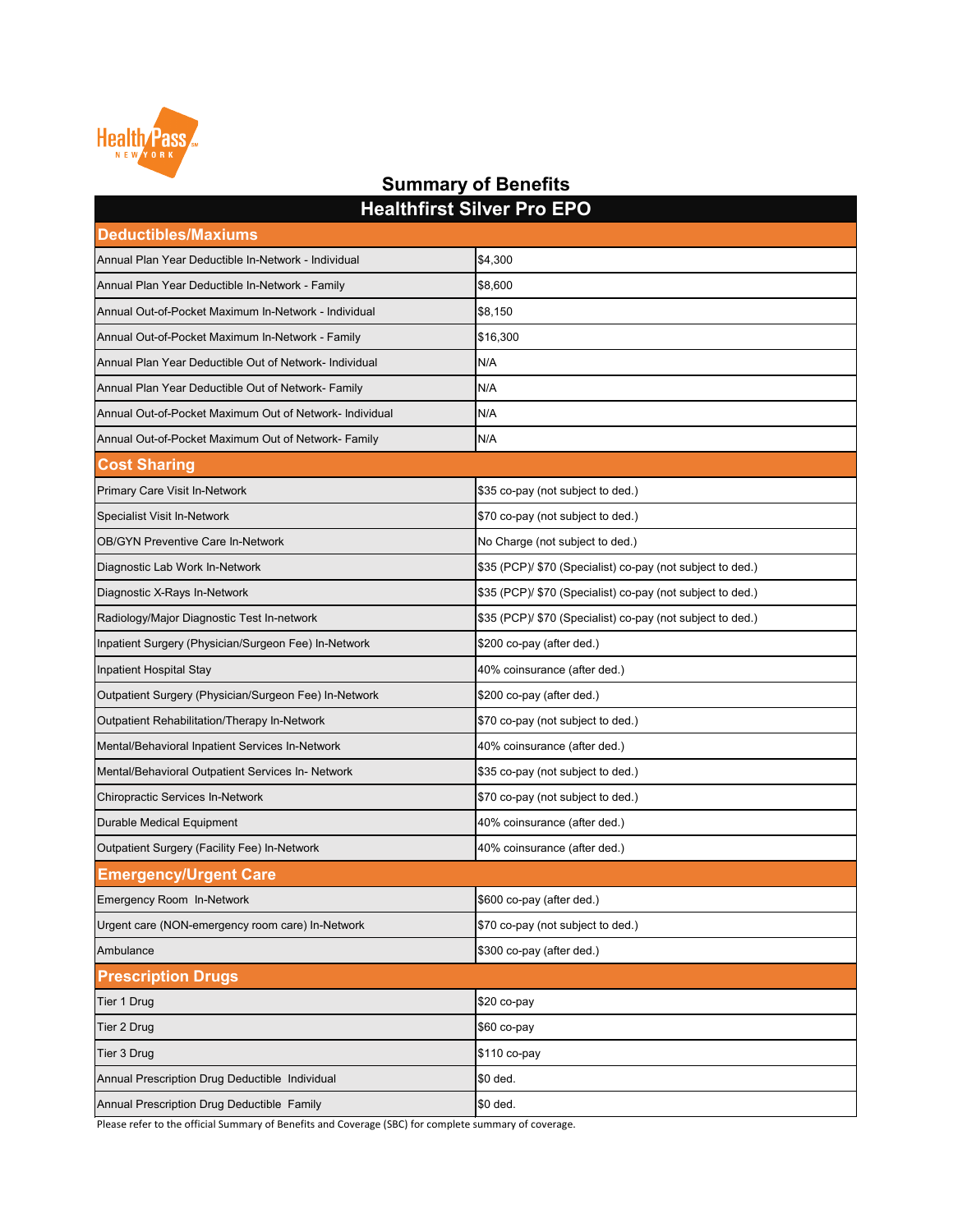| <b>Deductibles/Maxiums</b>                              |                                                            |  |
|---------------------------------------------------------|------------------------------------------------------------|--|
| Annual Plan Year Deductible In-Network - Individual     | \$4,700                                                    |  |
| Annual Plan Year Deductible In-Network - Family         | \$9,400                                                    |  |
| Annual Out-of-Pocket Maximum In-Network - Individual    | \$7,900                                                    |  |
| Annual Out-of-Pocket Maximum In-Network - Family        | \$15,800                                                   |  |
| Annual Plan Year Deductible Out of Network- Individual  | N/A                                                        |  |
| Annual Plan Year Deductible Out of Network- Family      | N/A                                                        |  |
| Annual Out-of-Pocket Maximum Out of Network- Individual | N/A                                                        |  |
| Annual Out-of-Pocket Maximum Out of Network- Family     | N/A                                                        |  |
| <b>Cost Sharing</b>                                     |                                                            |  |
| <b>Primary Care Visit In-Network</b>                    | \$40 co-pay (not subject to ded.)                          |  |
| <b>Specialist Visit In-Network</b>                      | \$75 co-pay (not subject to ded.)                          |  |
| <b>OB/GYN Preventive Care In-Network</b>                | No Charge (not subject to ded.)                            |  |
| Diagnostic Lab Work In-Network                          | \$40 (PCP)/ \$75 (Specialist) co-pay (not subject to ded.) |  |
| Diagnostic X-Rays In-Network                            | \$40 (PCP)/ \$75 (Specialist) co-pay (not subject to ded.) |  |
| Radiology/Major Diagnostic Test In-network              | \$40 (PCP)/ \$75 (Specialist) co-pay (not subject to ded.) |  |
| Inpatient Surgery (Physician/Surgeon Fee) In-Network    | \$200 co-pay (after ded.)                                  |  |
| Inpatient Hospital Stay                                 | 45% coinsurance (after ded.)                               |  |
| Outpatient Surgery (Physician/Surgeon Fee) In-Network   | \$200 co-pay (after ded.)                                  |  |
| Outpatient Rehabilitation/Therapy In-Network            | $$75$ co-pay                                               |  |
| Mental/Behavioral Inpatient Services In-Network         | 45% coinsurance (after ded.)                               |  |
| Mental/Behavioral Outpatient Services In- Network       | \$40 co-pay (not subject to ded.)                          |  |
| <b>Chiropractic Services In-Network</b>                 | \$75 co-pay (not subject to ded.)                          |  |
| <b>Durable Medical Equipment</b>                        | 45% coinsurance (after ded.)                               |  |
| Outpatient Surgery (Facility Fee) In-Network            | 45% coinsurance (after ded.)                               |  |
| <b>Emergency/Urgent Care</b>                            |                                                            |  |
| Emergency Room In-Network                               | \$600 co-pay (after ded.)                                  |  |
| Urgent care (NON-emergency room care) In-Network        | \$75 co-pay (not subject to ded.)                          |  |
| Ambulance                                               | \$300 co-pay (after ded.)                                  |  |
| <b>Prescription Drugs</b>                               |                                                            |  |
| Tier 1 Drug                                             | $$20 co-pay$                                               |  |
| <b>Tier 2 Drug</b>                                      | $$60$ co-pay                                               |  |
| Tier 3 Drug                                             | \$110 co-pay                                               |  |
| Annual Prescription Drug Deductible Individual          | \$0 ded.                                                   |  |
| Annual Prescription Drug Deductible Family              | \$0 ded.                                                   |  |



### **Summary of Benefits Healthfirst Silver 40/75/4700 Pro EPO**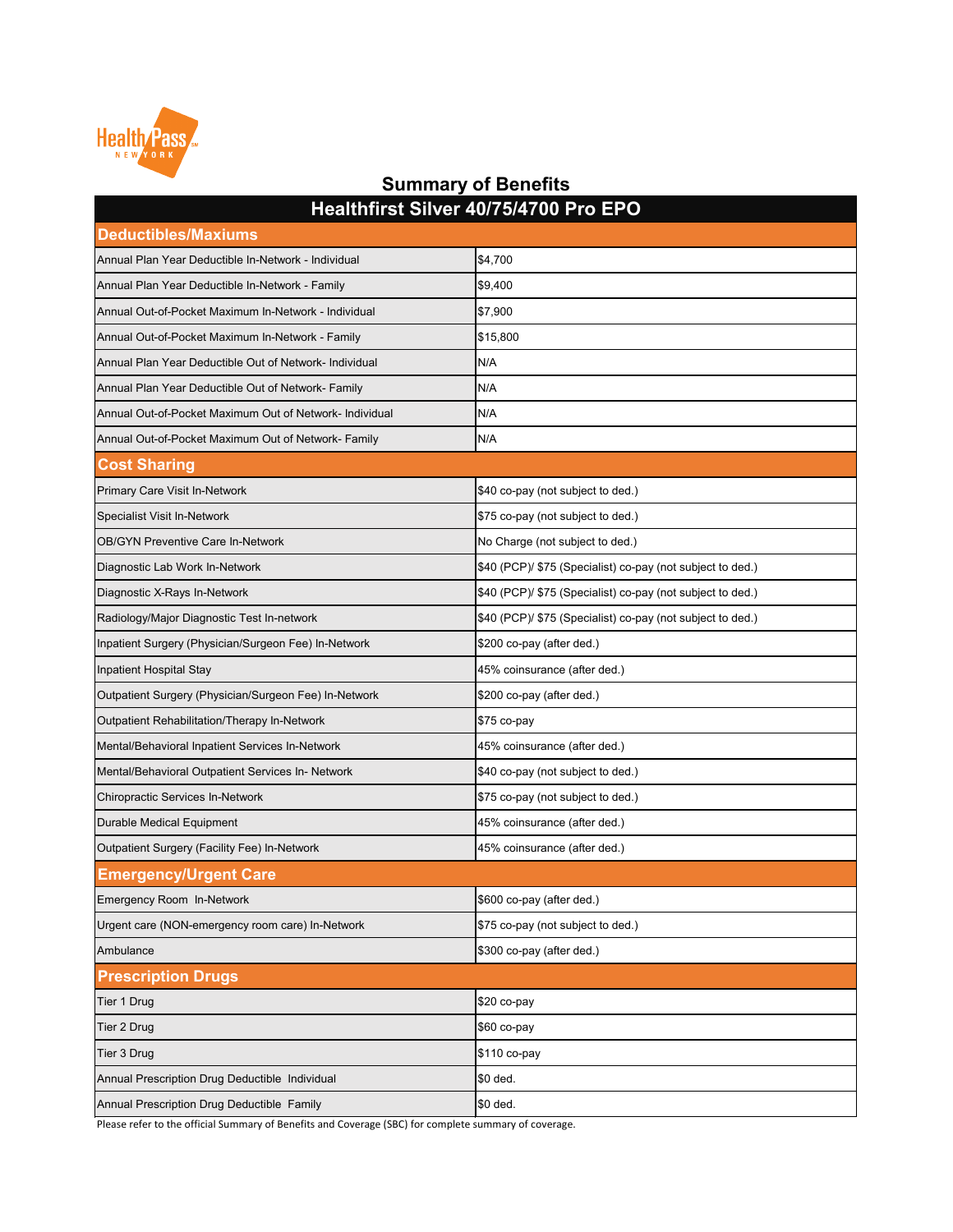| Oscar Circle Silver 5000                                |                                    |  |
|---------------------------------------------------------|------------------------------------|--|
| <b>Deductibles/Maxiums</b>                              |                                    |  |
| Annual Plan Year Deductible In-Network - Individual     | \$5,000                            |  |
| Annual Plan Year Deductible In-Network - Family         | \$10,000                           |  |
| Annual Out-of-Pocket Maximum In-Network - Individual    | \$8,550                            |  |
| Annual Out-of-Pocket Maximum In-Network - Family        | \$17,100                           |  |
| Annual Plan Year Deductible Out of Network- Individual  | N/A                                |  |
| Annual Plan Year Deductible Out of Network- Family      | N/A                                |  |
| Annual Out-of-Pocket Maximum Out of Network- Individual | N/A                                |  |
| Annual Out-of-Pocket Maximum Out of Network- Family     | N/A                                |  |
| <b>Cost Sharing</b>                                     |                                    |  |
| <b>Primary Care Visit In-Network</b>                    | \$40 co-pay (not subject to ded.)  |  |
| <b>Specialist Visit In-Network</b>                      | \$75 co-pay (not subject to ded.)  |  |
| <b>OB/GYN Preventive Care In-Network</b>                | \$40 co-pay (not subject to ded.)  |  |
| Diagnostic Lab Work In-Network                          | \$75 co-pay (not subject to ded.)  |  |
| Diagnostic X-Rays In-Network                            | \$100 co-pay (not subject to ded.) |  |
| Radiology/Major Diagnostic Test In-network              | \$200 co-pay (not subject to ded.) |  |
| Inpatient Surgery (Physician/Surgeon Fee) In-Network    | \$200 co-pay (after ded.)          |  |
| Inpatient Hospital Stay                                 | 50% coinsurance (after ded.)       |  |
| Outpatient Surgery (Physician/Surgeon Fee) In-Network   | \$200 co-pay (after ded.)          |  |
| <b>Outpatient Rehabilitation/Therapy In-Network</b>     | \$60 co-pay (not subject to ded.)  |  |
| Mental/Behavioral Inpatient Services In-Network         | 50% coinsurance (after ded.)       |  |
| Mental/Behavioral Outpatient Services In- Network       | \$40 co-pay (not subject to ded.)  |  |
| <b>Chiropractic Services In-Network</b>                 | \$75 co-pay (not subject to ded.)  |  |
| <b>Durable Medical Equipment</b>                        | 50% coinsurance (after ded.)       |  |
| <b>Outpatient Surgery (Facility Fee) In-Network</b>     | \$300 co-pay (after ded)           |  |
| <b>Emergency/Urgent Care</b>                            |                                    |  |
| <b>Emergency Room In-Network</b>                        | 50% coinsurance (after ded.)       |  |
| Urgent care (NON-emergency room care) In-Network        | \$90 co-pay (not subject to ded.)  |  |
| Ambulance                                               | 50% coinsurance (after ded.)       |  |
| <b>Prescription Drugs</b>                               |                                    |  |
| Tier 1 Drug                                             | \$10 co-pay (not subject to ded.)  |  |
| Tier 2 Drug                                             | 50% coinsurance (after ded.)       |  |
| Tier 3 Drug                                             | 50% coinsurance (after ded.)       |  |
| Annual Prescription Drug Deductible Individual          | Combined w/ Medical                |  |
| Annual Prescription Drug Deductible Family              | Combined w/ Medical                |  |

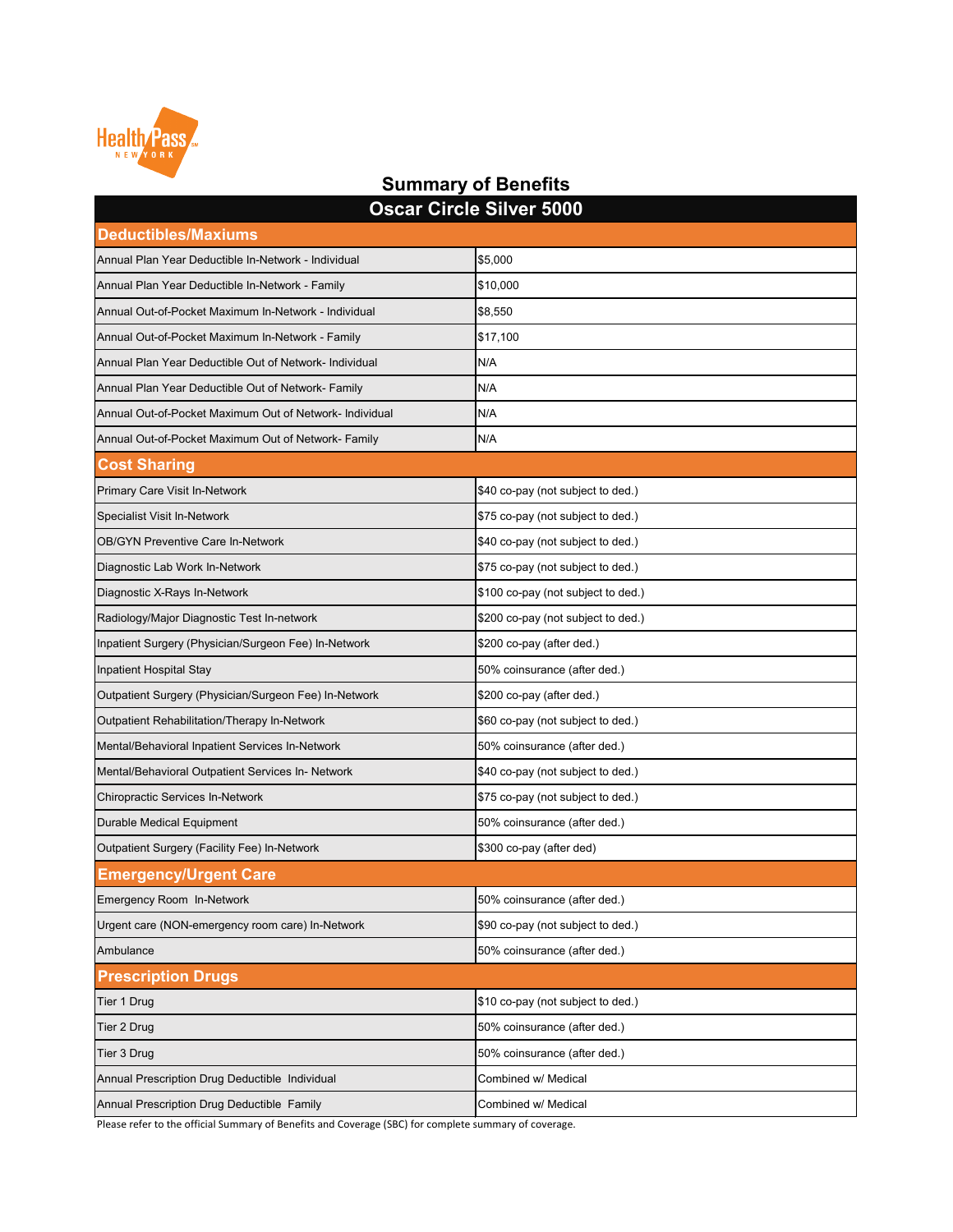| M <sub>1</sub><br><b>Deductibles/Maxiums</b>            |                                   |
|---------------------------------------------------------|-----------------------------------|
| Annual Plan Year Deductible In-Network - Individual     | \$3,500                           |
| Annual Plan Year Deductible In-Network - Family         | \$7,000                           |
| Annual Out-of-Pocket Maximum In-Network - Individual    | \$8,550                           |
| Annual Out-of-Pocket Maximum In-Network - Family        | \$17,100                          |
| Annual Plan Year Deductible Out of Network- Individual  | N/A                               |
| Annual Plan Year Deductible Out of Network- Family      | N/A                               |
| Annual Out-of-Pocket Maximum Out of Network- Individual | N/A                               |
| Annual Out-of-Pocket Maximum Out of Network- Family     | N/A                               |
| <b>Cost Sharing</b>                                     |                                   |
| <b>Primary Care Visit In-Network</b>                    | \$30 co-pay (not subject to ded.) |
| <b>Specialist Visit In-Network</b>                      | \$80 co-pay (not subject to ded.) |
| <b>OB/GYN Preventive Care In-Network</b>                | No Charge                         |
| Diagnostic Lab Work In-Network                          | \$20 co-pay (not subject to ded.) |
| Diagnostic X-Rays In-Network                            | 30% coinsurance (after ded.)      |
| Radiology/Major Diagnostic Test In-network              | 30% coinsurance (after ded.)      |
| Inpatient Surgery (Physician/Surgeon Fee) In-Network    | 30% coinsurance (after ded.)      |
| Inpatient Hospital Stay                                 | 30% coinsurance (after ded.)      |
| Outpatient Surgery (Physician/Surgeon Fee) In-Network   | 30% coinsurance (after ded.)      |
| <b>Outpatient Rehabilitation/Therapy In-Network</b>     | \$80 co-pay (not subject to ded.) |
| Mental/Behavioral Inpatient Services In-Network         | 30% coinsurance (after ded.)      |
| Mental/Behavioral Outpatient Services In- Network       | \$80 co-pay (not subject to ded.) |
| <b>Chiropractic Services In-Network</b>                 | \$80 co-pay (not subject to ded.) |
| <b>Durable Medical Equipment</b>                        | 30% coinsurance (after ded.)      |
| <b>Outpatient Surgery (Facility Fee) In-Network</b>     | 30% coinsurance (after ded.)      |
| <b>Emergency/Urgent Care</b>                            |                                   |
| <b>Emergency Room In-Network</b>                        | 50% coinsurance (after ded.)      |
| Urgent care (NON-emergency room care) In-Network        | \$80 co-pay (not subject to ded.) |
| Ambulance                                               | No Charge                         |
| <b>Prescription Drugs</b>                               |                                   |
| Tier 1 Drug                                             | \$10 co-pay (not subject to ded.) |
| Tier 2 Drug                                             | \$65 co-pay (after ded.)          |
| Tier 3 Drug                                             | \$90 co-pay (after ded.)          |
| Annual Prescription Drug Deductible Individual          | \$150 ded./member                 |
| Annual Prescription Drug Deductible Family              | \$150 ded./member                 |



#### **Summary of Benefits Oxford Metro Silver EPO 30/80 G**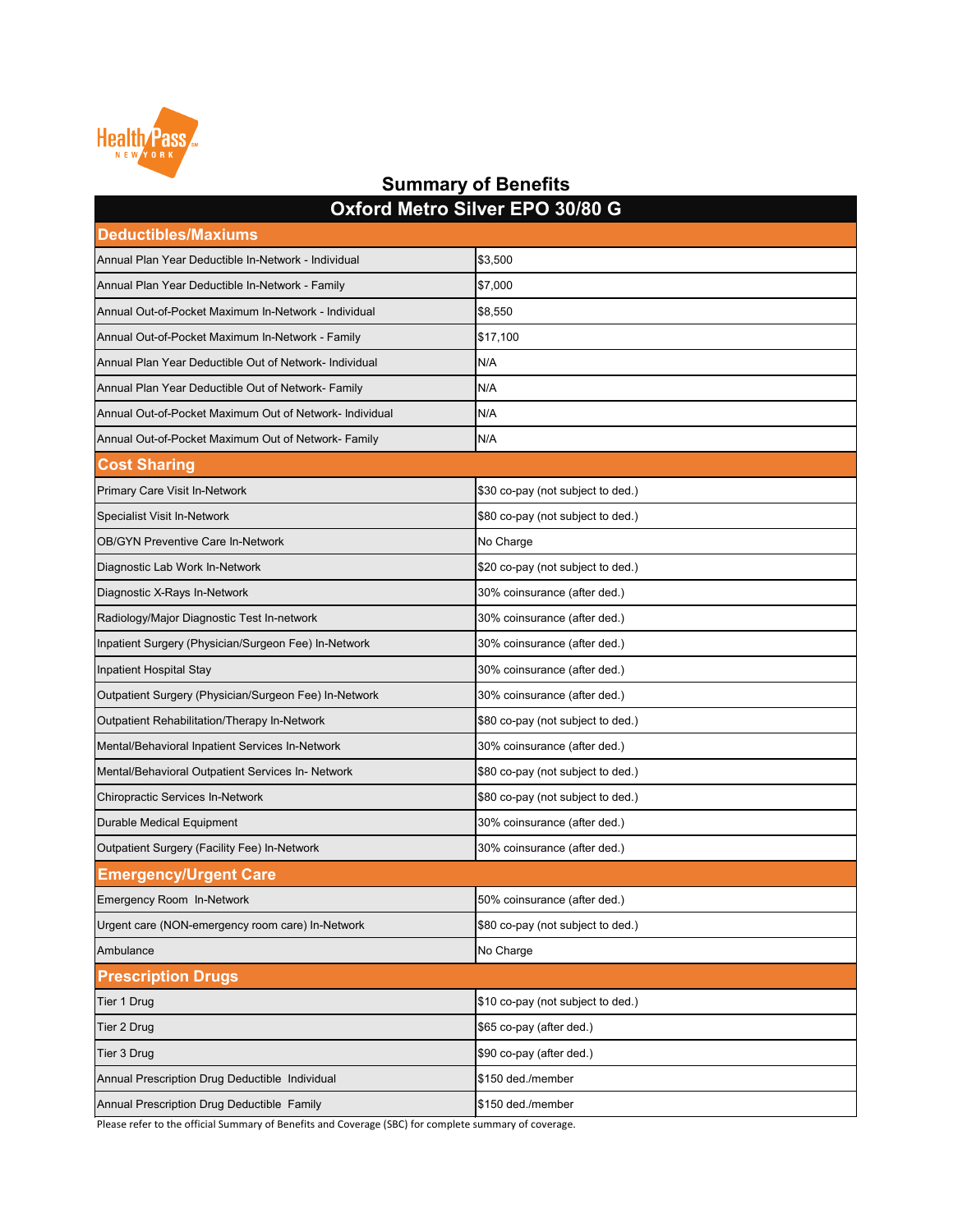| <b>Deductibles/Maxiums</b>                              |                                                             |
|---------------------------------------------------------|-------------------------------------------------------------|
| Annual Plan Year Deductible In-Network - Individual     | \$0                                                         |
| Annual Plan Year Deductible In-Network - Family         | \$0                                                         |
| Annual Out-of-Pocket Maximum In-Network - Individual    | \$8,550                                                     |
| Annual Out-of-Pocket Maximum In-Network - Family        | \$17,100                                                    |
| Annual Plan Year Deductible Out of Network- Individual  | N/A                                                         |
| Annual Plan Year Deductible Out of Network- Family      | N/A                                                         |
| Annual Out-of-Pocket Maximum Out of Network- Individual | N/A                                                         |
| Annual Out-of-Pocket Maximum Out of Network- Family     | N/A                                                         |
| <b>Cost Sharing</b>                                     |                                                             |
| Primary Care Visit In-Network                           | $$50$ co-pay                                                |
| <b>Specialist Visit In-Network</b>                      | \$100 co-pay                                                |
| <b>OB/GYN Preventive Care In-Network</b>                | No Charge                                                   |
| Diagnostic Lab Work In-Network                          | $$40$ co-pay                                                |
| Diagnostic X-Rays In-Network                            | \$150 co-pay                                                |
| Radiology/Major Diagnostic Test In-network              | \$250 co-pay                                                |
| Inpatient Surgery (Physician/Surgeon Fee) In-Network    | \$500 co-pay                                                |
| Inpatient Hospital Stay                                 | \$1000 co-pay                                               |
| Outpatient Surgery (Physician/Surgeon Fee) In-Network   | \$250 co-pay at Physicians Office, \$350 co-pay at Hospital |
| Outpatient Rehabilitation/Therapy In-Network            | \$100 co-pay                                                |
| Mental/Behavioral Inpatient Services In-Network         | \$1000 co-pay                                               |
| Mental/Behavioral Outpatient Services In- Network       | \$100 co-pay                                                |
| <b>Chiropractic Services In-Network</b>                 | \$100 co-pay                                                |
| <b>Durable Medical Equipment</b>                        | No Charge                                                   |
| Outpatient Surgery (Facility Fee) In-Network            | \$500 co-pay at Physicians Office, \$700 co-pay at Hospital |
| <b>Emergency/Urgent Care</b>                            |                                                             |
| Emergency Room In-Network                               | \$1350 co-pay                                               |
| Urgent care (NON-emergency room care) In-Network        | \$100 co-pay                                                |
| Ambulance                                               | No Charge                                                   |
| <b>Prescription Drugs</b>                               |                                                             |
| Tier 1 Drug                                             | \$15 co-pay (not subject to ded.)                           |
| <b>Tier 2 Drug</b>                                      | \$65 co-pay (after ded.)                                    |
| Tier 3 Drug                                             | \$90 co-pay (after ded.)                                    |
| Annual Prescription Drug Deductible Individual          | \$150 ded./member                                           |
| Annual Prescription Drug Deductible Family              | \$150 ded./member                                           |



#### **Summary of Benefits Oxford Metro Silver EPO 50/100 ZD**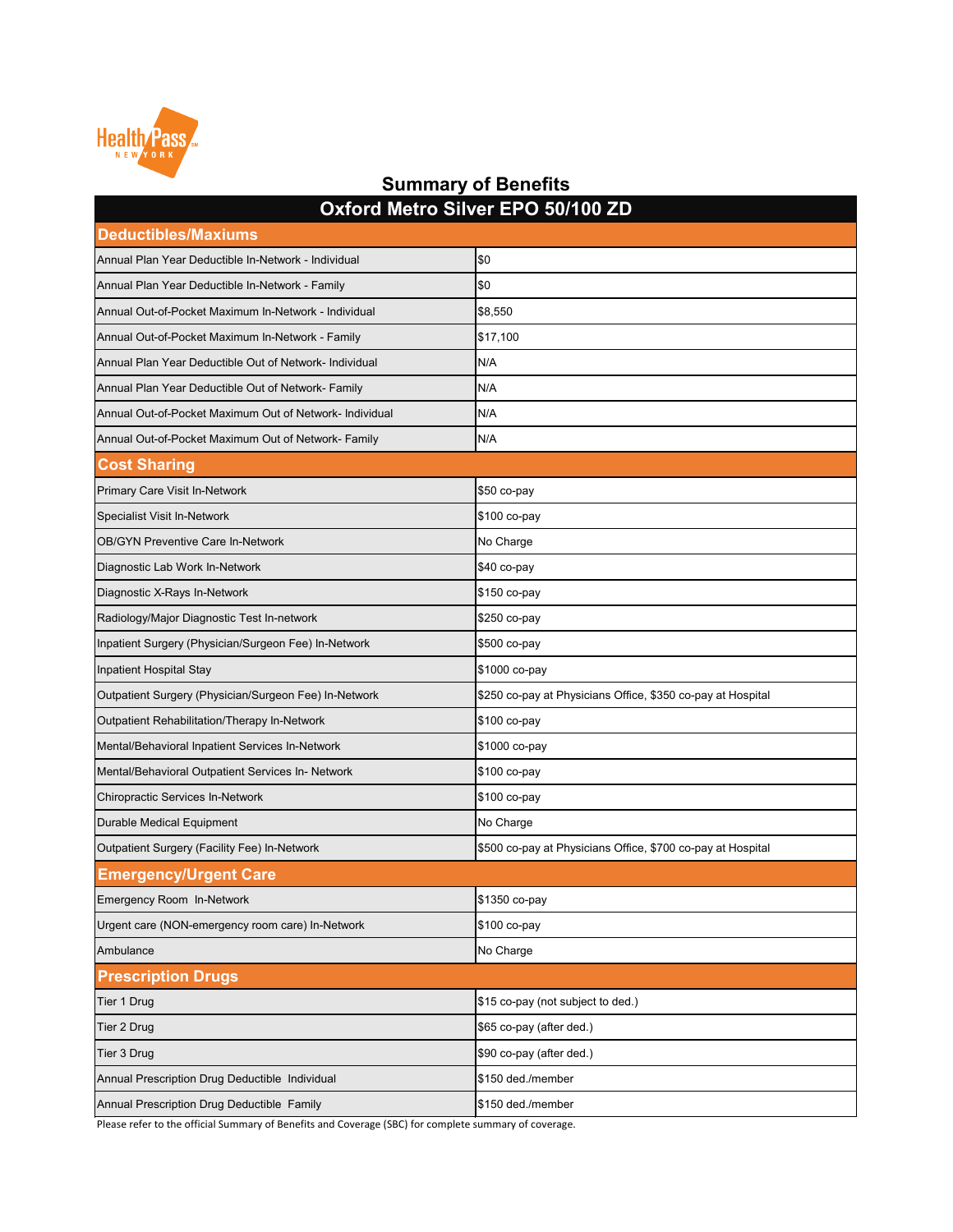| <b>SAIDIM EINGLY SIIVEL ET S'EUROP</b><br><b>Deductibles/Maxiums</b> |                                   |  |
|----------------------------------------------------------------------|-----------------------------------|--|
| Annual Plan Year Deductible In-Network - Individual                  | \$4,500                           |  |
| Annual Plan Year Deductible In-Network - Family                      | \$9,000                           |  |
| Annual Out-of-Pocket Maximum In-Network - Individual                 | \$8,550                           |  |
| Annual Out-of-Pocket Maximum In-Network - Family                     | \$17,100                          |  |
| Annual Plan Year Deductible Out of Network- Individual               | N/A                               |  |
| Annual Plan Year Deductible Out of Network- Family                   | N/A                               |  |
| Annual Out-of-Pocket Maximum Out of Network- Individual              | N/A                               |  |
| Annual Out-of-Pocket Maximum Out of Network- Family                  | N/A                               |  |
| <b>Cost Sharing</b>                                                  |                                   |  |
| <b>Primary Care Visit In-Network</b>                                 | \$25 co-pay (not subject to ded.) |  |
| <b>Specialist Visit In-Network</b>                                   | \$50 co-pay (not subject to ded.) |  |
| <b>OB/GYN Preventive Care In-Network</b>                             | No Charge                         |  |
| Diagnostic Lab Work In-Network                                       | \$15 co-pay (not subject to ded.) |  |
| Diagnostic X-Rays In-Network                                         | 50% coinsurance (after ded.)      |  |
| Radiology/Major Diagnostic Test In-network                           | 50% coinsurance (after ded.)      |  |
| Inpatient Surgery (Physician/Surgeon Fee) In-Network                 | 50% coinsurance (after ded.)      |  |
| Inpatient Hospital Stay                                              | 50% coinsurance (after ded.)      |  |
| Outpatient Surgery (Physician/Surgeon Fee) In-Network                | 50% coinsurance (after ded.)      |  |
| <b>Outpatient Rehabilitation/Therapy In-Network</b>                  | \$50 co-pay (not subject to ded.) |  |
| Mental/Behavioral Inpatient Services In-Network                      | 50% coinsurance (after ded.)      |  |
| Mental/Behavioral Outpatient Services In- Network                    | \$50 co-pay (not subject to ded.) |  |
| <b>Chiropractic Services In-Network</b>                              | \$50 co-pay (not subject to ded.) |  |
| <b>Durable Medical Equipment</b>                                     | 50% coinsurance (after ded.)      |  |
| <b>Outpatient Surgery (Facility Fee) In-Network</b>                  | 50% coinsurance (after ded.)      |  |
| <b>Emergency/Urgent Care</b>                                         |                                   |  |
| <b>Emergency Room In-Network</b>                                     | 50% coinsurance (after ded.)      |  |
| Urgent care (NON-emergency room care) In-Network                     | \$80 co-pay (not subject to ded.) |  |
| Ambulance                                                            | No Charge                         |  |
| <b>Prescription Drugs</b>                                            |                                   |  |
| Tier 1 Drug                                                          | \$10 co-pay (not subject to ded.) |  |
| Tier 2 Drug                                                          | \$50 co-pay (after ded.)          |  |
| Tier 3 Drug                                                          | \$90 co-pay (after ded.)          |  |
| Annual Prescription Drug Deductible Individual                       | \$200 ded./member                 |  |
| Annual Prescription Drug Deductible Family                           | \$200 ded./member                 |  |



#### **Summary of Benefits Oxford Liberty Silver EPO 25/50 G**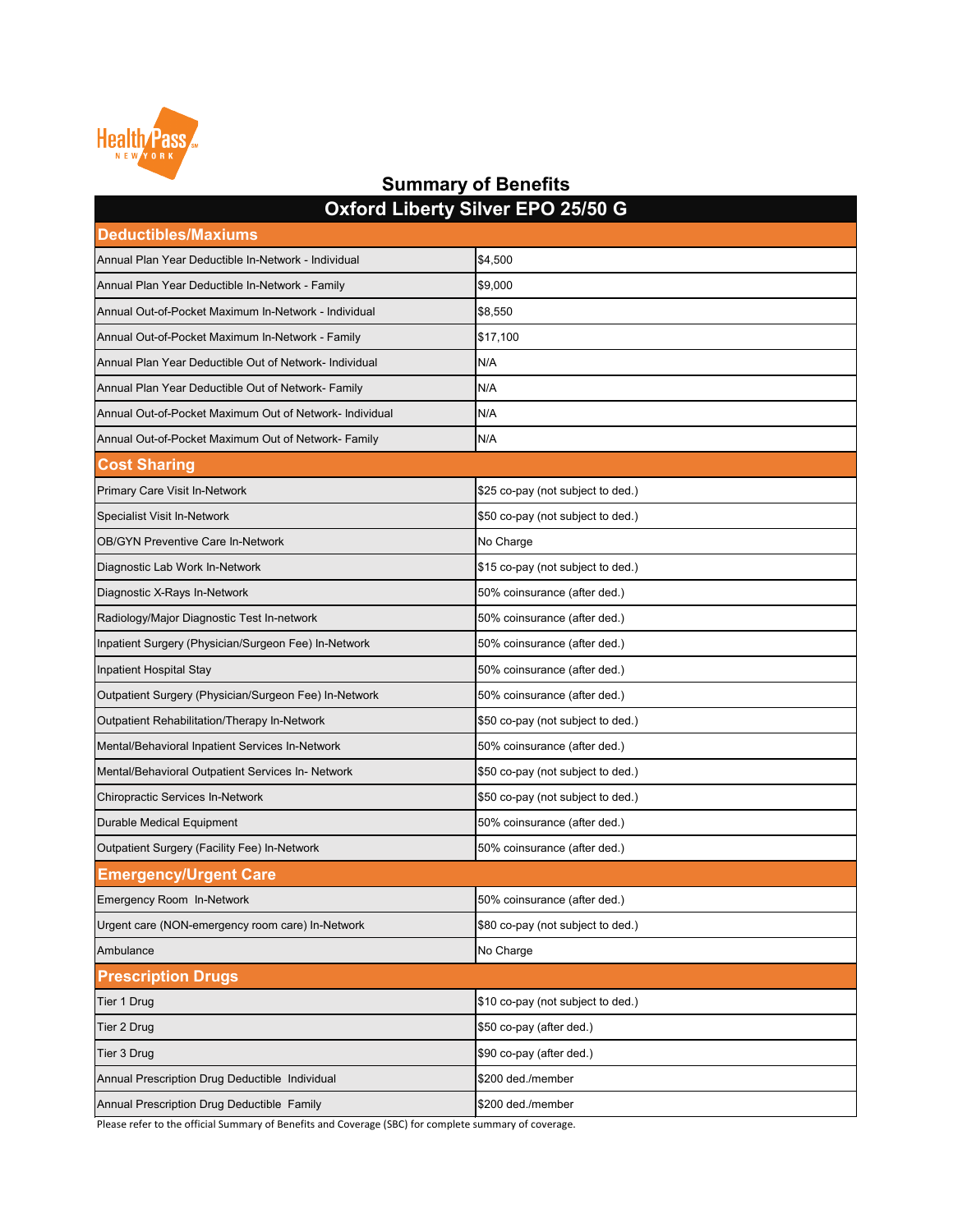| <b>OXIOIU LIDUITY OIIVUI LI O TUITU</b><br><b>Deductibles/Maxiums</b> |                                   |
|-----------------------------------------------------------------------|-----------------------------------|
| Annual Plan Year Deductible In-Network - Individual                   | \$3,000                           |
| Annual Plan Year Deductible In-Network - Family                       | \$6,000                           |
| Annual Out-of-Pocket Maximum In-Network - Individual                  | \$8,550                           |
| Annual Out-of-Pocket Maximum In-Network - Family                      | \$17,100                          |
| Annual Plan Year Deductible Out of Network- Individual                | N/A                               |
| Annual Plan Year Deductible Out of Network- Family                    | N/A                               |
| Annual Out-of-Pocket Maximum Out of Network- Individual               | N/A                               |
| Annual Out-of-Pocket Maximum Out of Network- Family                   | N/A                               |
| <b>Cost Sharing</b>                                                   |                                   |
| <b>Primary Care Visit In-Network</b>                                  | \$40 co-pay (not subject to ded.) |
| <b>Specialist Visit In-Network</b>                                    | \$70 co-pay (not subject to ded.) |
| <b>OB/GYN Preventive Care In-Network</b>                              | No Charge                         |
| Diagnostic Lab Work In-Network                                        | \$25 co-pay (not subject to ded.) |
| Diagnostic X-Rays In-Network                                          | 35% coinsurance (after ded.)      |
| Radiology/Major Diagnostic Test In-network                            | 35% coinsurance (after ded.)      |
| Inpatient Surgery (Physician/Surgeon Fee) In-Network                  | 35% coinsurance (after ded.)      |
| <b>Inpatient Hospital Stay</b>                                        | 35% coinsurance (after ded.)      |
| Outpatient Surgery (Physician/Surgeon Fee) In-Network                 | 35% coinsurance (after ded.)      |
| <b>Outpatient Rehabilitation/Therapy In-Network</b>                   | \$70 co-pay (not subject to ded.) |
| Mental/Behavioral Inpatient Services In-Network                       | 35% coinsurance (after ded.)      |
| Mental/Behavioral Outpatient Services In- Network                     | \$70 co-pay (not subject to ded.) |
| <b>Chiropractic Services In-Network</b>                               | \$70 co-pay (not subject to ded.) |
| <b>Durable Medical Equipment</b>                                      | 35% coinsurance (after ded.)      |
| <b>Outpatient Surgery (Facility Fee) In-Network</b>                   | 35% coinsurance (after ded.)      |
| <b>Emergency/Urgent Care</b>                                          |                                   |
| <b>Emergency Room In-Network</b>                                      | 50% coinsurance (after ded.)      |
| Urgent care (NON-emergency room care) In-Network                      | \$75 co-pay (not subject to ded.) |
| Ambulance                                                             | No Charge                         |
| <b>Prescription Drugs</b>                                             |                                   |
| Tier 1 Drug                                                           | \$15 co-pay (not subject to ded.) |
| Tier 2 Drug                                                           | \$50 co-pay (after ded.)          |
| Tier 3 Drug                                                           | \$90 co-pay (after ded.)          |
| Annual Prescription Drug Deductible Individual                        | \$200 ded./member                 |
| Annual Prescription Drug Deductible Family                            | \$200 ded./member                 |



### **Summary of Benefits Oxford Liberty Silver EPO 40/70**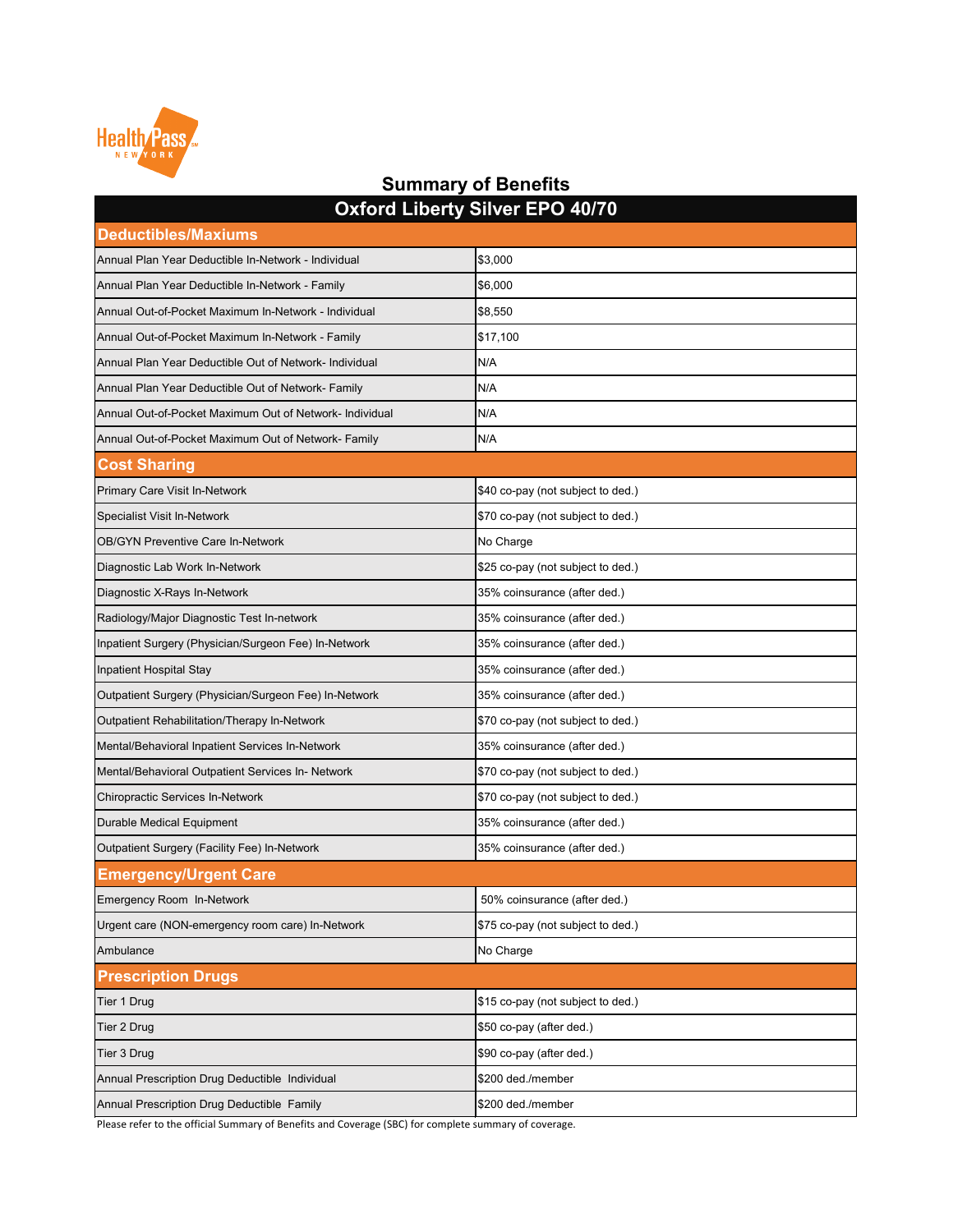| <b>Deductibles/Maxiums</b>                              |                                                                |
|---------------------------------------------------------|----------------------------------------------------------------|
| Annual Plan Year Deductible In-Network - Individual     | \$0                                                            |
| Annual Plan Year Deductible In-Network - Family         | \$0                                                            |
| Annual Out-of-Pocket Maximum In-Network - Individual    | \$8,550                                                        |
| Annual Out-of-Pocket Maximum In-Network - Family        | \$17,100                                                       |
| Annual Plan Year Deductible Out of Network- Individual  | N/A                                                            |
| Annual Plan Year Deductible Out of Network- Family      | N/A                                                            |
| Annual Out-of-Pocket Maximum Out of Network- Individual | N/A                                                            |
| Annual Out-of-Pocket Maximum Out of Network- Family     | N/A                                                            |
| <b>Cost Sharing</b>                                     |                                                                |
| <b>Primary Care Visit In-Network</b>                    | $$50$ co-pay                                                   |
| <b>Specialist Visit In-Network</b>                      | \$100 co-pay                                                   |
| <b>OB/GYN Preventive Care In-Network</b>                | No Charge                                                      |
| Diagnostic Lab Work In-Network                          | \$40 co-pay                                                    |
| Diagnostic X-Rays In-Network                            | \$150 co-pay                                                   |
| Radiology/Major Diagnostic Test In-network              | \$250 co-pay                                                   |
| Inpatient Surgery (Physician/Surgeon Fee) In-Network    | \$500 co-pay                                                   |
| Inpatient Hospital Stay                                 | \$1000 co-pay                                                  |
| Outpatient Surgery (Physician/Surgeon Fee) In-Network   | \$250 co-pay Physician's Office, \$350 co-pay Hospital Setting |
| Outpatient Rehabilitation/Therapy In-Network            | \$100 co-pay                                                   |
| Mental/Behavioral Inpatient Services In-Network         | \$1000 co-pay                                                  |
| Mental/Behavioral Outpatient Services In- Network       | \$100 co-pay                                                   |
| <b>Chiropractic Services In-Network</b>                 | \$100 co-pay                                                   |
| Durable Medical Equipment                               | No Charge                                                      |
| Outpatient Surgery (Facility Fee) In-Network            | \$500 co-pay Physician's Office, \$700 co-pay Hospital Setting |
| <b>Emergency/Urgent Care</b>                            |                                                                |
| Emergency Room In-Network                               | \$1350 co-pay (not subject to ded.)                            |
| Urgent care (NON-emergency room care) In-Network        | \$100 co-pay (not subject to ded.)                             |
| Ambulance                                               | No Charge                                                      |
| <b>Prescription Drugs</b>                               |                                                                |
| Tier 1 Drug                                             | \$10 co-pay (not subject to ded.)                              |
| <b>Tier 2 Drug</b>                                      | \$65 co-pay (after ded.)                                       |
| Tier 3 Drug                                             | \$95 co-pay (after ded.)                                       |
| Annual Prescription Drug Deductible Individual          | \$150 ded./member                                              |
| Annual Prescription Drug Deductible Family              | \$150 ded./member                                              |



### **Summary of Benefits Oxford Liberty Silver EPO 50/100 ZD**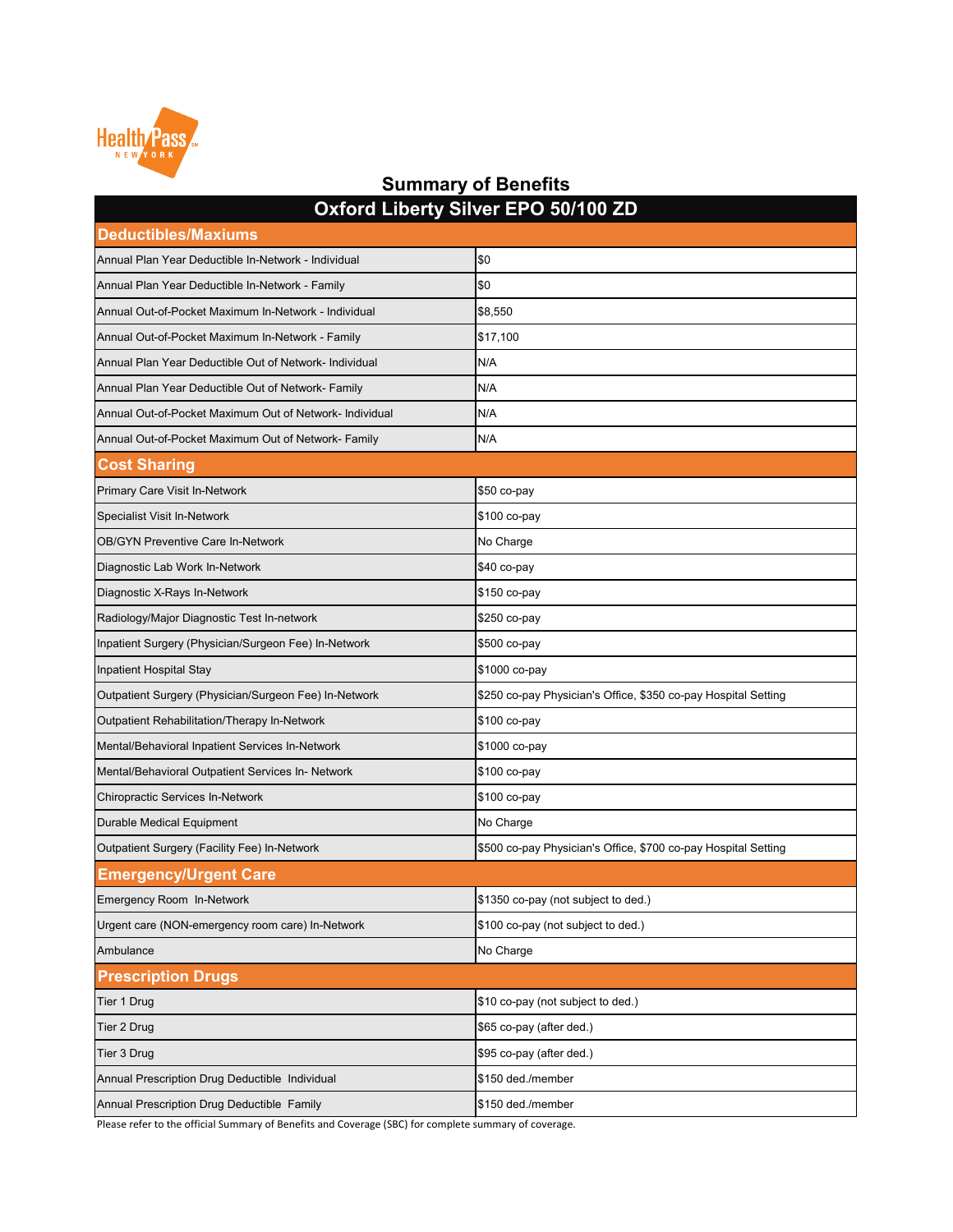| <b>Deductibles/Maxiums</b>                              |                              |  |
|---------------------------------------------------------|------------------------------|--|
| Annual Plan Year Deductible In-Network - Individual     | \$4,000                      |  |
| Annual Plan Year Deductible In-Network - Family         | \$8,000                      |  |
| Annual Out-of-Pocket Maximum In-Network - Individual    | \$6,650                      |  |
| Annual Out-of-Pocket Maximum In-Network - Family        | \$13,300                     |  |
| Annual Plan Year Deductible Out of Network- Individual  | N/A                          |  |
| Annual Plan Year Deductible Out of Network- Family      | N/A                          |  |
| Annual Out-of-Pocket Maximum Out of Network- Individual | N/A                          |  |
| Annual Out-of-Pocket Maximum Out of Network- Family     | N/A                          |  |
| <b>Cost Sharing</b>                                     |                              |  |
| <b>Primary Care Visit In-Network</b>                    | 20% coinsurance (after ded.) |  |
| <b>Specialist Visit In-Network</b>                      | 20% coinsurance (after ded.) |  |
| <b>OB/GYN Preventive Care In-Network</b>                | No Charge                    |  |
| Diagnostic Lab Work In-Network                          | 20% coinsurance (after ded.) |  |
| Diagnostic X-Rays In-Network                            | 20% coinsurance (after ded.) |  |
| Radiology/Major Diagnostic Test In-network              | 20% coinsurance (after ded.) |  |
| Inpatient Surgery (Physician/Surgeon Fee) In-Network    | 20% coinsurance (after ded.) |  |
| Inpatient Hospital Stay                                 | 20% coinsurance (after ded.) |  |
| Outpatient Surgery (Physician/Surgeon Fee) In-Network   | 20% coinsurance (after ded.) |  |
| <b>Outpatient Rehabilitation/Therapy In-Network</b>     | 20% coinsurance (after ded.) |  |
| Mental/Behavioral Inpatient Services In-Network         | 20% coinsurance (after ded.) |  |
| Mental/Behavioral Outpatient Services In- Network       | 20% coinsurance (after ded.) |  |
| <b>Chiropractic Services In-Network</b>                 | 20% coinsurance (after ded.) |  |
| <b>Durable Medical Equipment</b>                        | 20% coinsurance (after ded.) |  |
| <b>Outpatient Surgery (Facility Fee) In-Network</b>     | 20% coinsurance (after ded.) |  |
| <b>Emergency/Urgent Care</b>                            |                              |  |
| <b>Emergency Room In-Network</b>                        | 50% coinsurance (after ded.) |  |
| Urgent care (NON-emergency room care) In-Network        | 20% coinsurance (after ded.) |  |
| Ambulance                                               | 20% coinsurance (after ded.) |  |
| <b>Prescription Drugs</b>                               |                              |  |
| Tier 1 Drug                                             | \$10 co-pay (after ded.)     |  |
| Tier 2 Drug                                             | \$50 co-pay (after ded.)     |  |
| Tier 3 Drug                                             | \$90 co-pay (after ded.)     |  |
| Annual Prescription Drug Deductible Individual          | <b>Combined w/Medical</b>    |  |
| Annual Prescription Drug Deductible Family              | <b>Combined w/Medical</b>    |  |



### **Summary of Benefits Oxford Liberty Silver HSA 4000 Motion**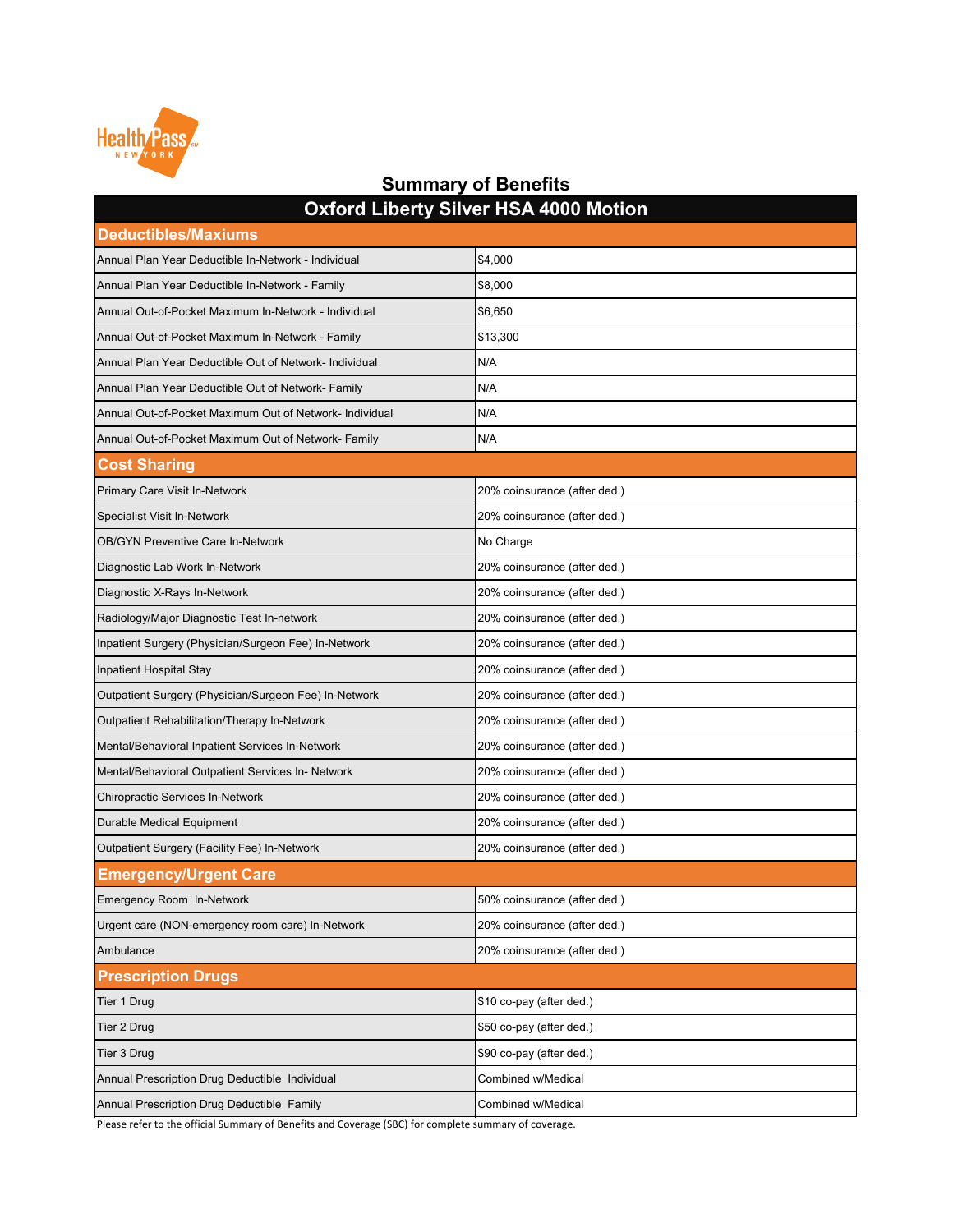| <b>Deductibles/Maxiums</b>                              | $\blacksquare$               |
|---------------------------------------------------------|------------------------------|
| Annual Plan Year Deductible In-Network - Individual     | \$6,300                      |
| Annual Plan Year Deductible In-Network - Family         | \$12,600                     |
| Annual Out-of-Pocket Maximum In-Network - Individual    | \$6,900                      |
| Annual Out-of-Pocket Maximum In-Network - Family        | \$13,800                     |
| Annual Plan Year Deductible Out of Network- Individual  | N/A                          |
| Annual Plan Year Deductible Out of Network- Family      | N/A                          |
| Annual Out-of-Pocket Maximum Out of Network- Individual | N/A                          |
| Annual Out-of-Pocket Maximum Out of Network- Family     | N/A                          |
| <b>Cost Sharing</b>                                     |                              |
| <b>Primary Care Visit In-Network</b>                    | 50% coinsurance (after ded.) |
| <b>Specialist Visit In-Network</b>                      | 50% coinsurance (after ded.) |
| <b>OB/GYN Preventive Care In-Network</b>                | No Charge                    |
| Diagnostic Lab Work In-Network                          | 50% coinsurance (after ded.) |
| Diagnostic X-Rays In-Network                            | 50% coinsurance (after ded.) |
| Radiology/Major Diagnostic Test In-network              | 50% coinsurance (after ded.) |
| Inpatient Surgery (Physician/Surgeon Fee) In-Network    | 50% coinsurance (after ded.) |
| Inpatient Hospital Stay                                 | 50% coinsurance (after ded.) |
| Outpatient Surgery (Physician/Surgeon Fee) In-Network   | 50% coinsurance (after ded.) |
| Outpatient Rehabilitation/Therapy In-Network            | 50% coinsurance (after ded.) |
| Mental/Behavioral Inpatient Services In-Network         | 50% coinsurance (after ded.) |
| Mental/Behavioral Outpatient Services In- Network       | 50% coinsurance (after ded.) |
| <b>Chiropractic Services In-Network</b>                 | 50% coinsurance (after ded.) |
| Durable Medical Equipment                               | 50% coinsurance (after ded.) |
| Outpatient Surgery (Facility Fee) In-Network            | 50% coinsurance (after ded.) |
| <b>Emergency/Urgent Care</b>                            |                              |
| Emergency Room In-Network                               | 50% coinsurance (after ded.) |
| Urgent care (NON-emergency room care) In-Network        | \$100 co-pay (after ded.)    |
| Ambulance                                               | 50% coinsurance (after ded.) |
| <b>Prescription Drugs</b>                               |                              |
| Tier 1 Drug                                             | \$15 co-pay (after ded.)     |
| Tier 2 Drug                                             | \$65 co-pay (after ded.)     |
| Tier 3 Drug                                             | \$80 co-pay (after ded.)     |
| Annual Prescription Drug Deductible Individual          | Combined w/ Medical          |
| Annual Prescription Drug Deductible Family              | Combined w/ Medical          |



### **Summary of Benefits EmblemHealth Prime Bronze HSA**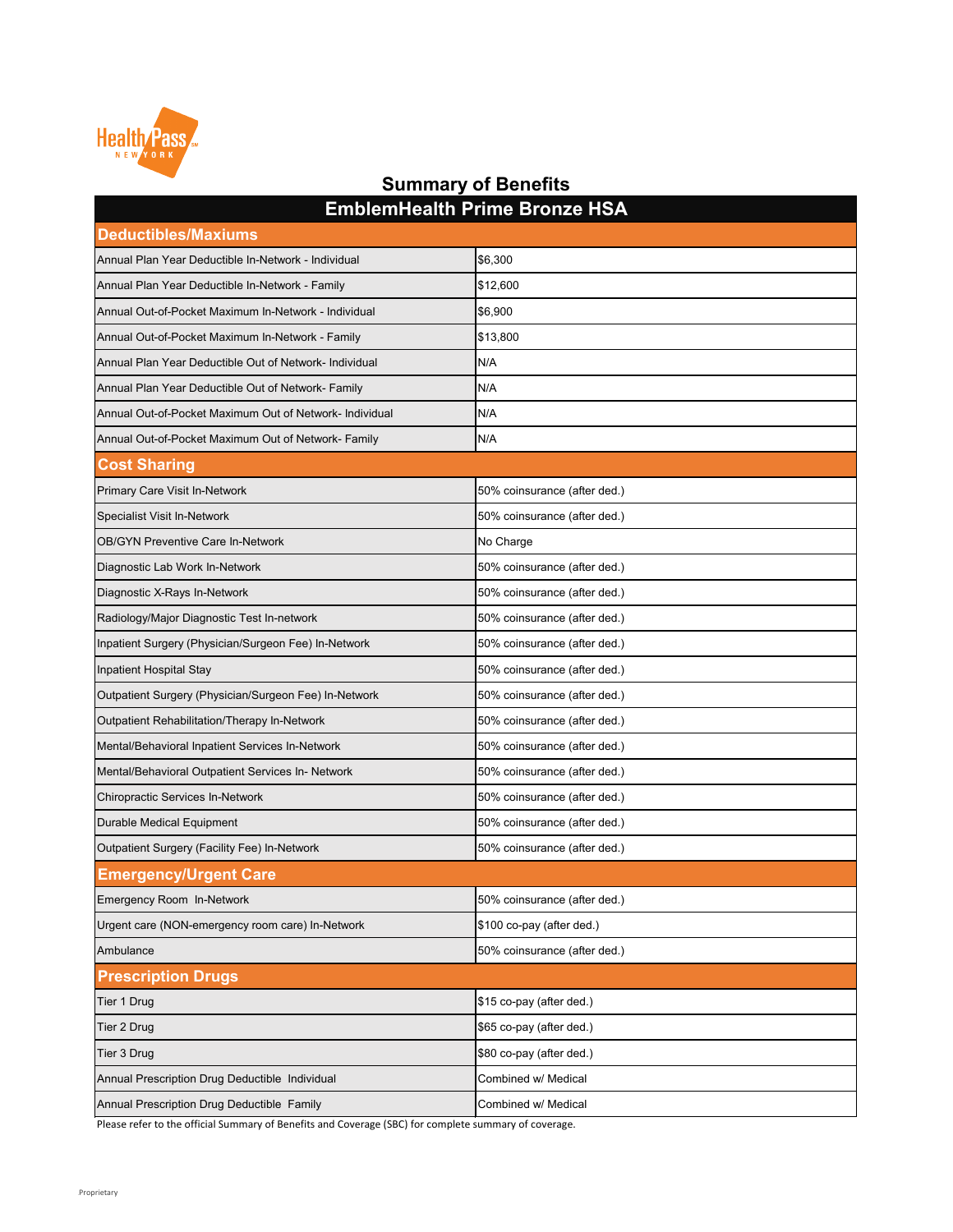| <b>Deductibles/Maxiums</b>                              | ENINGINI IVANIT OCIUCL OATU DI VIIZU T TUNIIUI                          |
|---------------------------------------------------------|-------------------------------------------------------------------------|
| Annual Plan Year Deductible In-Network - Individual     | \$5,300                                                                 |
| Annual Plan Year Deductible In-Network - Family         | \$10,600                                                                |
| Annual Out-of-Pocket Maximum In-Network - Individual    | \$8,450                                                                 |
| Annual Out-of-Pocket Maximum In-Network - Family        | \$16,900                                                                |
| Annual Plan Year Deductible Out of Network- Individual  | N/A                                                                     |
| Annual Plan Year Deductible Out of Network- Family      | N/A                                                                     |
| Annual Out-of-Pocket Maximum Out of Network- Individual | N/A                                                                     |
| Annual Out-of-Pocket Maximum Out of Network- Family     | N/A                                                                     |
| <b>Cost Sharing</b>                                     |                                                                         |
| <b>Primary Care Visit In-Network</b>                    | First 3 visits, \$0 co-pay.<br>Thereafter, 50% coinsurance (after ded.) |
| <b>Specialist Visit In-Network</b>                      | 50% coinsurance (after ded.)                                            |
| <b>OB/GYN Preventive Care In-Network</b>                | No Charge                                                               |
| Diagnostic Lab Work In-Network                          | 50% coinsurance (after ded.)                                            |
| Diagnostic X-Rays In-Network                            | 50% coinsurance (after ded.)                                            |
| Radiology/Major Diagnostic Test In-network              | 50% coinsurance (after ded.)                                            |
| Inpatient Surgery (Physician/Surgeon Fee) In-Network    | 50% coinsurance (after ded.)                                            |
| Inpatient Hospital Stay                                 | 50% coinsurance (after ded.)                                            |
| Outpatient Surgery (Physician/Surgeon Fee) In-Network   | 50% coinsurance (after ded.)                                            |
| Outpatient Rehabilitation/Therapy In-Network            | 50% Coisurance (after ded.)                                             |
| Mental/Behavioral Inpatient Services In-Network         | 50% coinsurance (after ded.)                                            |
| Mental/Behavioral Outpatient Services In- Network       | 50% coinsurance (after ded.)                                            |
| <b>Chiropractic Services In-Network</b>                 | 50% coinsurance (after ded.)                                            |
| <b>Durable Medical Equipment</b>                        | 50% coinsurance (after ded.)                                            |
| <b>Outpatient Surgery (Facility Fee) In-Network</b>     | 50% coinsurance (after ded.)                                            |
| <b>Emergency/Urgent Care</b>                            |                                                                         |
| <b>Emergency Room In-Network</b>                        | 50% coinsurance (after ded.)                                            |
| Urgent care (NON-emergency room care) In-Network        | \$75 co-pay (not subject to ded.)                                       |
| Ambulance                                               | 50% coinsurance (after ded.)                                            |
| <b>Prescription Drugs</b>                               |                                                                         |
| Tier 1 Drug                                             | \$50 co-pay (not subject to ded.)                                       |
| Tier 2 Drug                                             | 50% coinsurance (after ded.)                                            |
| Tier 3 Drug                                             | 50% coinsurance (after ded.)                                            |
| Annual Prescription Drug Deductible Individual          | Combined w/ Medical                                                     |
| Annual Prescription Drug Deductible Family              | Combined w/ Medical                                                     |

**EmblemHealth Select Care Bronze Premier**

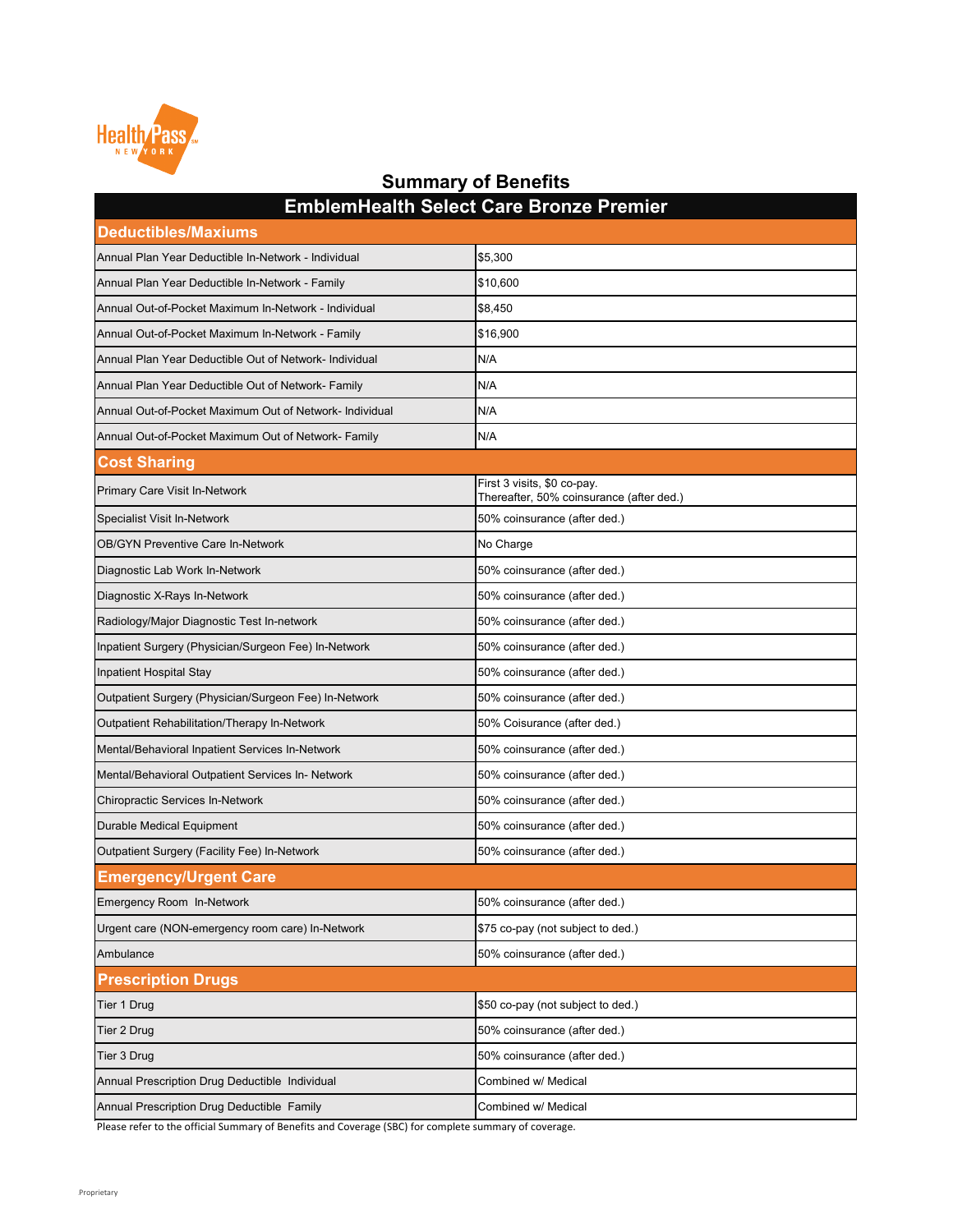| \$8,550                                                                                                                   |  |
|---------------------------------------------------------------------------------------------------------------------------|--|
| \$17,100                                                                                                                  |  |
| \$8,550                                                                                                                   |  |
| \$17,100                                                                                                                  |  |
| N/A                                                                                                                       |  |
| N/A                                                                                                                       |  |
| N/A                                                                                                                       |  |
| N/A                                                                                                                       |  |
|                                                                                                                           |  |
| First 3 visits, \$0 co-pay.<br>Thereafter, 0% coinsurance (after ded)                                                     |  |
| 0% coinsurance (after ded.)                                                                                               |  |
| No Charge                                                                                                                 |  |
| 0% coinsurance (after ded.)                                                                                               |  |
| 0% coinsurance (after ded.)                                                                                               |  |
| 0% coinsurance (after ded.)                                                                                               |  |
| 0% coinsurance (after ded.)                                                                                               |  |
| 0% coinsurance (after ded.)                                                                                               |  |
| 0% coinsurance (after ded.)                                                                                               |  |
| 0% coinsurance (after ded.)                                                                                               |  |
| 0% coinsurance (after ded.)                                                                                               |  |
| 0% coinsurance (after ded.)                                                                                               |  |
| 0% coinsurance (after ded.)                                                                                               |  |
| 0% coinsurance (after ded.)                                                                                               |  |
| 0% coinsurance (after ded.)                                                                                               |  |
|                                                                                                                           |  |
| 0% coinsurance (after ded.)                                                                                               |  |
| \$75 co-pay (not subject to ded.)                                                                                         |  |
| 0% coinsurance (after ded.)                                                                                               |  |
| <b>Prescription Drugs</b>                                                                                                 |  |
| \$35 co-pay (not subject to ded.)                                                                                         |  |
| 0% coinsurance (after ded.)                                                                                               |  |
| 0% coinsurance (after ded.)                                                                                               |  |
| Combined w/ Medical                                                                                                       |  |
| Combined w/ Medical<br>Doggerates to the efficial Cummany of Denofits and Coverage (CDC) for complete summany of coverage |  |
|                                                                                                                           |  |

**EmblemHealth Select Care Bronze Value**

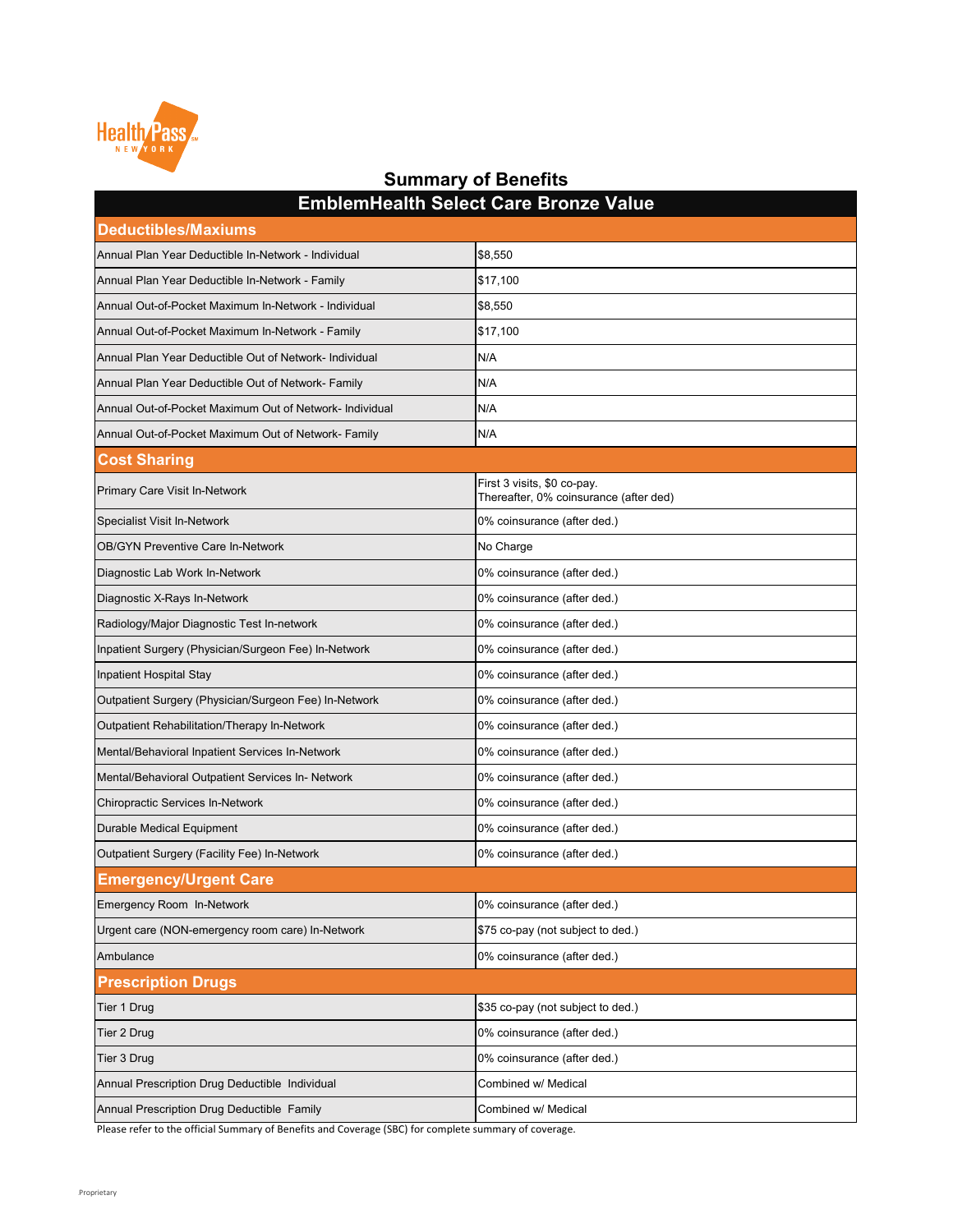| <b>Deductibles/Maxiums</b>                              |                                                                         |
|---------------------------------------------------------|-------------------------------------------------------------------------|
| Annual Plan Year Deductible In-Network - Individual     | \$5,300                                                                 |
| Annual Plan Year Deductible In-Network - Family         | \$10,600                                                                |
| Annual Out-of-Pocket Maximum In-Network - Individual    | \$8,450                                                                 |
| Annual Out-of-Pocket Maximum In-Network - Family        | \$16,900                                                                |
| Annual Plan Year Deductible Out of Network- Individual  | N/A                                                                     |
| Annual Plan Year Deductible Out of Network- Family      | N/A                                                                     |
| Annual Out-of-Pocket Maximum Out of Network- Individual | N/A                                                                     |
| Annual Out-of-Pocket Maximum Out of Network- Family     | N/A                                                                     |
| <b>Cost Sharing</b>                                     |                                                                         |
| <b>Primary Care Visit In-Network</b>                    | First 3 visits, \$0 co-pay.<br>Thereafter, 50% coinsurance (after ded.) |
| <b>Specialist Visit In-Network</b>                      | 50% coinsurance (after ded.)                                            |
| <b>OB/GYN Preventive Care In-Network</b>                | No Charge                                                               |
| Diagnostic Lab Work In-Network                          | 50% coinsurance (after ded.)                                            |
| Diagnostic X-Rays In-Network                            | 50% coinsurance (after ded.)                                            |
| Radiology/Major Diagnostic Test In-network              | 50% coinsurance (after ded.)                                            |
| Inpatient Surgery (Physician/Surgeon Fee) In-Network    | 50% coinsurance (after ded.)                                            |
| Inpatient Hospital Stay                                 | 50% coinsurance (after ded.)                                            |
| Outpatient Surgery (Physician/Surgeon Fee) In-Network   | 50% coinsurance (after ded.)                                            |
| <b>Outpatient Rehabilitation/Therapy In-Network</b>     | 50% coinsurance (after ded.)                                            |
| Mental/Behavioral Inpatient Services In-Network         | 50% coinsurance (after ded.)                                            |
| Mental/Behavioral Outpatient Services In- Network       | 50% coinsurance (after ded.)                                            |
| <b>Chiropractic Services In-Network</b>                 | 50% coinsurance (after ded.)                                            |
| <b>Durable Medical Equipment</b>                        | 50% coinsurance (after ded.)                                            |
| <b>Outpatient Surgery (Facility Fee) In-Network</b>     | 50% coinsurance (after ded.)                                            |
| <b>Emergency/Urgent Care</b>                            |                                                                         |
| <b>Emergency Room In-Network</b>                        | 50% coinsurance (after ded.)                                            |
| Urgent care (NON-emergency room care) In-Network        | \$75 co-pay (not subject to ded.)                                       |
| Ambulance                                               | 50% coinsurance (after ded.)                                            |
| <b>Prescription Drugs</b>                               |                                                                         |
| Tier 1 Drug                                             | \$50 co-pay (not subject to ded.)                                       |
| Tier 2 Drug                                             | 50% coinsurance (after ded.)                                            |
| Tier 3 Drug                                             | 50% coinsurance (after ded.)                                            |
| Annual Prescription Drug Deductible Individual          | Combined w/ Medical                                                     |
| Annual Prescription Drug Deductible Family              | Combined w/ Medical                                                     |

**EmblemHealth Millennium Bronze Premier G**

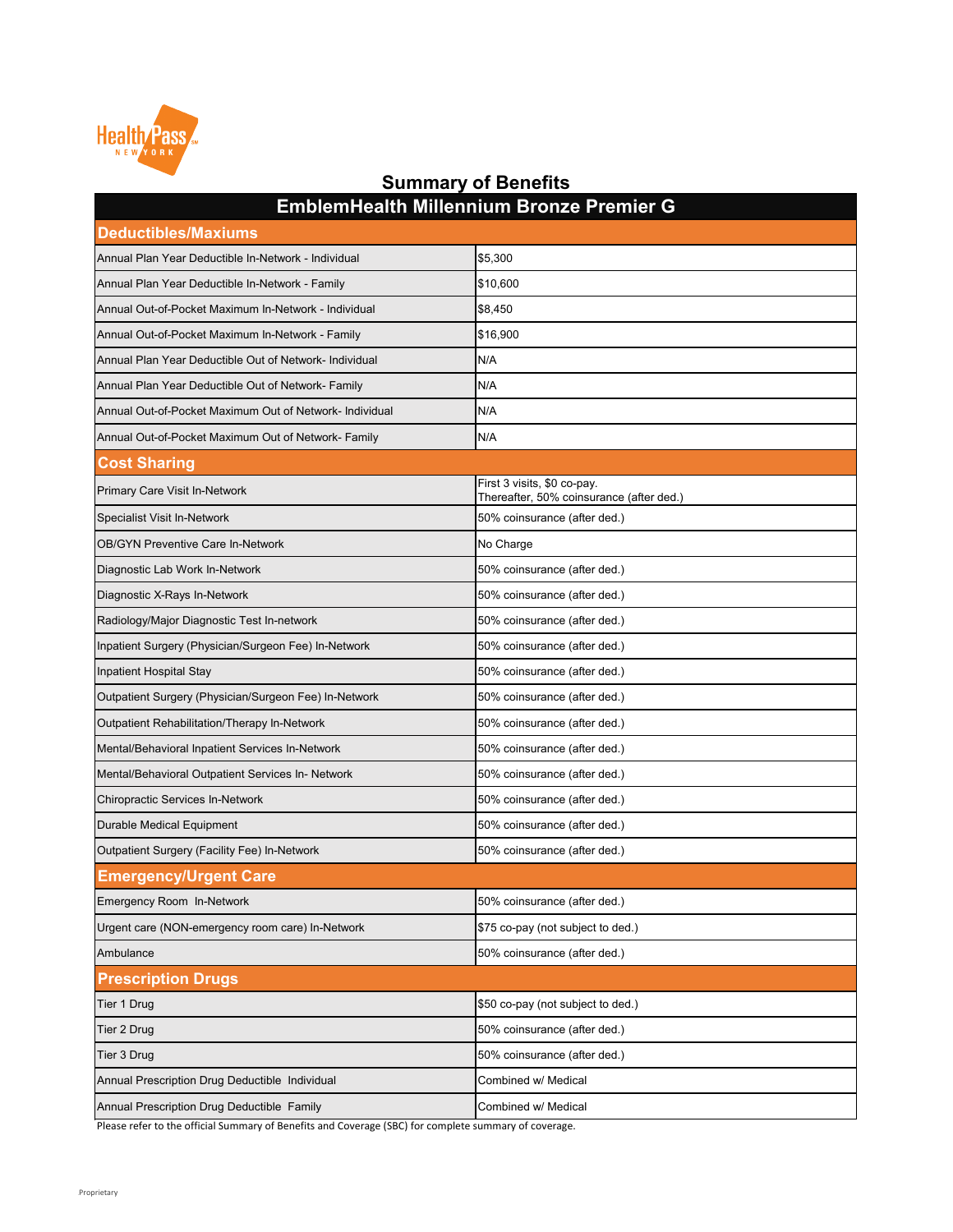| <b>Deductibles/Maxiums</b>                              |                                                                        |
|---------------------------------------------------------|------------------------------------------------------------------------|
| Annual Plan Year Deductible In-Network - Individual     | \$8,550                                                                |
| Annual Plan Year Deductible In-Network - Family         | \$17,100                                                               |
| Annual Out-of-Pocket Maximum In-Network - Individual    | \$8,550                                                                |
| Annual Out-of-Pocket Maximum In-Network - Family        | \$17,100                                                               |
| Annual Plan Year Deductible Out of Network- Individual  | N/A                                                                    |
| Annual Plan Year Deductible Out of Network- Family      | N/A                                                                    |
| Annual Out-of-Pocket Maximum Out of Network- Individual | N/A                                                                    |
| Annual Out-of-Pocket Maximum Out of Network- Family     | N/A                                                                    |
| <b>Cost Sharing</b>                                     |                                                                        |
| <b>Primary Care Visit In-Network</b>                    | First 3 visits, \$0 co-pay.<br>Thereafter, 0% coinsurance (after ded.) |
| <b>Specialist Visit In-Network</b>                      | 0% coinsurance (after ded.)                                            |
| <b>OB/GYN Preventive Care In-Network</b>                | No Charge                                                              |
| Diagnostic Lab Work In-Network                          | 0% coinsurance (after ded.)                                            |
| Diagnostic X-Rays In-Network                            | 0% coinsurance (after ded.)                                            |
| Radiology/Major Diagnostic Test In-network              | 0% coinsurance (after ded.)                                            |
| Inpatient Surgery (Physician/Surgeon Fee) In-Network    | 0% coinsurance (after ded.)                                            |
| Inpatient Hospital Stay                                 | 0% coinsurance (after ded.)                                            |
| Outpatient Surgery (Physician/Surgeon Fee) In-Network   | 0% coinsurance (after ded.)                                            |
| Outpatient Rehabilitation/Therapy In-Network            | 0% coinsurance (after ded.)                                            |
| Mental/Behavioral Inpatient Services In-Network         | 0% coinsurance (after ded.)                                            |
| Mental/Behavioral Outpatient Services In- Network       | 0% coinsurance (after ded.)                                            |
| <b>Chiropractic Services In-Network</b>                 | 0% coinsurance (after ded.)                                            |
| <b>Durable Medical Equipment</b>                        | 0% coinsurance (after ded.)                                            |
| <b>Outpatient Surgery (Facility Fee) In-Network</b>     | 0% coinsurance (after ded.)                                            |
| <b>Emergency/Urgent Care</b>                            |                                                                        |
| <b>Emergency Room In-Network</b>                        | 0% coinsurance (after ded.)                                            |
| Urgent care (NON-emergency room care) In-Network        | \$75 co-pay (not subject to ded.)                                      |
| Ambulance                                               | 0% coinsurance (after ded.)                                            |
| <b>Prescription Drugs</b>                               |                                                                        |
| Tier 1 Drug                                             | \$35 co-pay (not subject to ded.)                                      |
| Tier 2 Drug                                             | 0% coinsurance (after ded.)                                            |
| Tier 3 Drug                                             | 0% coinsurance (after ded.)                                            |
| Annual Prescription Drug Deductible Individual          | Combined w/ Medical                                                    |
| Annual Prescription Drug Deductible Family              | Combined w/ Medical                                                    |

**EmblemHealth Millennium Bronze Value G**

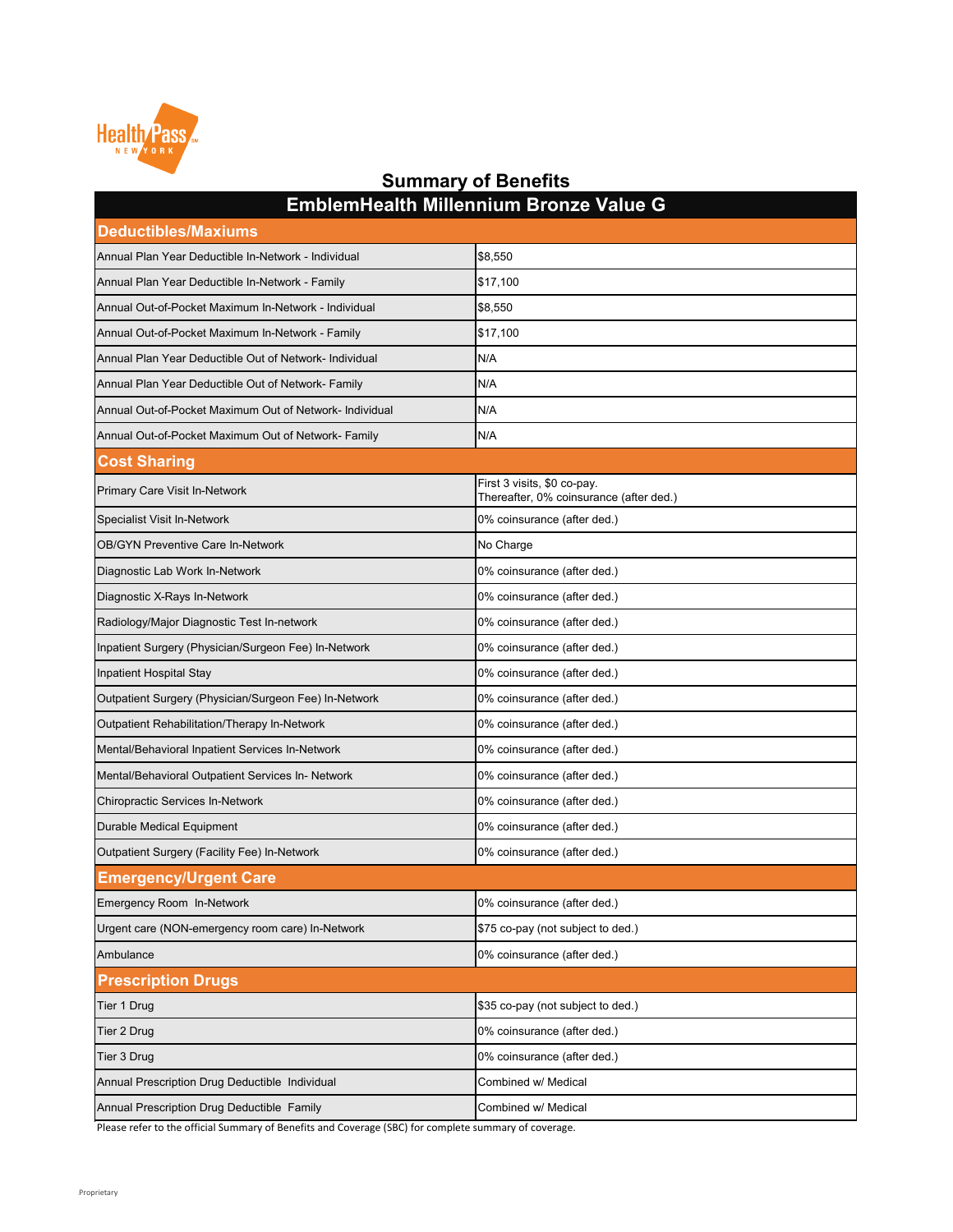| <b>I</b> IGARILITIST DIVILEGT TO LIVE OF ITOM<br><b>Deductibles/Maxiums</b> |                              |
|-----------------------------------------------------------------------------|------------------------------|
| Annual Plan Year Deductible In-Network - Individual                         | \$5,950                      |
| Annual Plan Year Deductible In-Network - Family                             | \$11,900                     |
| Annual Out-of-Pocket Maximum In-Network - Individual                        | \$6,900                      |
| Annual Out-of-Pocket Maximum In-Network - Family                            | \$13,800                     |
| Annual Plan Year Deductible Out of Network- Individual                      | N/A                          |
| Annual Plan Year Deductible Out of Network- Family                          | N/A                          |
| Annual Out-of-Pocket Maximum Out of Network- Individual                     | N/A                          |
| Annual Out-of-Pocket Maximum Out of Network- Family                         | N/A                          |
| <b>Cost Sharing</b>                                                         |                              |
| <b>Primary Care Visit In-Network</b>                                        | 50% coinsurance (after ded.) |
| <b>Specialist Visit In-Network</b>                                          | 50% coinsurance (after ded.) |
| <b>OB/GYN Preventive Care In-Network</b>                                    | No Charge                    |
| Diagnostic Lab Work In-Network                                              | 50% coinsurance (after ded.) |
| Diagnostic X-Rays In-Network                                                | 50% coinsurance (after ded.) |
| Radiology/Major Diagnostic Test In-network                                  | 50% coinsurance (after ded.) |
| Inpatient Surgery (Physician/Surgeon Fee) In-Network                        | 50% coisurance (after ded.)  |
| Inpatient Hospital Stay                                                     | 50% coinsurance (after ded.) |
| Outpatient Surgery (Physician/Surgeon Fee) In-Network                       | 50% coisurance (after ded.)  |
| <b>Outpatient Rehabilitation/Therapy In-Network</b>                         | 50% coinsurance (after ded.) |
| Mental/Behavioral Inpatient Services In-Network                             | 50% coisurance (after ded.)  |
| Mental/Behavioral Outpatient Services In- Network                           | 50% coisurance (after ded.)  |
| <b>Chiropractic Services In-Network</b>                                     | 50% coisurance (after ded.)  |
| <b>Durable Medical Equipment</b>                                            | 50% coisurance (after ded.)  |
| <b>Outpatient Surgery (Facility Fee) In-Network</b>                         | 50% coinsurance (after ded.) |
| <b>Emergency/Urgent Care</b>                                                |                              |
| <b>Emergency Room In-Network</b>                                            | 50% coinsurance (after ded.) |
| Urgent care (NON-emergency room care) In-Network                            | 50% coinsurance (after ded.) |
| Ambulance                                                                   | 50% coinsurance (after ded.) |
| <b>Prescription Drugs</b>                                                   |                              |
| Tier 1 Drug                                                                 | 50% coinsurance (after ded.) |
| Tier 2 Drug                                                                 | 50% coinsurance (after ded.) |
| Tier 3 Drug                                                                 | 50% coinsurance (after ded.) |
| Annual Prescription Drug Deductible Individual                              | Combined w/ Medical          |
| Annual Prescription Drug Deductible Family                                  | Combined w/ Medical          |



#### **Summary of Benefits Healthfirst Bronze Pro EPO HSA**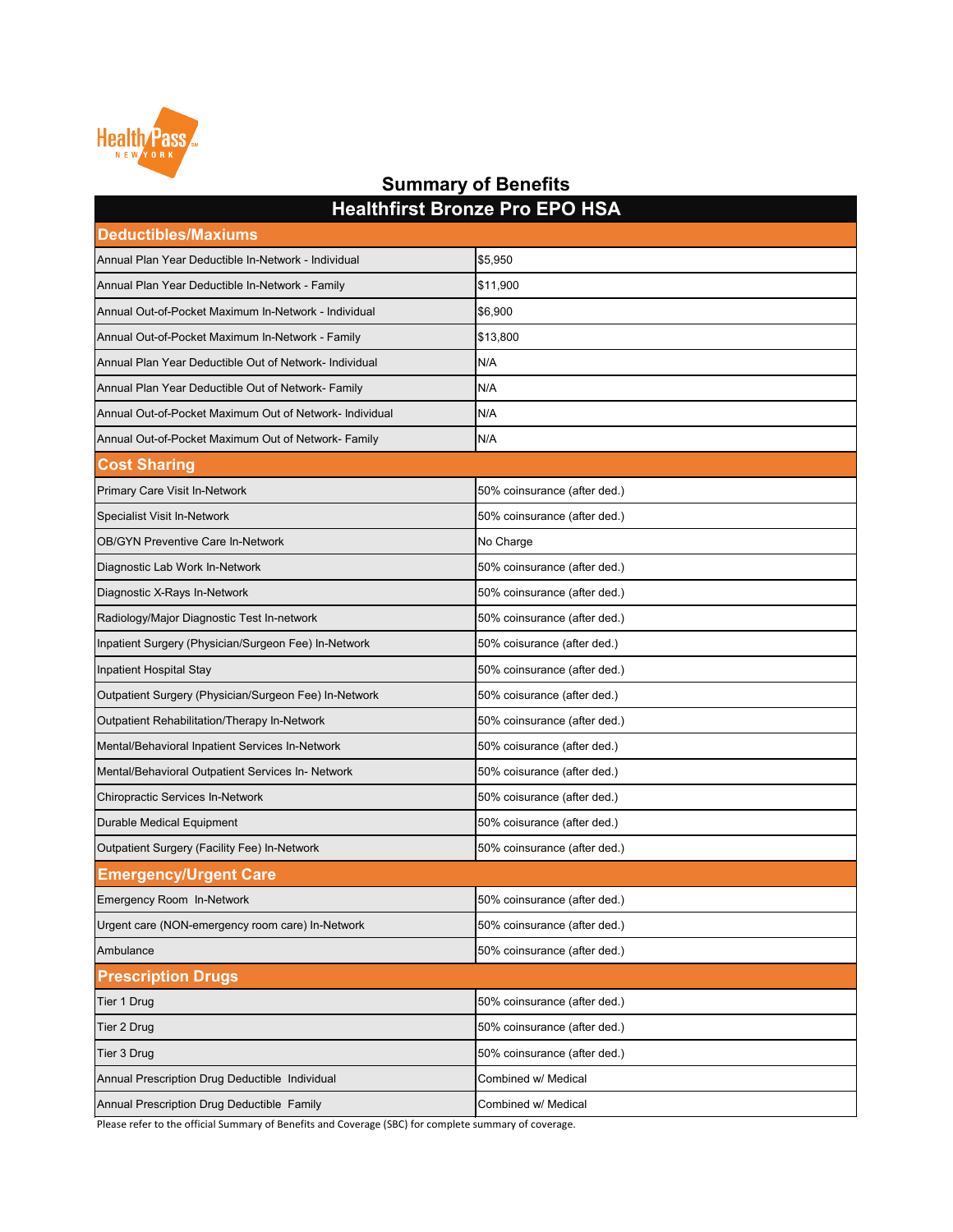| <b>Deductibles/Maxiums</b>                              |                             |
|---------------------------------------------------------|-----------------------------|
| Annual Plan Year Deductible In-Network - Individual     | \$6,850                     |
| Annual Plan Year Deductible In-Network - Family         | \$13,700                    |
| Annual Out-of-Pocket Maximum In-Network - Individual    | \$6,850                     |
| Annual Out-of-Pocket Maximum In-Network - Family        | \$13,700                    |
| Annual Plan Year Deductible Out of Network- Individual  | N/A                         |
| Annual Plan Year Deductible Out of Network- Family      | N/A                         |
| Annual Out-of-Pocket Maximum Out of Network- Individual | N/A                         |
| Annual Out-of-Pocket Maximum Out of Network- Family     | N/A                         |
| <b>Cost Sharing</b>                                     |                             |
| <b>Primary Care Visit In-Network</b>                    | 0% coinsurance (after ded.) |
| <b>Specialist Visit In-Network</b>                      | 0% coinsurance (after ded.) |
| <b>OB/GYN Preventive Care In-Network</b>                | No Charge                   |
| Diagnostic Lab Work In-Network                          | 0% coinsurance (after ded.) |
| Diagnostic X-Rays In-Network                            | 0% coinsurance (after ded.) |
| Radiology/Major Diagnostic Test In-network              | 0% coinsurance (after ded.) |
| Inpatient Surgery (Physician/Surgeon Fee) In-Network    | 0% coinsurance (after ded.) |
| Inpatient Hospital Stay                                 | 0% coinsurance (after ded.) |
| Outpatient Surgery (Physician/Surgeon Fee) In-Network   | 0% coinsurance (after ded.) |
| Outpatient Rehabilitation/Therapy In-Network            | 0% coinsurance (after ded.) |
| Mental/Behavioral Inpatient Services In-Network         | 0% coinsurance (after ded.) |
| Mental/Behavioral Outpatient Services In- Network       | 0% coinsurance (after ded.) |
| <b>Chiropractic Services In-Network</b>                 | 0% coinsurance (after ded.) |
| <b>Durable Medical Equipment</b>                        | 0% coinsurance (after ded.) |
| <b>Outpatient Surgery (Facility Fee) In-Network</b>     | 0% coinsurance (after ded.) |
| <b>Emergency/Urgent Care</b>                            |                             |
| <b>Emergency Room In-Network</b>                        | 0% coinsurance (after ded.) |
| Urgent care (NON-emergency room care) In-Network        | 0% coinsurance (after ded.) |
| Ambulance                                               | 0% coinsurance (after ded.) |
| <b>Prescription Drugs</b>                               |                             |
| Tier 1 Drug                                             | 0% coinsurance (after ded.) |
| Tier 2 Drug                                             | 0% coinsurance (after ded.) |
| Tier 3 Drug                                             | 0% coinsurance (after ded.) |
| Annual Prescription Drug Deductible Individual          | Combined w/ Medical         |
| Annual Prescription Drug Deductible Family              | Combined w/ Medical         |



### **Summary of Benefits Healthfirst Bronze 6850 Pro EPO HSA**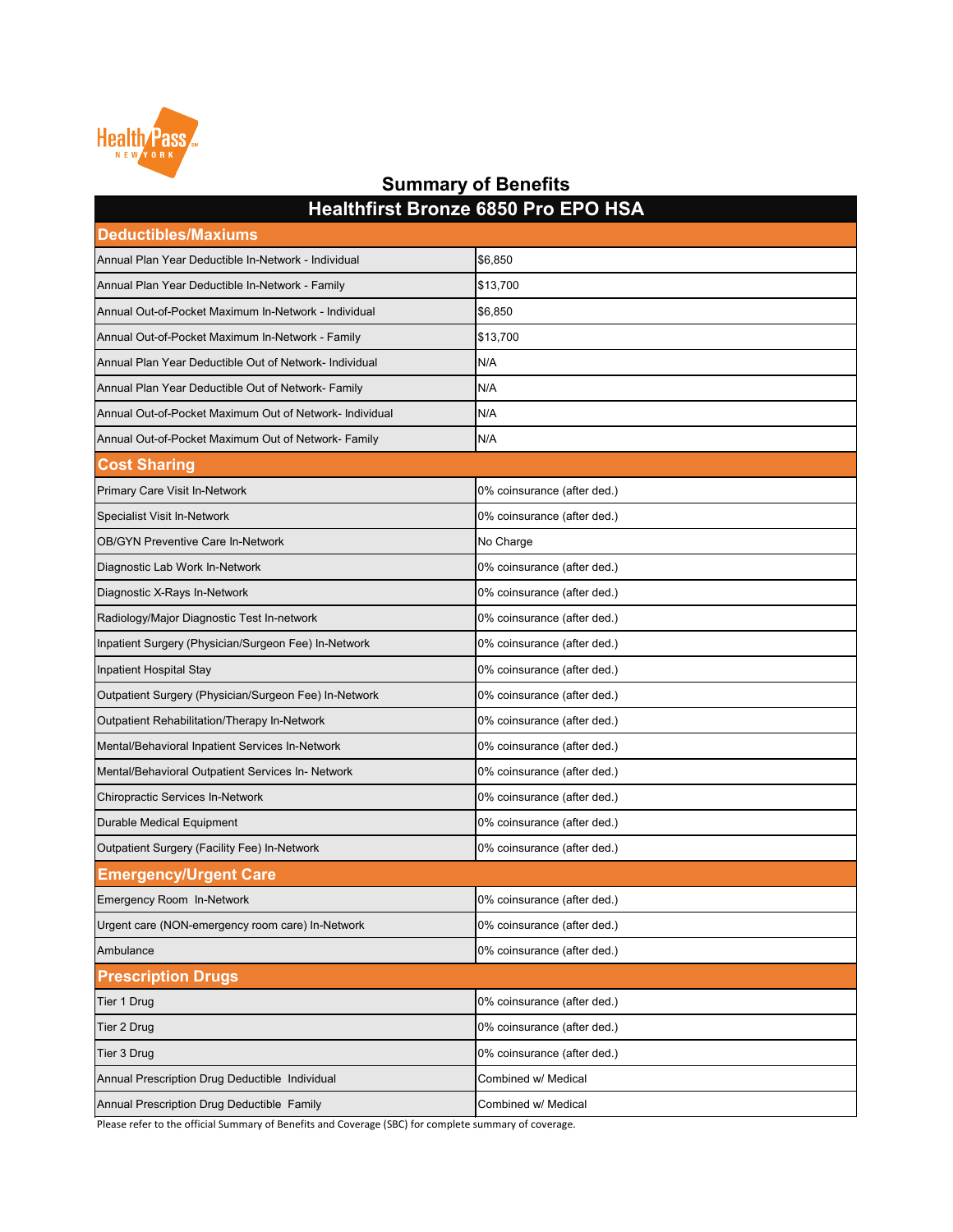| <b>I IVARILITIVE DIVILEY V I VV I TV ET</b><br><b>Deductibles/Maxiums</b> |                             |
|---------------------------------------------------------------------------|-----------------------------|
| Annual Plan Year Deductible In-Network - Individual                       | \$8,150                     |
| Annual Plan Year Deductible In-Network - Family                           | \$16,300                    |
| Annual Out-of-Pocket Maximum In-Network - Individual                      | \$8,150                     |
| Annual Out-of-Pocket Maximum In-Network - Family                          | \$16,300                    |
| Annual Plan Year Deductible Out of Network- Individual                    | N/A                         |
| Annual Plan Year Deductible Out of Network- Family                        | N/A                         |
| Annual Out-of-Pocket Maximum Out of Network- Individual                   | N/A                         |
| Annual Out-of-Pocket Maximum Out of Network- Family                       | N/A                         |
| <b>Cost Sharing</b>                                                       |                             |
| <b>Primary Care Visit In-Network</b>                                      | 0% coinsurance (after ded.) |
| <b>Specialist Visit In-Network</b>                                        | 0% coinsurance(after ded.)  |
| <b>OB/GYN Preventive Care In-Network</b>                                  | No Charge                   |
| Diagnostic Lab Work In-Network                                            | 0% coinsurance (after ded.) |
| Diagnostic X-Rays In-Network                                              | 0% coinsurance (after ded.) |
| Radiology/Major Diagnostic Test In-network                                | 0% coinsurance (after ded.) |
| Inpatient Surgery (Physician/Surgeon Fee) In-Network                      | 0% coinsurance (after ded.) |
| Inpatient Hospital Stay                                                   | 0% coinsurance (after ded.) |
| Outpatient Surgery (Physician/Surgeon Fee) In-Network                     | 0% coinsurance (after ded.) |
| <b>Outpatient Rehabilitation/Therapy In-Network</b>                       | 0% coinsurance (after ded.) |
| Mental/Behavioral Inpatient Services In-Network                           | 0% coinsurance (after ded.) |
| Mental/Behavioral Outpatient Services In- Network                         | 0% coinsurance (after ded.) |
| <b>Chiropractic Services In-Network</b>                                   | 0% coinsurance (after ded.) |
| <b>Durable Medical Equipment</b>                                          | 0% coinsurance (after ded.) |
| <b>Outpatient Surgery (Facility Fee) In-Network</b>                       | 0% coinsurance (after ded.) |
| <b>Emergency/Urgent Care</b>                                              |                             |
| <b>Emergency Room In-Network</b>                                          | 0% coinsurance (after ded.) |
| Urgent care (NON-emergency room care) In-Network                          | 0% coinsurance (after ded.) |
| Ambulance                                                                 | 0% coinsurance (after ded.) |
| <b>Prescription Drugs</b>                                                 |                             |
| Tier 1 Drug                                                               | 0% coinsurance (after ded.) |
| Tier 2 Drug                                                               | 0% coinsurance (after ded.) |
| Tier 3 Drug                                                               | 0% coinsurance (after ded.) |
| Annual Prescription Drug Deductible Individual                            | Combined w/ Medical         |
| Annual Prescription Drug Deductible Family                                | Combined w/ Medical         |



#### **Summary of Benefits Healthfirst Bronze 8150 Pro EPO**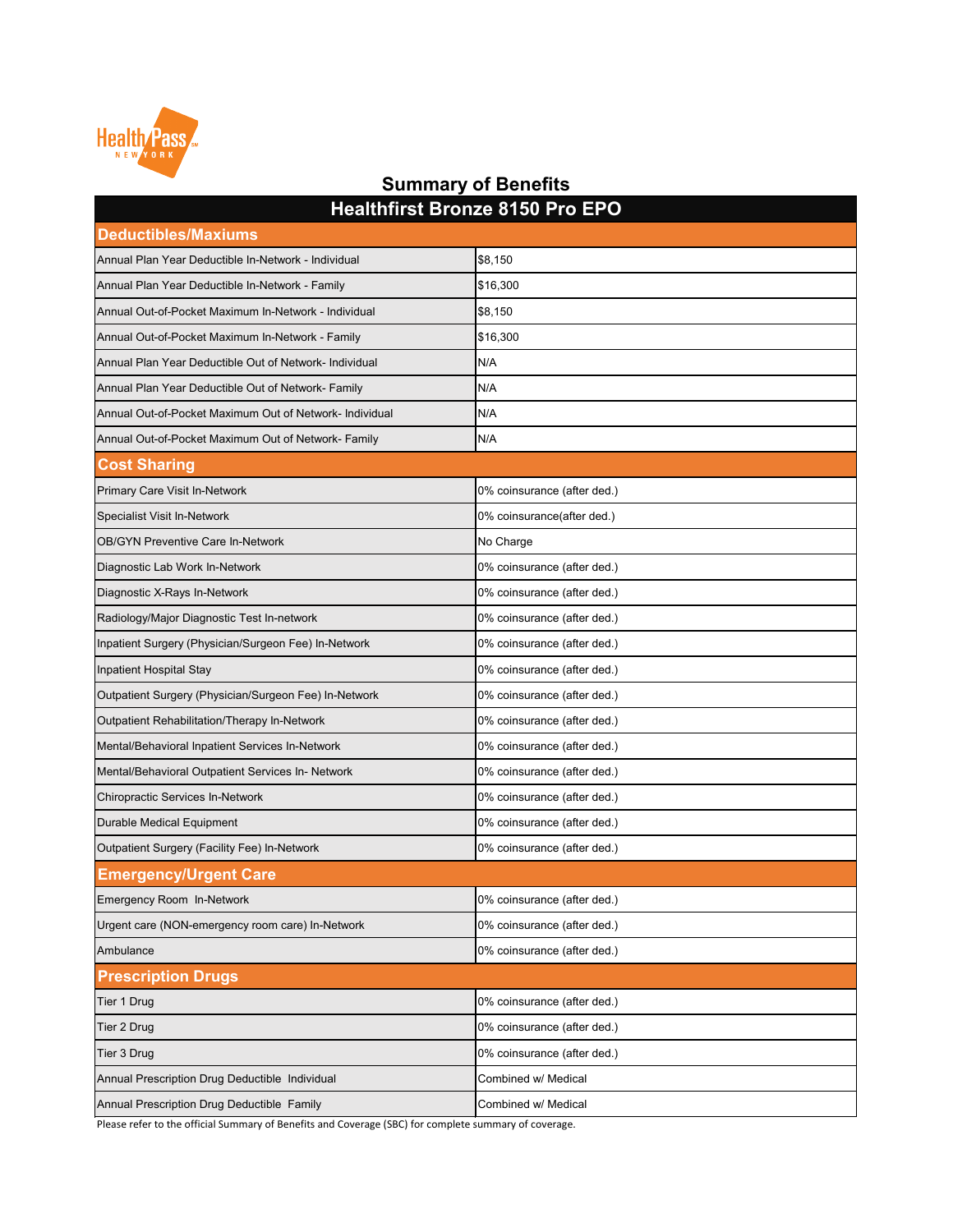| <b>Oscar Circle Bronze 4500</b>                         |                              |
|---------------------------------------------------------|------------------------------|
| <b>Deductibles/Maxiums</b>                              |                              |
| Annual Plan Year Deductible In-Network - Individual     | \$4,500                      |
| Annual Plan Year Deductible In-Network - Family         | \$9,000                      |
| Annual Out-of-Pocket Maximum In-Network - Individual    | \$8,550                      |
| Annual Out-of-Pocket Maximum In-Network - Family        | \$17,100                     |
| Annual Plan Year Deductible Out of Network- Individual  | N/A                          |
| Annual Plan Year Deductible Out of Network- Family      | N/A                          |
| Annual Out-of-Pocket Maximum Out of Network- Individual | N/A                          |
| Annual Out-of-Pocket Maximum Out of Network- Family     | N/A                          |
| <b>Cost Sharing</b>                                     |                              |
| <b>Primary Care Visit In-Network</b>                    | 50% coinsurance (after ded.) |
| <b>Specialist Visit In-Network</b>                      | 50% coinsurance (after ded.) |
| <b>OB/GYN Preventive Care In-Network</b>                | 50% coinsurance (after ded.) |
| Diagnostic Lab Work In-Network                          | 50% coinsurance (after ded.) |
| Diagnostic X-Rays In-Network                            | 50% coinsurance (after ded.) |
| Radiology/Major Diagnostic Test In-network              | 50% coinsurance (after ded.) |
| Inpatient Surgery (Physician/Surgeon Fee) In-Network    | 50% coinsurance (after ded.) |
| Inpatient Hospital Stay                                 | 50% coinsurance (after ded.) |
| Outpatient Surgery (Physician/Surgeon Fee) In-Network   | 50% coinsurance (after ded.) |
| <b>Outpatient Rehabilitation/Therapy In-Network</b>     | 50% coinsurance (after ded.) |
| Mental/Behavioral Inpatient Services In-Network         | 50% coinsurance (after ded.) |
| Mental/Behavioral Outpatient Services In- Network       | 50% coinsurance (after ded.) |
| <b>Chiropractic Services In-Network</b>                 | 50% coinsurance (after ded.) |
| <b>Durable Medical Equipment</b>                        | 50% coinsurance (after ded.) |
| <b>Outpatient Surgery (Facility Fee) In-Network</b>     | 50% coinsurance (after ded.) |
| <b>Emergency/Urgent Care</b>                            |                              |
| <b>Emergency Room In-Network</b>                        | 50% coinsurance (after ded.) |
| Urgent care (NON-emergency room care) In-Network        | 50% coinsurance (after ded.) |
| Ambulance                                               | 50% coinsurance (after ded.) |
| <b>Prescription Drugs</b>                               |                              |
| Tier 1 Drug                                             | 50% coinsurance (after ded.) |
| Tier 2 Drug                                             | 50% coinsurance (after ded.) |
| Tier 3 Drug                                             | 50% coinsurance (after ded.) |
| Annual Prescription Drug Deductible Individual          | Combined w/ Medical          |
| Annual Prescription Drug Deductible Family              | Combined w/ Medical          |

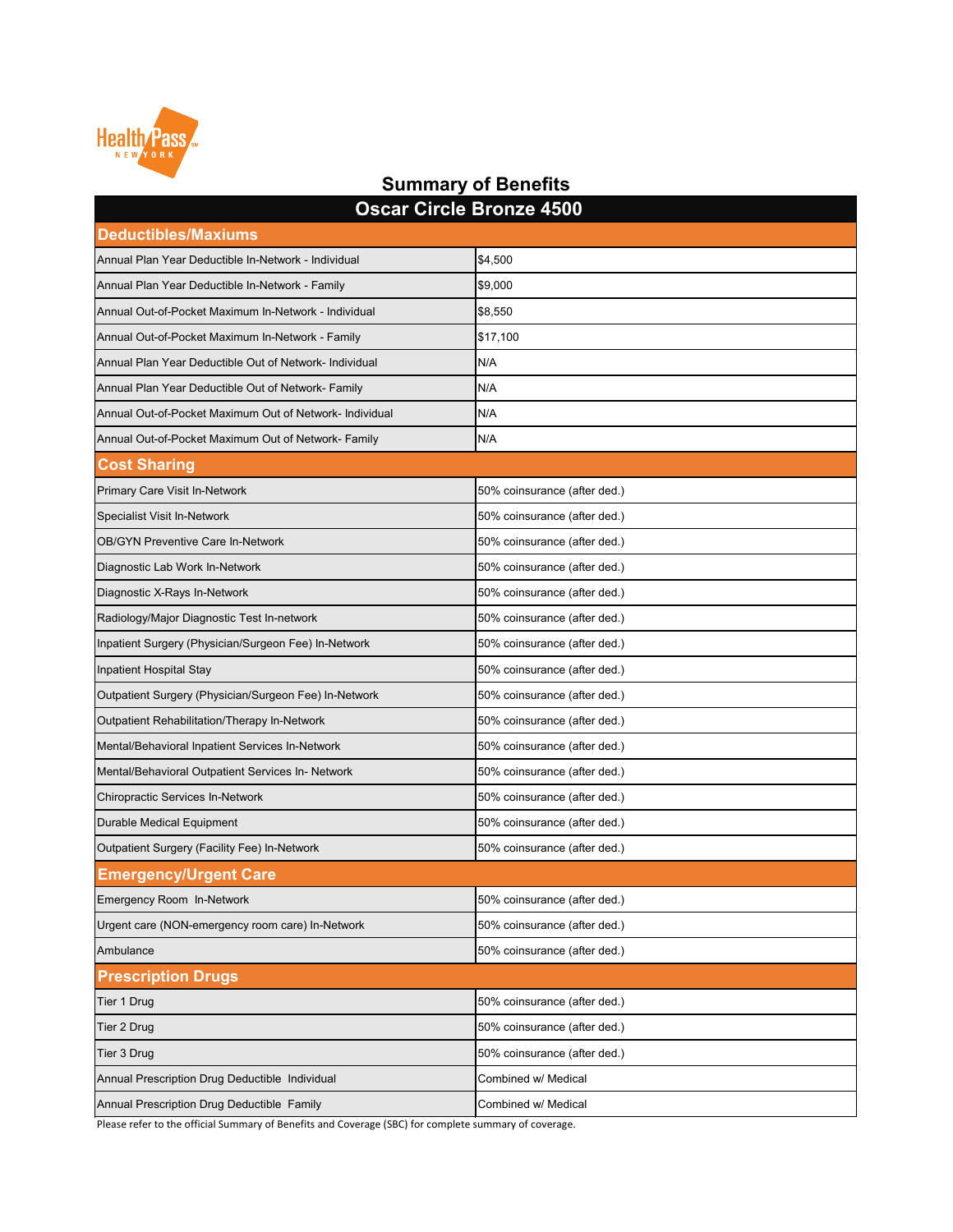| <b>Deductibles/Maxiums</b>                              | <u>UANIU MUTU DIVIIZU I IUA TUVU U</u> |
|---------------------------------------------------------|----------------------------------------|
| Annual Plan Year Deductible In-Network - Individual     | \$7,000                                |
| Annual Plan Year Deductible In-Network - Family         | \$14,000                               |
| Annual Out-of-Pocket Maximum In-Network - Individual    | \$7,000                                |
| Annual Out-of-Pocket Maximum In-Network - Family        | \$14,000                               |
| Annual Plan Year Deductible Out of Network- Individual  | N/A                                    |
| Annual Plan Year Deductible Out of Network- Family      | N/A                                    |
| Annual Out-of-Pocket Maximum Out of Network- Individual | N/A                                    |
| Annual Out-of-Pocket Maximum Out of Network- Family     | N/A                                    |
| <b>Cost Sharing</b>                                     |                                        |
| <b>Primary Care Visit In-Network</b>                    | 0% coinsurance (after ded.)            |
| <b>Specialist Visit In-Network</b>                      | 0% coinsurance (after ded.)            |
| <b>OB/GYN Preventive Care In-Network</b>                | No Charge                              |
| Diagnostic Lab Work In-Network                          | 0% coinsurance (after ded.)            |
| Diagnostic X-Rays In-Network                            | 0% coinsurance (after ded.)            |
| Radiology/Major Diagnostic Test In-network              | 0% coinsurance (after ded.)            |
| Inpatient Surgery (Physician/Surgeon Fee) In-Network    | 0% coinsurance (after ded.)            |
| Inpatient Hospital Stay                                 | 0% coinsurance (after ded.)            |
| Outpatient Surgery (Physician/Surgeon Fee) In-Network   | 0% coinsurance (after ded.)            |
| <b>Outpatient Rehabilitation/Therapy In-Network</b>     | 0% coinsurance (after ded.)            |
| Mental/Behavioral Inpatient Services In-Network         | 0% coinsurance (after ded.)            |
| Mental/Behavioral Outpatient Services In- Network       | 0% coinsurance (after ded.)            |
| <b>Chiropractic Services In-Network</b>                 | 0% coinsurance (after ded.)            |
| <b>Durable Medical Equipment</b>                        | 0% coinsurance (after ded.)            |
| <b>Outpatient Surgery (Facility Fee) In-Network</b>     | 0% coinsurance (after ded.)            |
| <b>Emergency/Urgent Care</b>                            |                                        |
| <b>Emergency Room In-Network</b>                        | 0% coinsurance (after ded.)            |
| Urgent care (NON-emergency room care) In-Network        | 0% coinsurance (after ded.)            |
| Ambulance                                               | 0% coinsurance (after ded.)            |
| <b>Prescription Drugs</b>                               |                                        |
| Tier 1 Drug                                             | 0% coinsurance (after ded.)            |
| <b>Tier 2 Drug</b>                                      | 0% coinsurance (after ded.)            |
| Tier 3 Drug                                             | 0% coinsurance (after ded.)            |
| Annual Prescription Drug Deductible Individual          | <b>Combined w/Medical</b>              |
| Annual Prescription Drug Deductible Family              | <b>Combined w/Medical</b>              |



#### **Summary of Benefits Oxford Metro Bronze HSA 7000 G**